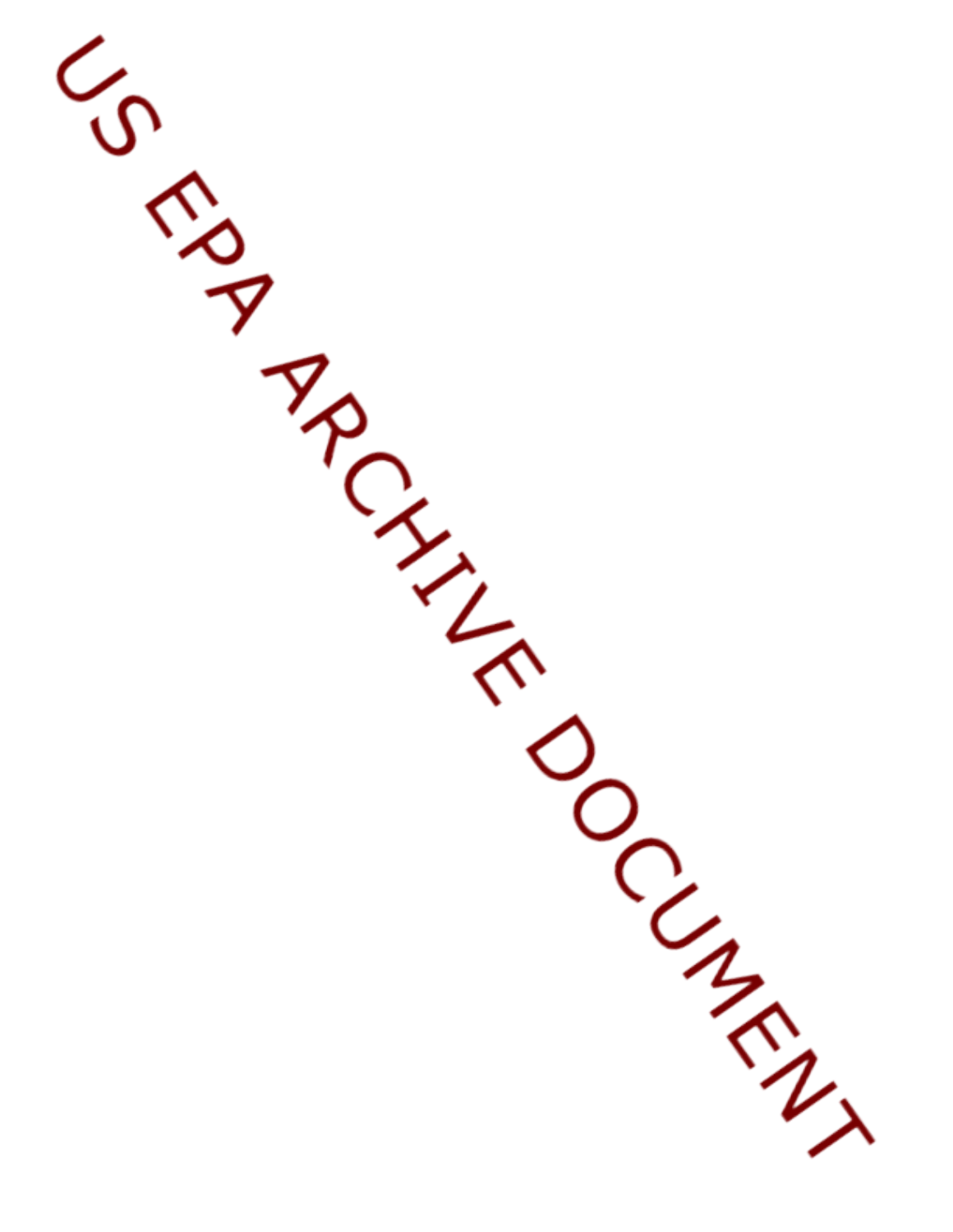

# **Environmental Technology Verification Program**  Advanced Monitoring **Systems Pilot**

Test/QA Plan for Verification of Optical Open-Path **Monitors** 

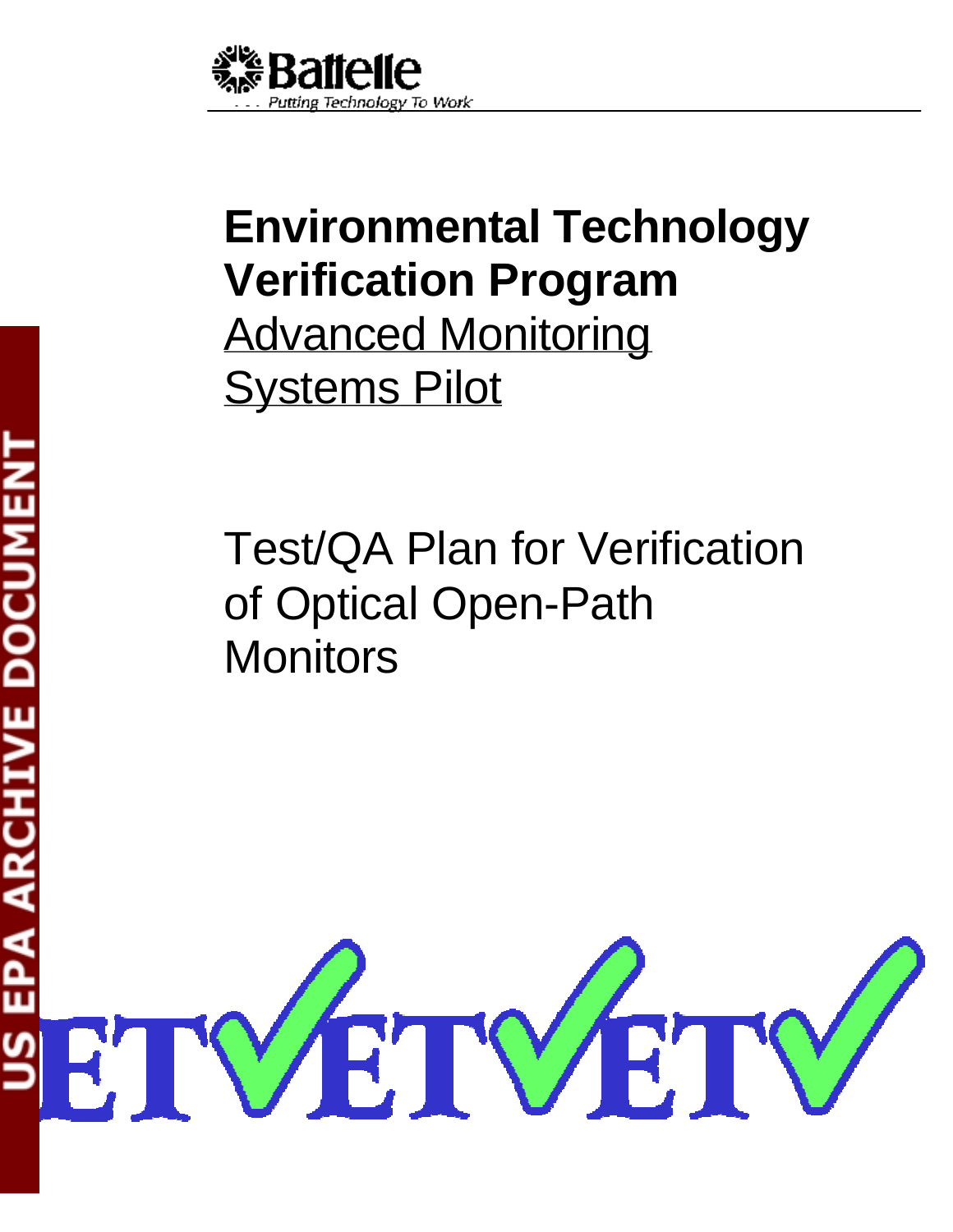Optical Open-Path Monitors Test/QA Plan Revision 1 Date: 10/28/99 Page: 1 of 67

# **TEST/QA PLAN**

**FOR** 

# **VERIFICATION OF OPTICAL OPEN-PATH MONITORS**

**October 28, 1999** 

**Prepared by** 

**Battelle 505 King Avenue Columbus, OH 43201-2693**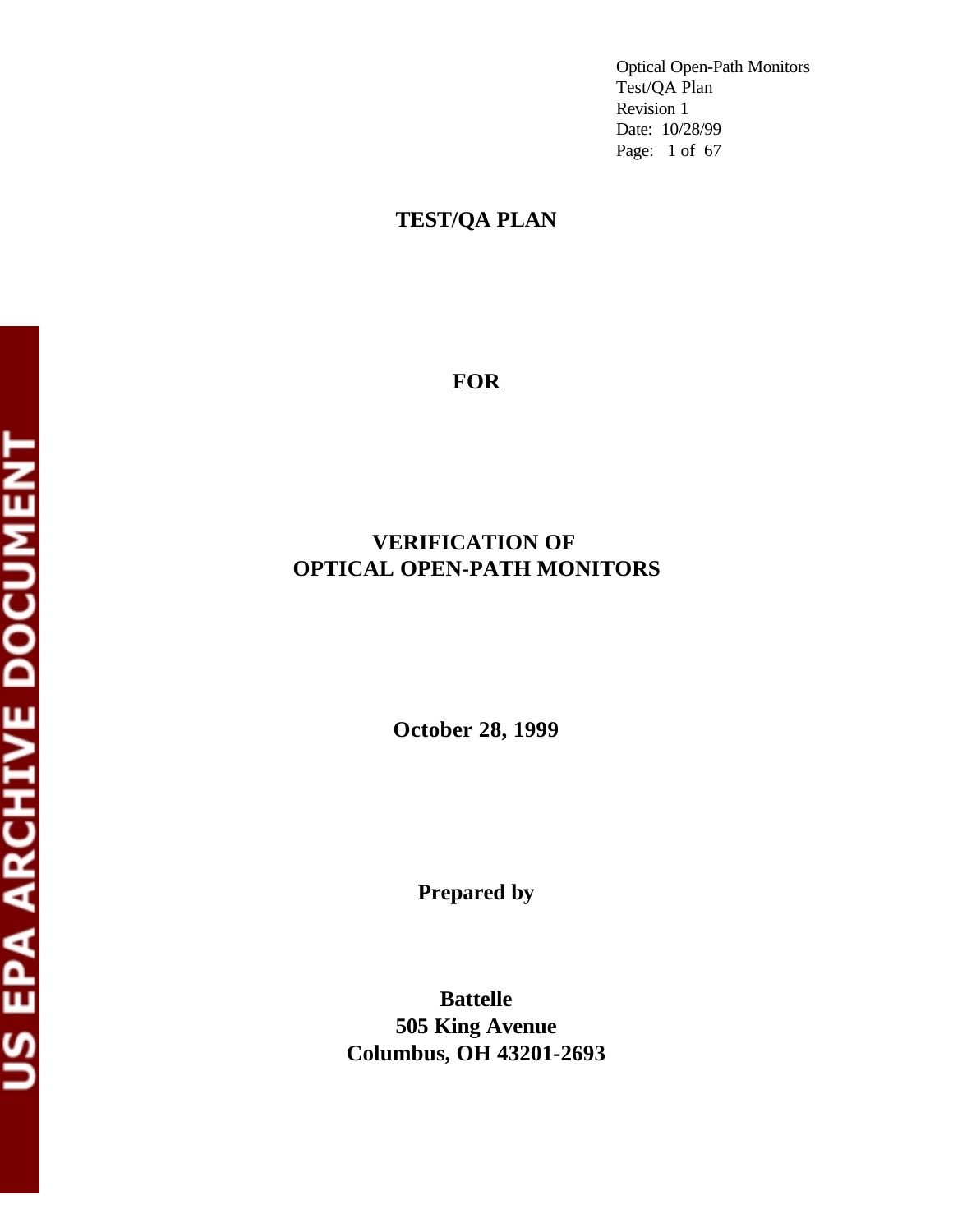Optical Open-Path Monitors Test/QA Plan Revision 1 Date: 10/28/99 Page: 2 of 67

# **TEST/QA PLAN FOR VERIFICATION OF OPTICAL OPEN-PATH MONITORS**

**October 28, 1999** 

**APPROVAL** 

\_\_\_\_\_\_\_\_\_\_\_\_\_\_\_ \_\_\_\_\_\_\_\_\_\_\_\_\_\_\_\_\_\_\_\_\_\_\_\_\_\_\_\_\_\_ \_\_\_\_\_\_\_\_\_\_\_\_\_\_\_\_\_\_\_\_\_

**Vendor Name Approval Date Branch Date**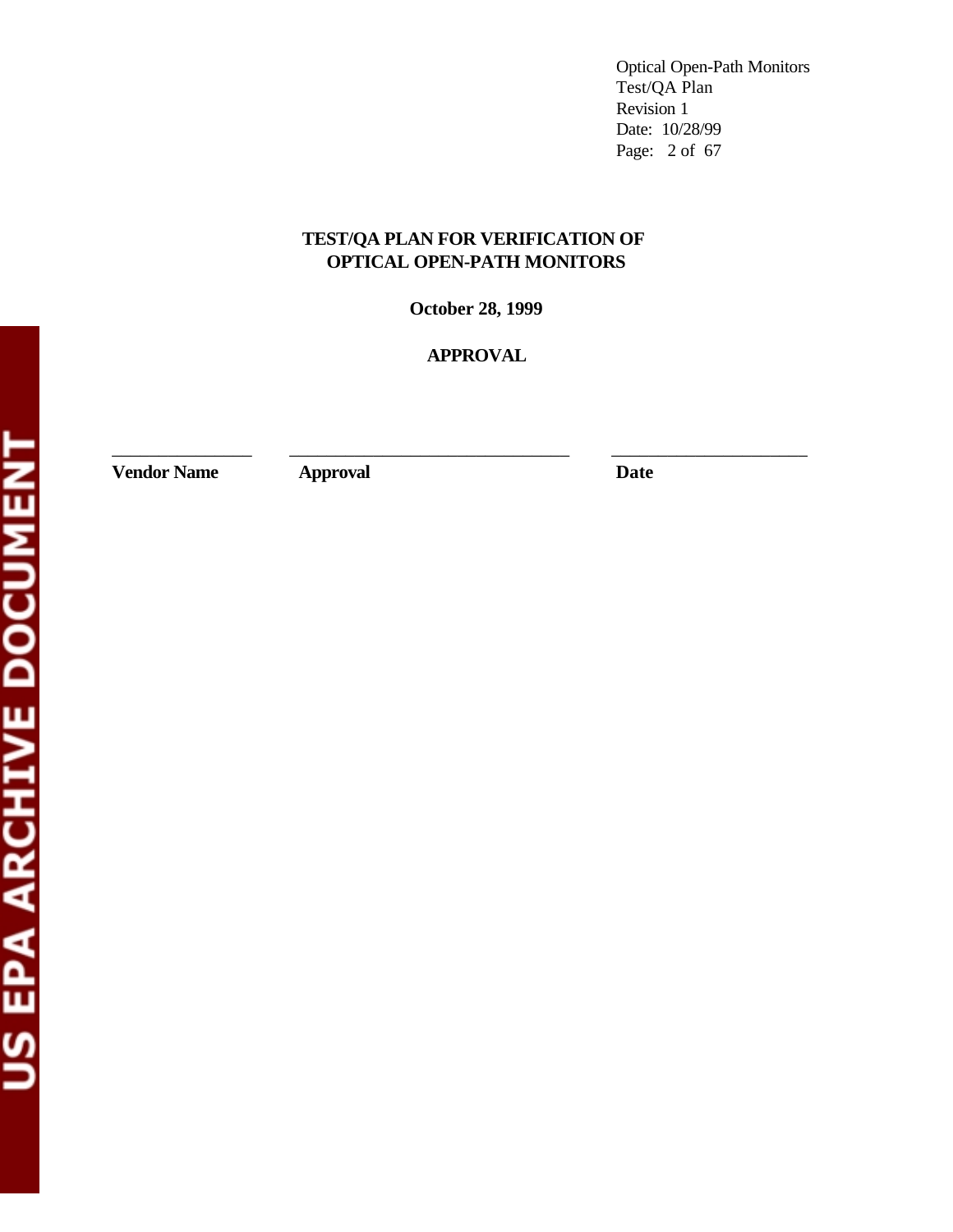**Optical Open-Path Monitors** Test/QA Plan Revision 1 Date: 10/28/99 Page: 3 of 67

# **TABLE OF CONTENTS**

| 1. | 1.1.<br>1.2.<br>1.3.         |                                                    |
|----|------------------------------|----------------------------------------------------|
| 2. |                              |                                                    |
| 3. | 3.1.<br>3.2.                 | 3.2.1<br>3.2.2<br>3.2.3                            |
| 4. | 4.1.<br>4.2.                 |                                                    |
| 5. | 5.1.<br>5.2.<br>5.3.<br>5.4. | 5.3.1<br>5.3.2<br>5.3.3<br>5.3.4<br>5.3.5<br>5.3.6 |
|    |                              | 5.4.2<br>5.4.3<br>5.4.4<br>5.4.5<br>5.4.6          |
|    | 5.5.                         | 5.5.1                                              |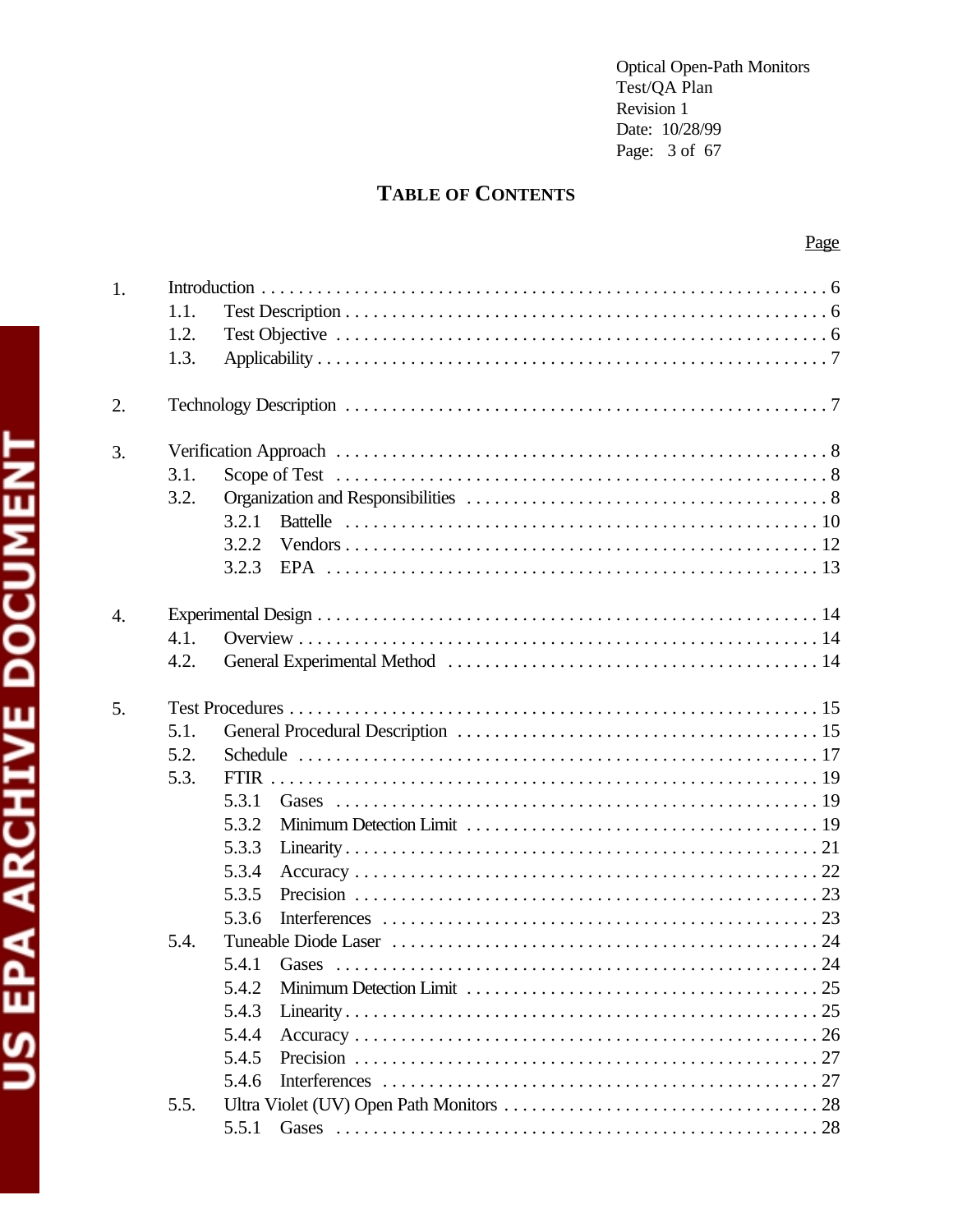| <b>Optical Open-Path Monitors</b> |  |  |  |  |  |  |  |
|-----------------------------------|--|--|--|--|--|--|--|
| Test/QA Plan                      |  |  |  |  |  |  |  |
| Revision 1                        |  |  |  |  |  |  |  |
| Date: 10/28/99                    |  |  |  |  |  |  |  |
| Page: $4 \text{ of } 67$          |  |  |  |  |  |  |  |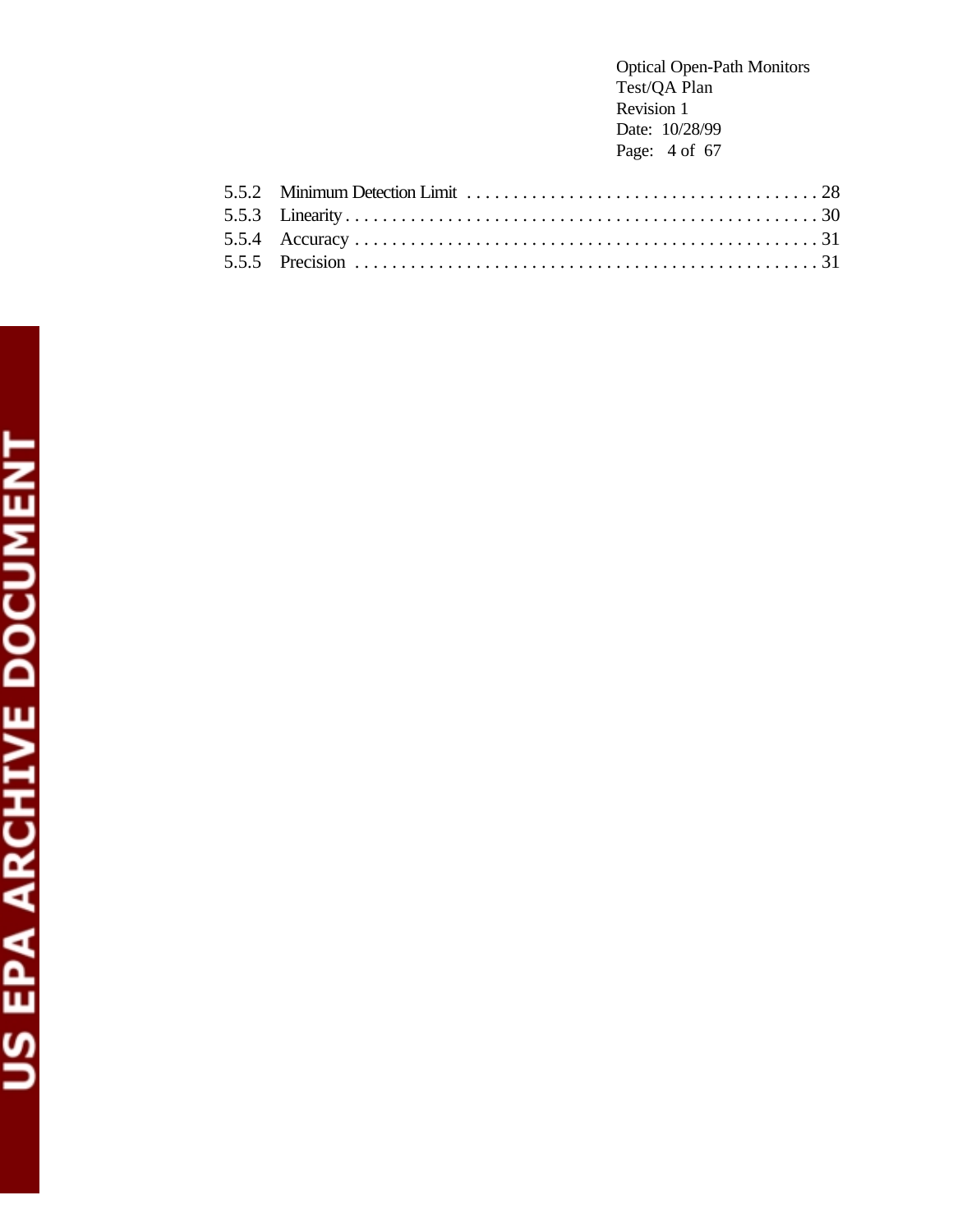Optical Open-Path Monitors Test/QA Plan Revision 1 Date: 10/28/99 Page: 5 of 67

# **TABLE OF CONTENTS (CONTINUED)**

| 6.<br>7.<br>7.1.<br>7.2.<br>7.3.<br>7.4.<br>7.5.<br>7.6.<br>7.7.<br>7.8.<br>7.9.<br>7.10.<br>8.<br>8.1.<br>8.1.1<br>8.1.2<br>8.1.3<br>8.1.4<br>8.1.5<br>8.1.6<br>8.1.7<br>8.1.8<br>8.2.<br>8.2.1<br>8.2.2<br>8.2.3<br>8.3.<br>8.4.<br>9.<br>9.1.<br>9.2.<br>9.2.1 |  | 5.5.6 |  |
|-------------------------------------------------------------------------------------------------------------------------------------------------------------------------------------------------------------------------------------------------------------------|--|-------|--|
|                                                                                                                                                                                                                                                                   |  |       |  |
|                                                                                                                                                                                                                                                                   |  |       |  |
|                                                                                                                                                                                                                                                                   |  |       |  |
|                                                                                                                                                                                                                                                                   |  |       |  |
|                                                                                                                                                                                                                                                                   |  |       |  |
|                                                                                                                                                                                                                                                                   |  |       |  |
|                                                                                                                                                                                                                                                                   |  |       |  |
|                                                                                                                                                                                                                                                                   |  |       |  |
|                                                                                                                                                                                                                                                                   |  |       |  |
|                                                                                                                                                                                                                                                                   |  |       |  |
|                                                                                                                                                                                                                                                                   |  |       |  |
|                                                                                                                                                                                                                                                                   |  |       |  |
|                                                                                                                                                                                                                                                                   |  |       |  |
|                                                                                                                                                                                                                                                                   |  |       |  |
|                                                                                                                                                                                                                                                                   |  |       |  |
|                                                                                                                                                                                                                                                                   |  |       |  |
|                                                                                                                                                                                                                                                                   |  |       |  |
|                                                                                                                                                                                                                                                                   |  |       |  |
|                                                                                                                                                                                                                                                                   |  |       |  |
|                                                                                                                                                                                                                                                                   |  |       |  |
|                                                                                                                                                                                                                                                                   |  |       |  |
|                                                                                                                                                                                                                                                                   |  |       |  |
|                                                                                                                                                                                                                                                                   |  |       |  |
|                                                                                                                                                                                                                                                                   |  |       |  |
|                                                                                                                                                                                                                                                                   |  |       |  |
|                                                                                                                                                                                                                                                                   |  |       |  |
|                                                                                                                                                                                                                                                                   |  |       |  |
|                                                                                                                                                                                                                                                                   |  |       |  |
|                                                                                                                                                                                                                                                                   |  |       |  |
|                                                                                                                                                                                                                                                                   |  |       |  |
|                                                                                                                                                                                                                                                                   |  |       |  |
|                                                                                                                                                                                                                                                                   |  |       |  |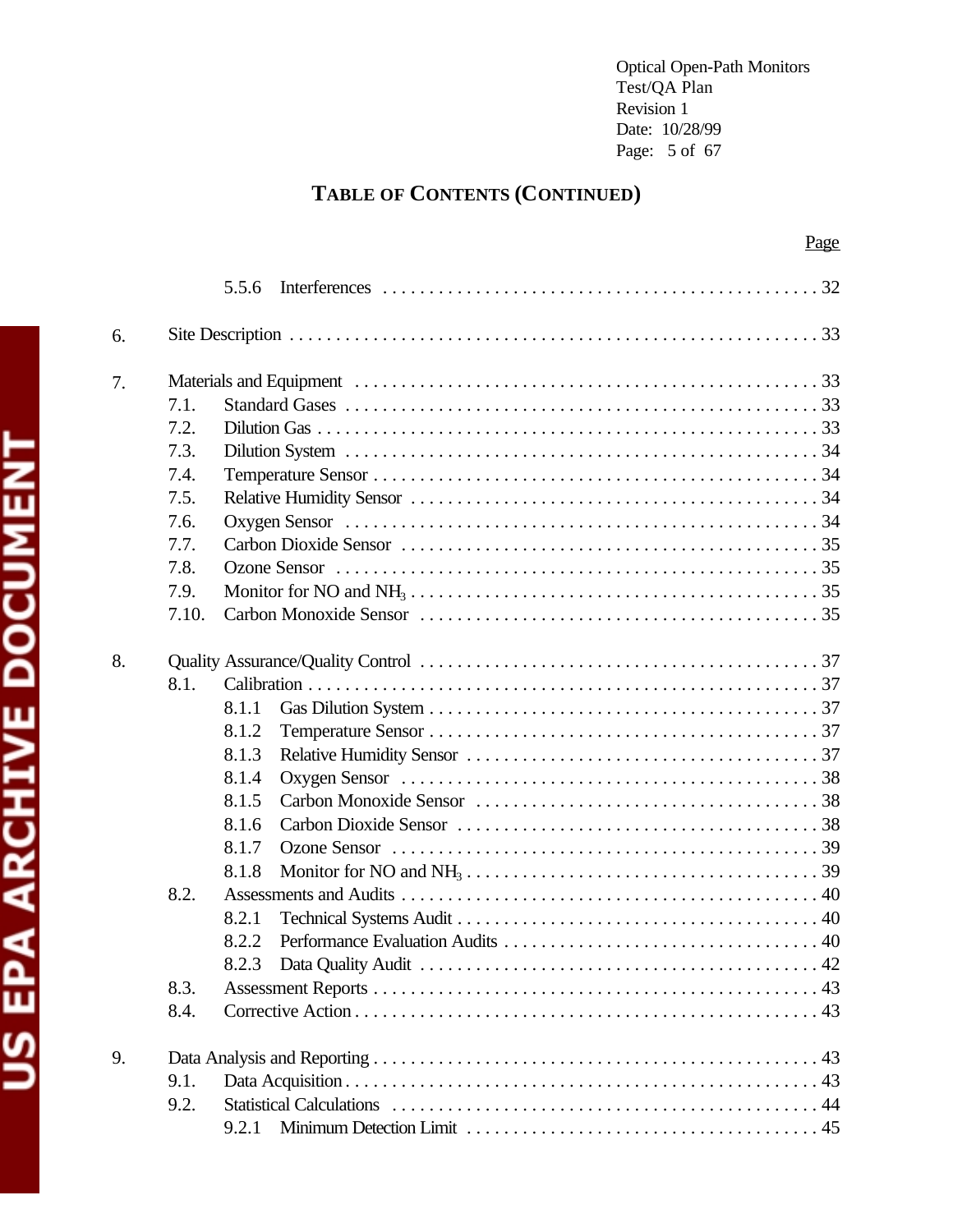| <b>Optical Open-Path Monitors</b> |  |  |  |  |  |  |  |
|-----------------------------------|--|--|--|--|--|--|--|
| Test/QA Plan                      |  |  |  |  |  |  |  |
| Revision 1                        |  |  |  |  |  |  |  |
| Date: 10/28/99                    |  |  |  |  |  |  |  |
| Page: 6 of 67                     |  |  |  |  |  |  |  |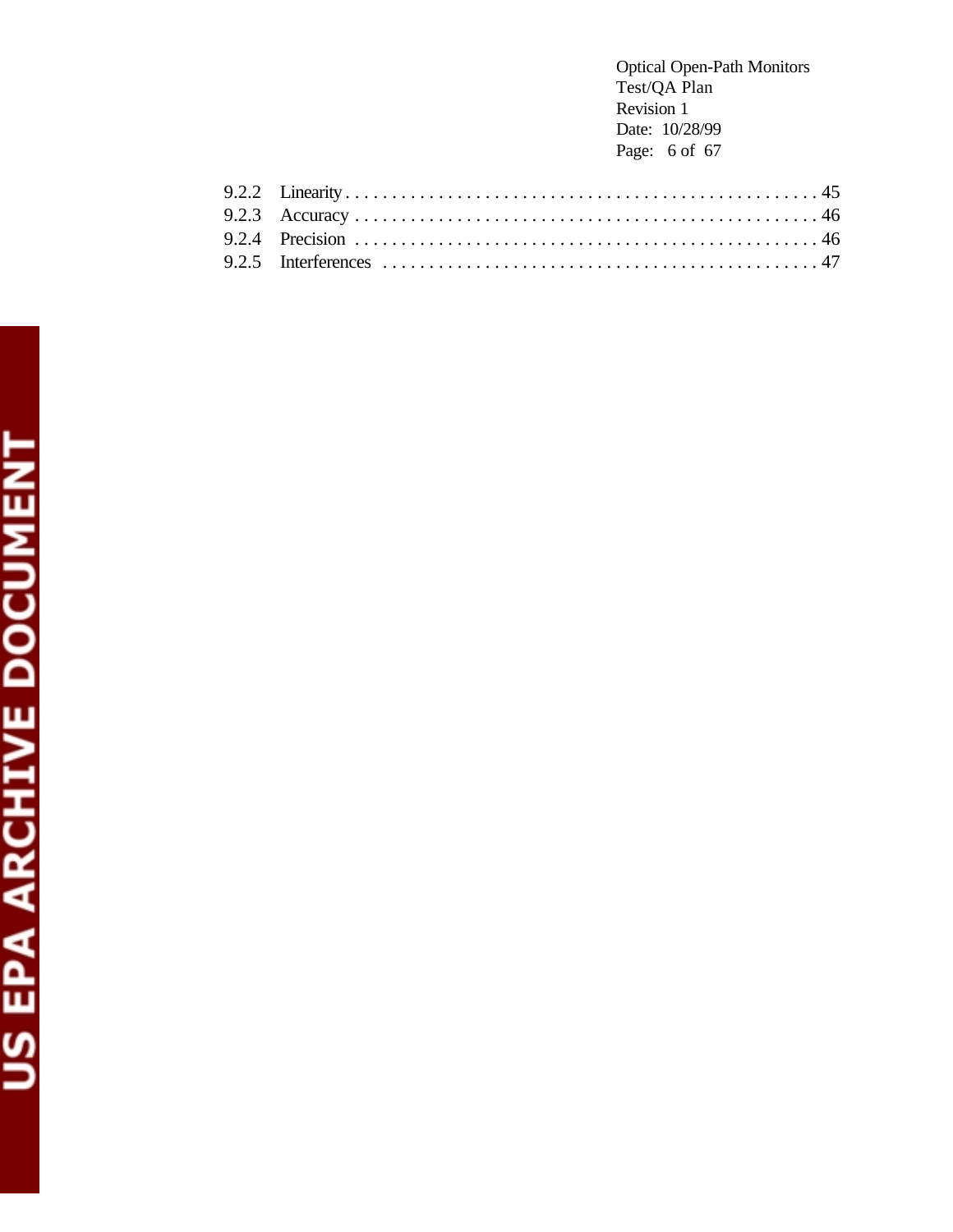Optical Open-Path Monitors Test/QA Plan Revision 1 Date: 10/28/99 Page: 7 of 67

# **TABLE OF CONTENTS (CONTINUED)**

|     | 9.3. |  |
|-----|------|--|
| 10. |      |  |
|     |      |  |
| 12. |      |  |
|     |      |  |

# **LIST OF FIGURES**

# **LIST OF TABLES**

| 1. Optical Open-Path Monitor Verification Measurement Order for a Single Gas  18 |
|----------------------------------------------------------------------------------|
|                                                                                  |
|                                                                                  |
|                                                                                  |
|                                                                                  |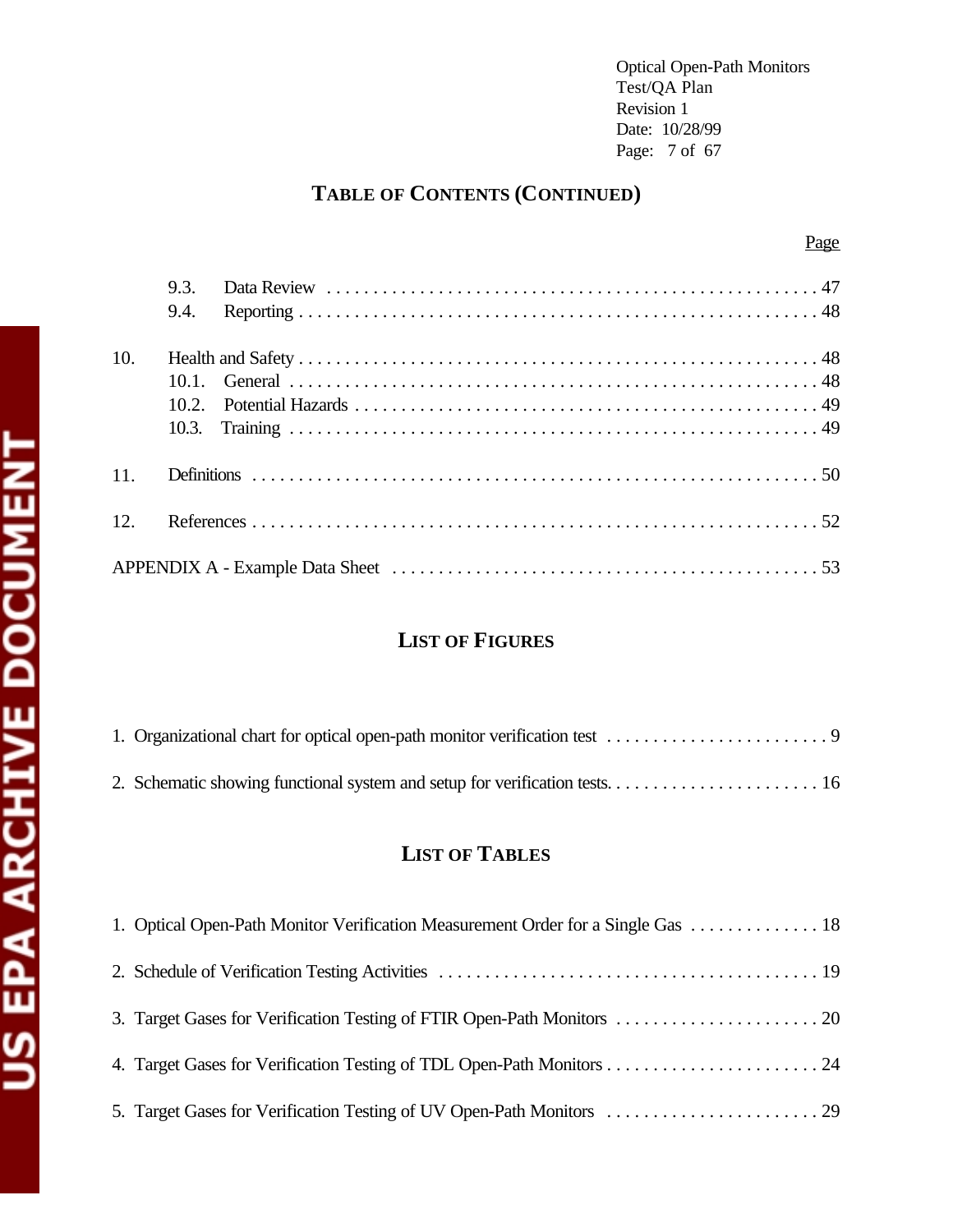Optical Open-Path Monitors Test/QA Plan Revision 1 Date: 10/28/99 Page: 8 of 67

| $1$ Inproduced $\lambda$ |  |
|--------------------------|--|

## **1. INTRODUCTION**

#### **1.1. Test Description**

This test/QA plan provides detailed procedures for a verification test of optical open-path monitors for use in ambient air or fenceline measurements. The verification test will be conducted under the auspices of the U.S. Environmental Protection Agency (EPA) through the Environmental Technology Verification (ETV) program. The purpose of ETV is to provide objective and quality assured performance data on environmental technologies, so that users, developers, regulators, and consultants have an independent and credible assessment of what they are buying and permitting.

The verification test will be performed by Battelle, of Columbus, Ohio, which is managing the ETV Advanced Monitoring Systems (AMS) pilot through a cooperative agreement with EPA (CR826215). The scope of the AMS pilot covers verification of monitoring methods for contaminants and natural species in air, water, and soil. In performing the verification test, Battelle will follow procedures specified in this test/QA plan, and will comply with the quality requirements in the "Quality Management Plan for the ETV Advanced Monitoring Systems Pilot" (QMP).<sup>1</sup>

#### **1.2. Test Objective**

The goal of this verification test is to quantify the verification parameters of commercially available optical open-path monitors for use at facilities concerned with emissions or ambient levels of volatile organic or inorganic chemicals. This verification will involve challenging these monitors with known reference gas samples under realistic operational conditions.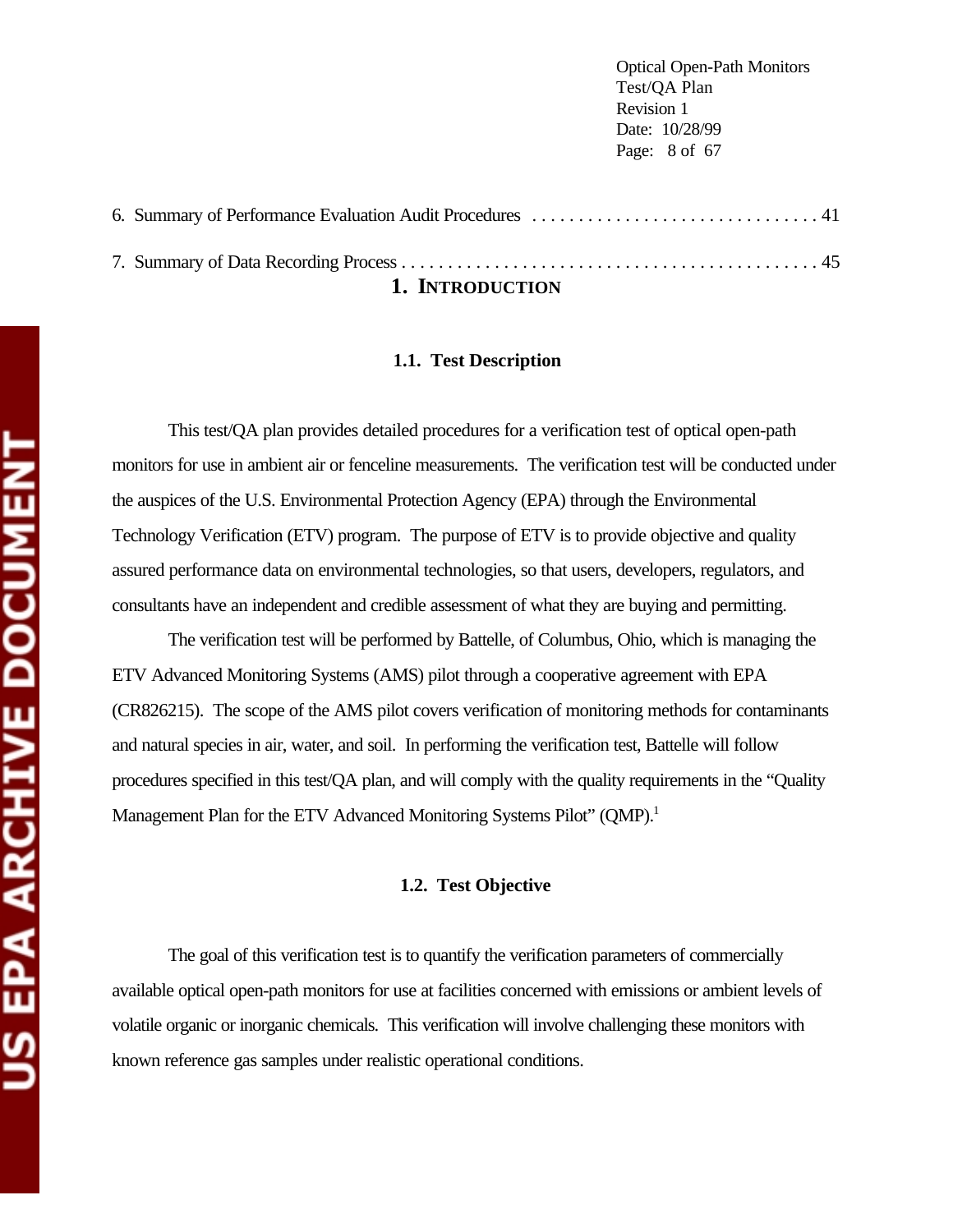Optical Open-Path Monitors Test/QA Plan Revision 1 Date: 10/28/99 Page: 9 of 67

## **1.3. Applicability**

The technologies tested under this plan are commercial optical open-path monitors capable of real-time monitoring of atmospheric pollutants. These monitors are typically used over greater than 100 meter path lengths, and present the users with information about the concentrations of gases that are present in the air between the light source and the detector. In such applications these open-path monitors can provide real-time continuous monitoring of air quality, and allow early warning of potential non-compliance conditions, or emergency release situations. In contrast, grab sample analysis by standard methods is both time-consuming and non-continuous.

# **2. TECHNOLOGY DESCRIPTION**

The monitors to be verified under this test/QA plan rely upon a radiation source (ultraviolet, visible, or infrared) and a detector used together to identify and quantify the levels of certain chemicals in the atmosphere. These monitors are typically used in a continuous monitoring mode and in many cases are able to provide simultaneous monitoring of several compounds. Although the overall design requirements for the different spectral ranges are significantly different, the basic components of these technologies are similar.

In general, these monitors contain at least the following components:

- Radiation source
- **Optics**
- **Detector**
- Data processing algorithms.

The radiation sources for these technologies belong to one of three distinct groups. The monitors operating in the ultraviolet (UV) region of the spectrum use a continuous or non-continuous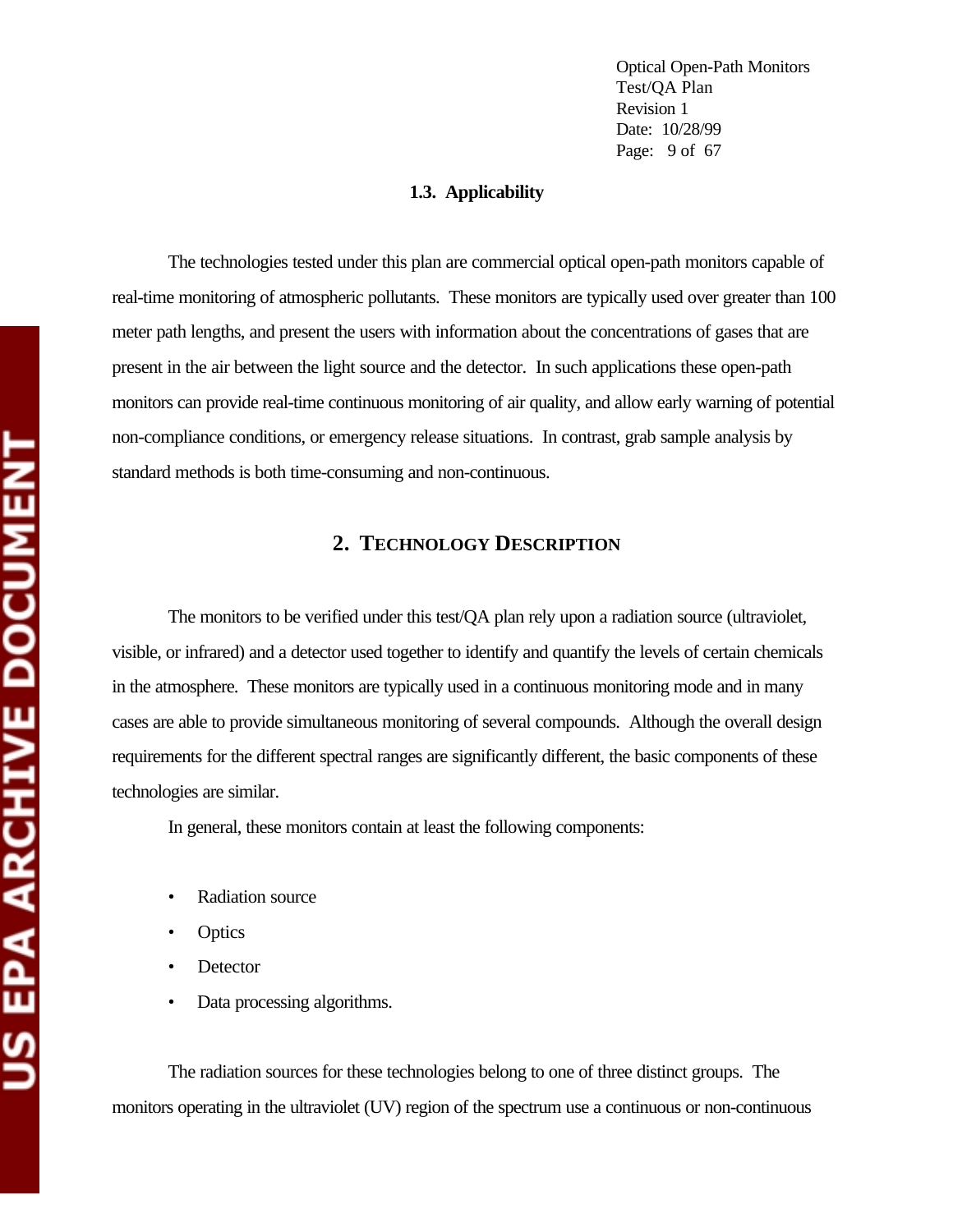Optical Open-Path Monitors Test/QA Plan Revision 1 Date: 10/28/99 Page: 10 of 67

lamp that provides broad-band radiation in the UV and visible regions. The monitors using tunable diode laser (TDL) technology use a laser to provide radiation over a very narrow spectral range in the near infrared. That spectral range can be tuned over a small range with a single TDL, and is selectable over a wider range using multiple TDLs. The Fourier transform infrared (FTIR) monitors use a broadband infrared source.

The optical components of these monitors typically are used to project the radiation from the source, through the atmospheric path to be monitored, and to the detector. The detectors and configurations for these monitors vary according to specific applications. They are typically chosen to maximize signal to noise ratio for the spectral region and operating temperature.

## **3. VERIFICATION APPROACH**

#### **3.1. Scope of Test**

The overall objective of the verification test is to provide quantitative verification of the performance of optical open-path monitors under realistic operational conditions. Specifically, the verification parameters to be verified are:

- Minimum detection limit (MDL)
- Concentration linearity
- Source strength linearity
- **Accuracy**
- Precision
- Sensitivity to atmospheric interferences.

#### **3.2. Organization and Responsibilities**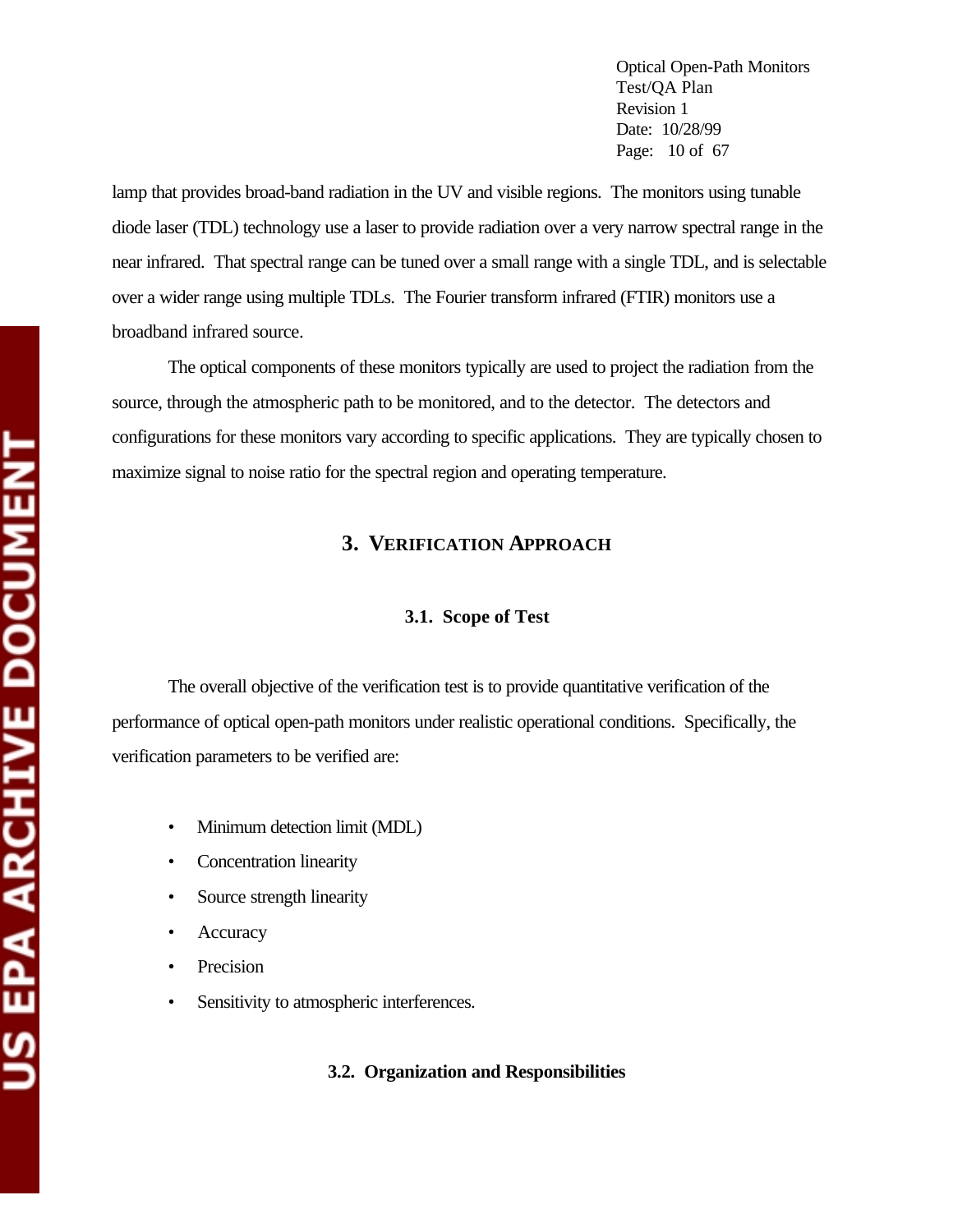Optical Open-Path Monitors Test/QA Plan Revision 1 Date: 10/28/99 Page: 11 of 67

The verification test will be performed by Battelle with the participation of EPA and the vendors whose optical open-path monitors will be verified. The organizational chart in Figure 1 shows the individuals from Battelle, the vendor companies, and EPA who will have responsibilities in the verification test. The specific responsibilities of these individuals are detailed below.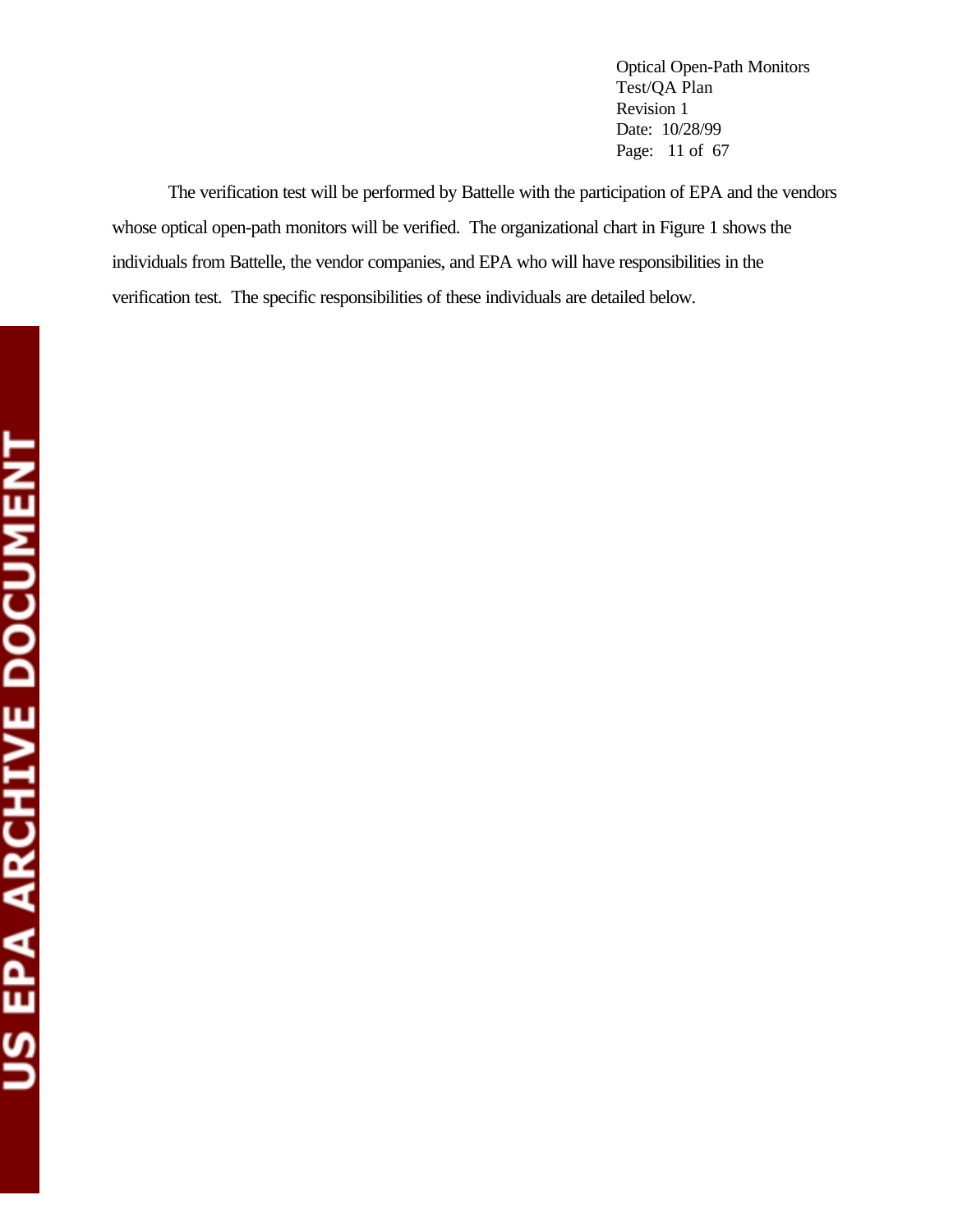Optical Open-Path Monitors Test/QA Plan Revision 1 Date: 10/28/99 Page: 12 of 67

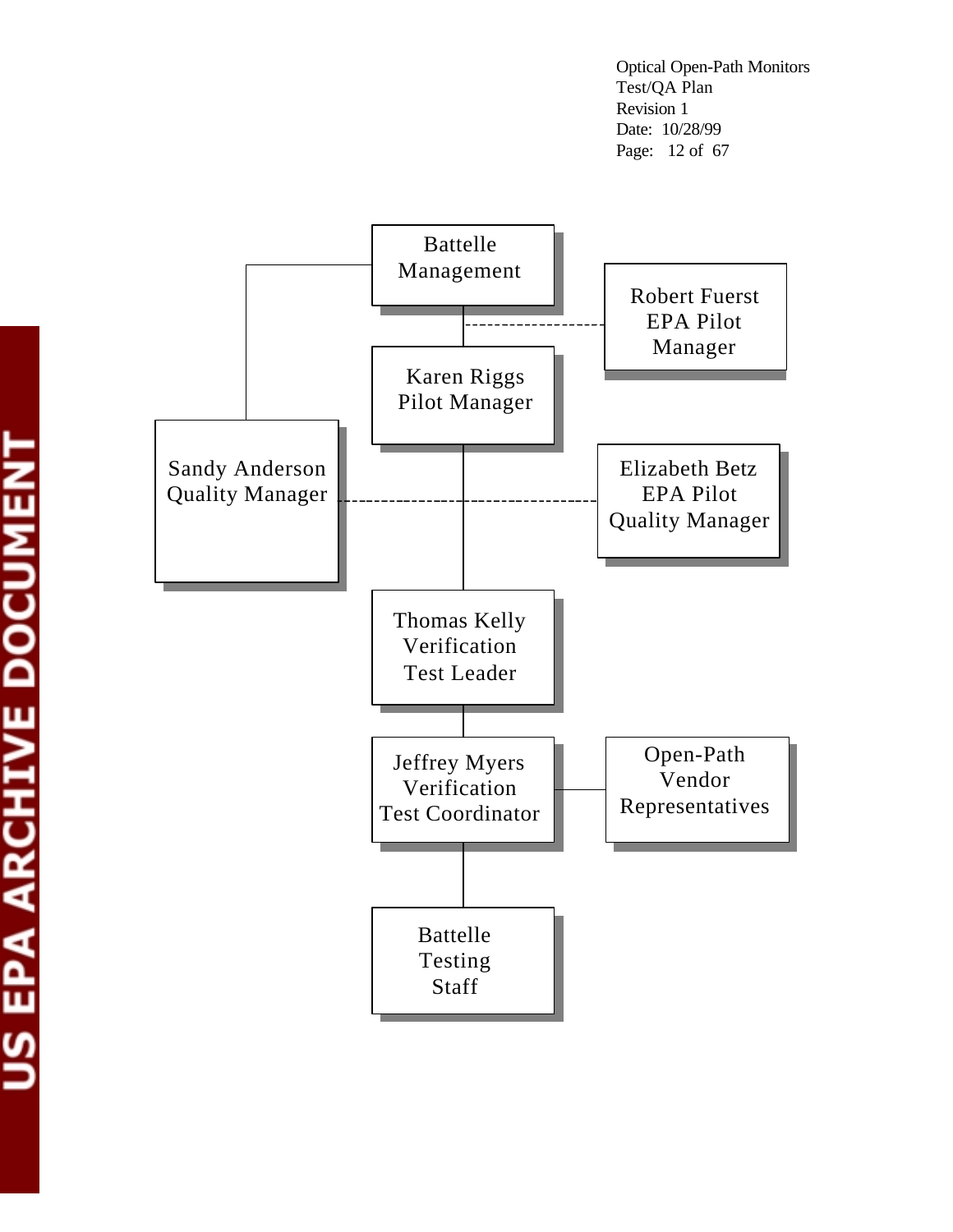Optical Open-Path Monitors Test/QA Plan Revision 1 Date: 10/28/99 Page: 13 of 67

# **Figure 1. Organizational Chart for Optical Open-Path Monitor Verification Test**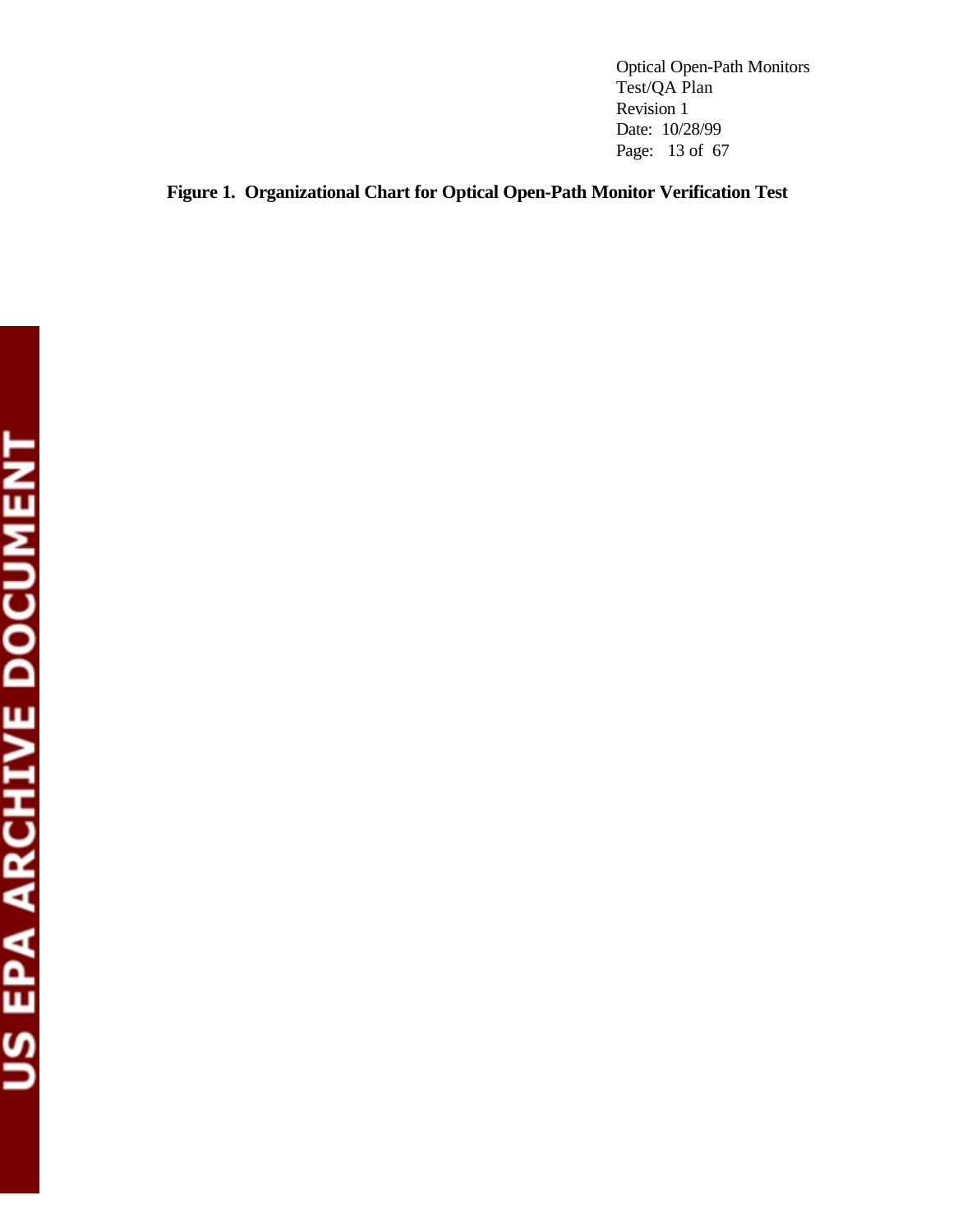Optical Open-Path Monitors Test/QA Plan Revision 1 Date: 10/28/99 Page: 14 of 67

# **3.2.1 Battelle**

Mr. Jeffrey D. Myers is the Verification Test Coordinator for the testing of optical open-path monitors through the AMS pilot. In this role, Mr. Myers will have the overall responsibility for ensuring that the technical, scheduling, and cost goals established for the verification test are met. Mr. Myers will:

- Prepare the draft test/QA plan, verification reports, and verification statements
- Revise the draft test/QA plan, verification reports, and verification statements inresponse to reviewers' comments
- Assemble the requisite equipment and a team of qualified technical staff to conduct the verification test
- Direct the team in performing the verification test in accordance with the test/QA plan
- Coordinate distribution of the final test/QA plan, verification reports and verification statements
- Ensure that all quality procedures specified in the test/QA plan and in the QMP are followed
- Respond to any issues raised in assessment reports and audits, including instituting corrective action as necessary
- Serve as the primary point of contact for vendor representatives
- Establish a budget for the verification test and monitor staff effort to ensure that the budget is not exceeded
- Ensure that confidentiality of vendor information is maintained.

Dr. Thomas J. Kelly is the Verification Testing Leader for the AMS pilot. As such, Dr. Kelly will provide technical guidance and oversee the various stages of the verification test. He will: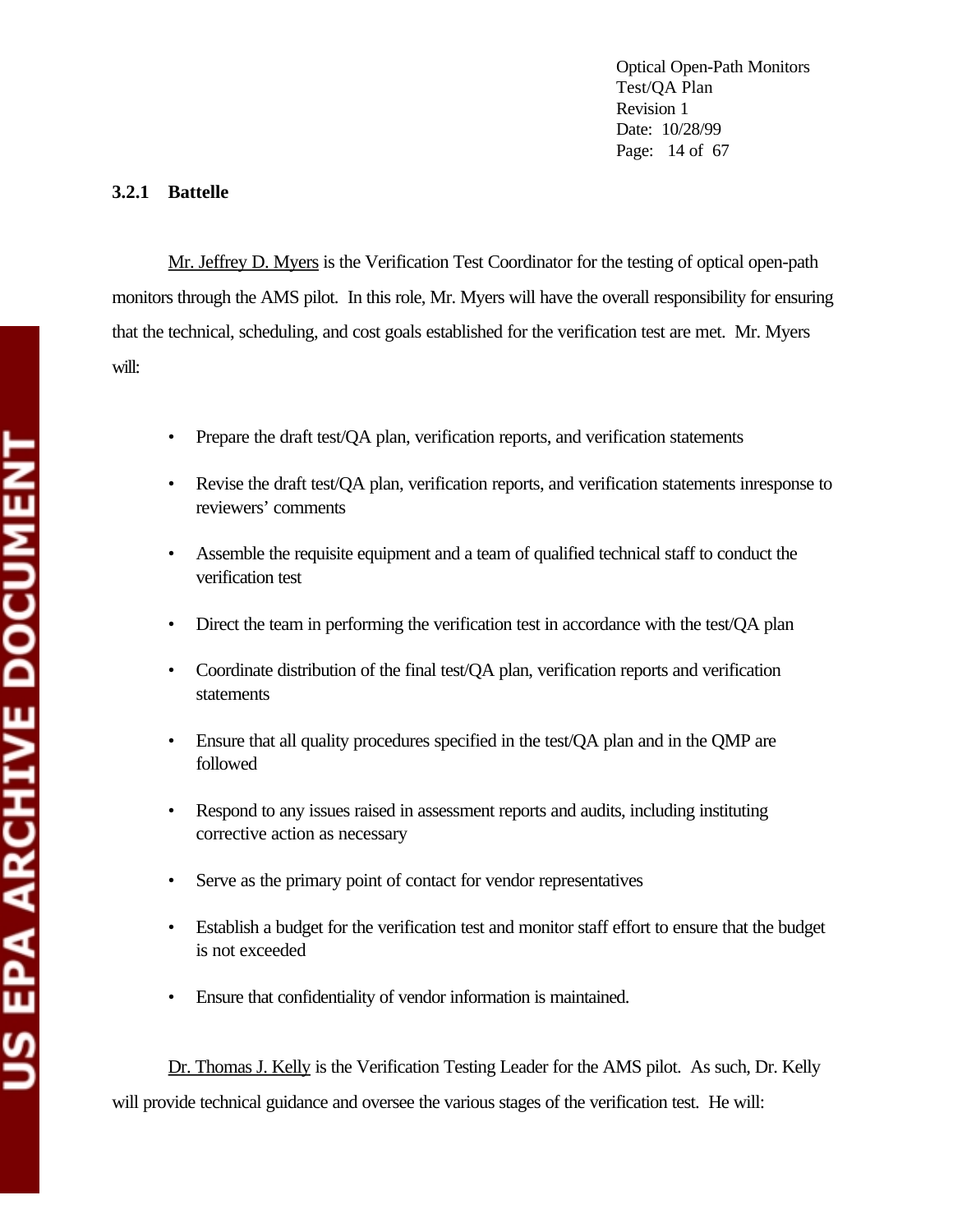Optical Open-Path Monitors Test/QA Plan Revision 1 Date: 10/28/99 Page: 15 of 67

- Support Mr. Myers in preparing the test/QA plan and organizing the test
- Review the draft test/QA plan
- Review the draft verification reports and verification statements
- Ensure that vendor confidentiality is maintained.

Ms. Karen Riggs is Battelle's ETV pilot manager. As such, Ms. Riggs will:

- Review the draft test/QA plan
- Review the draft verification reports and verification statements
- Ensure that necessary Battelle resources, including staff and facilities, are committed to the verification test
- Ensure that vendor confidentiality is maintained
- Support Mr. Myers in responding to any issues raised in audits
- Maintain communication with EPA's Pilot Manager.

Ms. Sandy Anderson will serve as the Quality Manager for this verification test. As such Ms. Anderson or her designate will:

- Review the draft test/QA plan
- Conduct a technical system audit once during the verification test
- Review performance evaluation audit results as specified in the test/QA plan
- Audit at least 10% of the verification data
- Prepare and distribute an assessment report for each audit
- Verify implementation of any necessary corrective action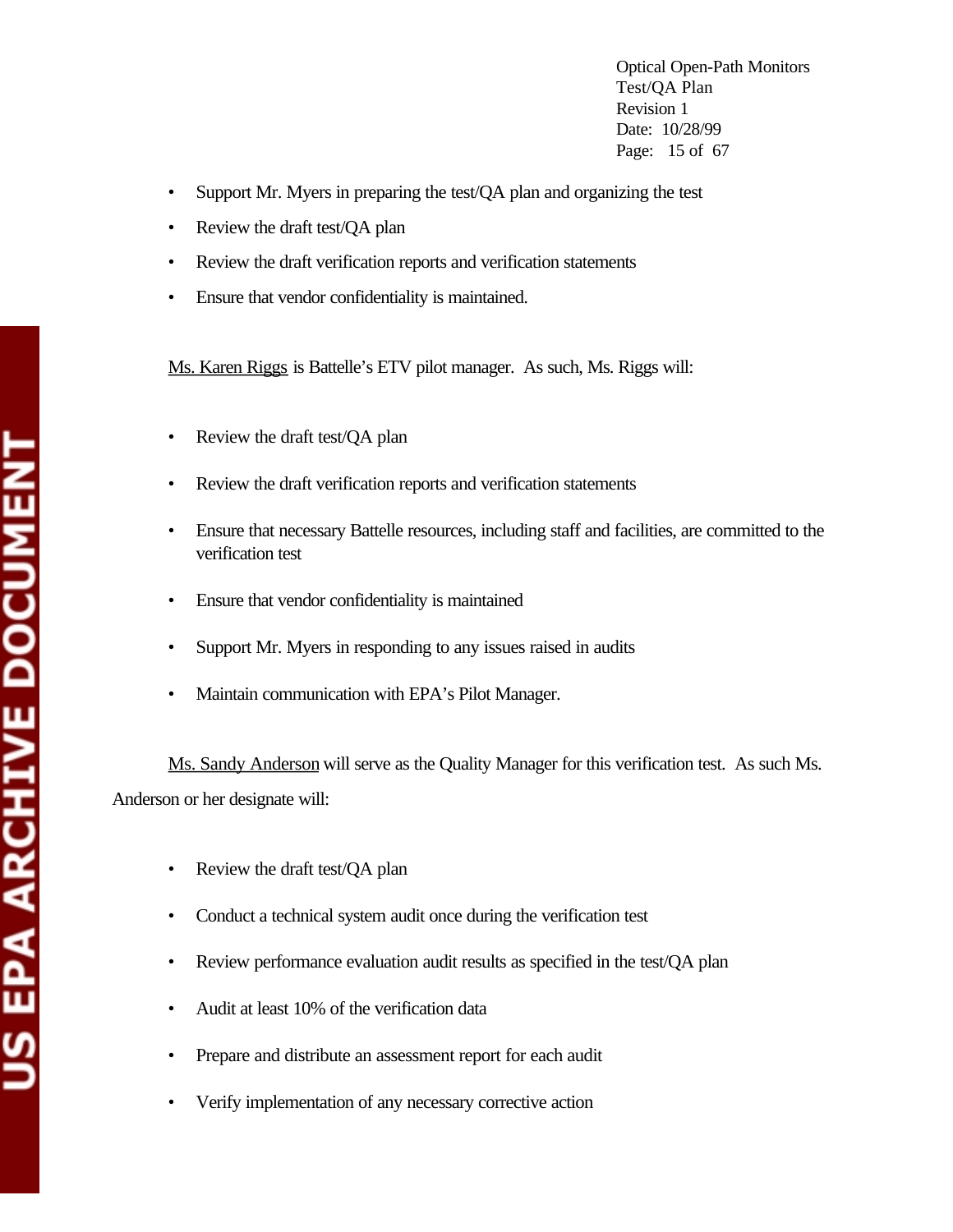Optical Open-Path Monitors Test/QA Plan Revision 1 Date: 10/28/99 Page: 16 of 67

- Issue a stop work order if self audits indicate that data quality is being compromised; notify Battelle Pilot Manager if stop work order is issued
- Provide a summary of the QA/QC activities and results for the verification reports
- Review the draft verification reports and statements
- Have overall responsibility for ensuring that the test/QA plan and AMS pilot QMP is followed
- Ensure that Battelle management is informed if persistent quality problems are not corrected
- Maintain communication with EPA's Pilot Quality Manager

# **3.2.2 Vendors**

Vendor representatives will:

- Review the draft test/QA plan
- Approve the revised test/QA plan
- Provide of the-shelf models of the optical open-path monitors to be verified for the duration of the verification test
- Host verification testing of their monitors at their respective facilities, or send monitor and personnel to Battelle to conduct test
- Install the test equipment and open-path monitor in the test facilities and ensure proper operation of the open-path monitor before and during the test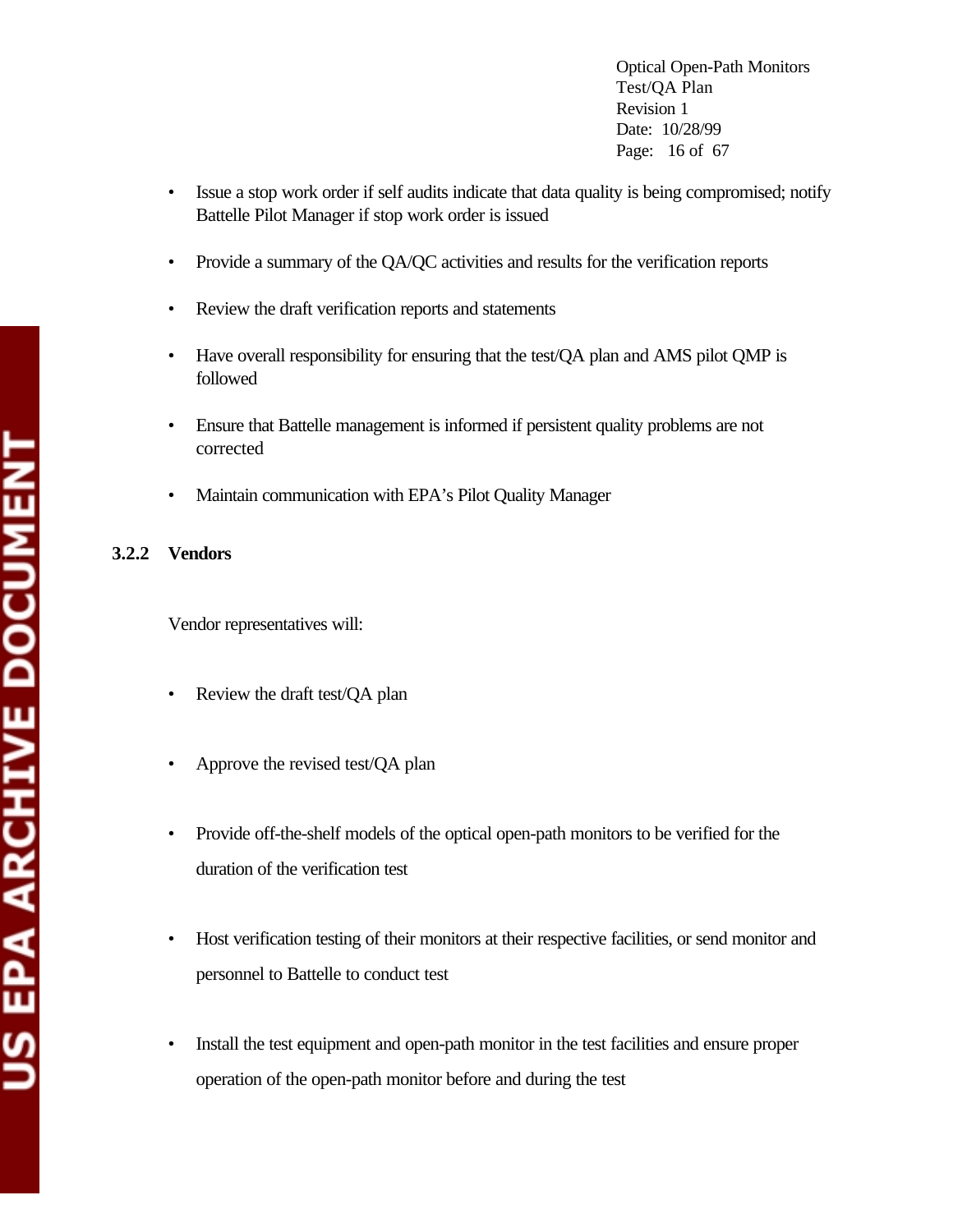- Perform on-site maintenance as necessary if monitor fails any time during the test
- Review their respective draft verification reports and statements
- Provide measurement results from the verification test to Battelle in a readily accessible and previously agreed upon format
- Provide and operate the open-path monitor during testing
- Provide sample gas cell appropriate for the monitor being tested
- If test is performed at Battelle, remove and ship monitor from Battelle upon completion of test

## **3.2.3 EPA**

EPA's responsibilities in the AMS pilot are based on the requirements stated in the "Environmental Technology Verification Program Quality and Management Plan of the Pilot Period (1995-2000)" (QMP). The roles of the specific EPA staff are as follows:

Ms. Elizabeth Betz is EPA's Pilot Quality Manager. For the verification test, Ms. Betz will:

- Review the draft test/QA plan
- Perform, at her option, one external technical system audit during the verification test
- Notify the Battelle Pilot Manager to facilitate a stop work order if external audit indicates that data quality is being compromised
- Prepare and distribute an assessment report summarizing results of external audit, if performed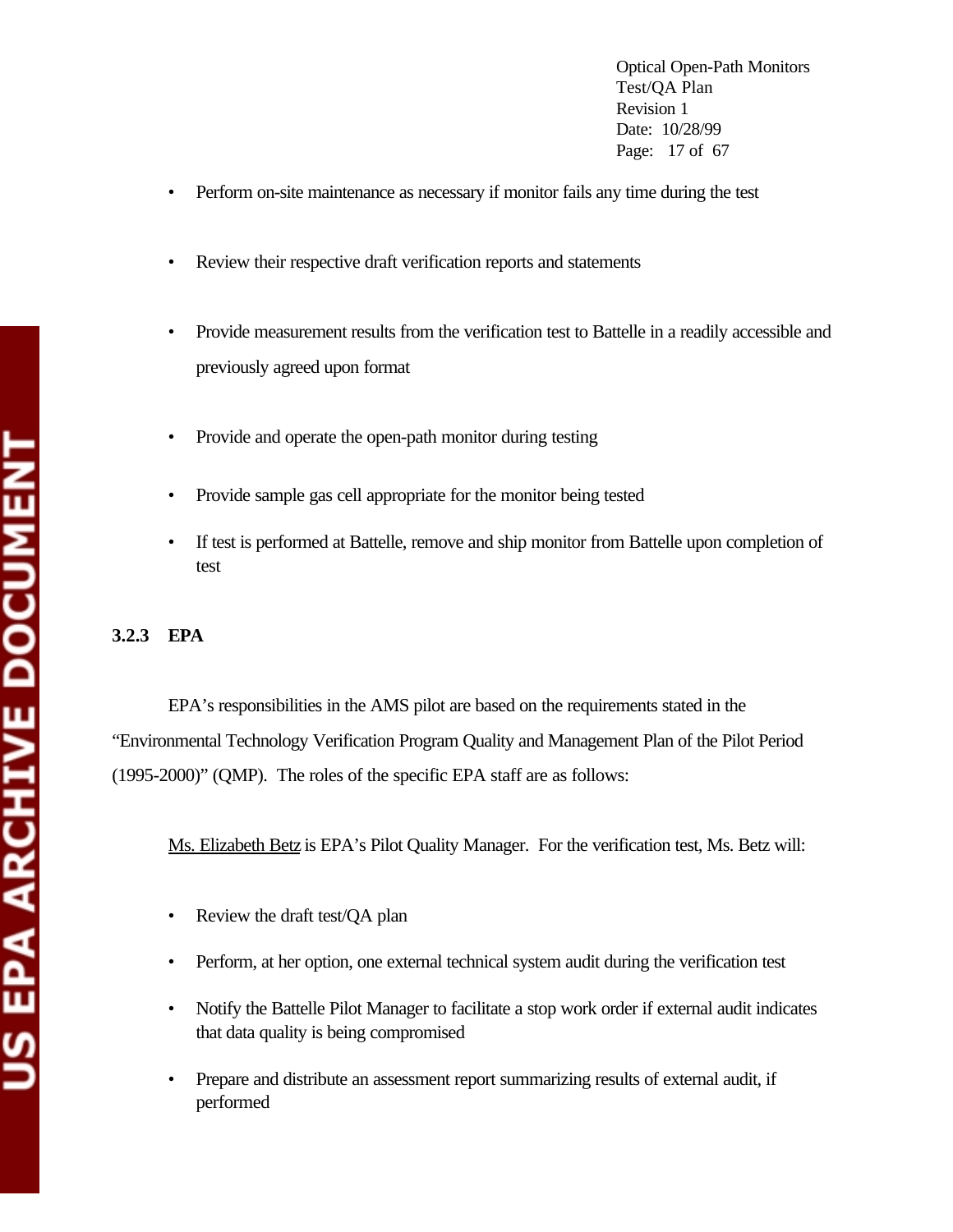Optical Open-Path Monitors Test/QA Plan Revision 1 Date: 10/28/99 Page: 18 of 67

• Review draft verification reports and statements.

Mr. Robert Fuerst is EPA's Pilot Manager. As such, Mr. Fuerst will:

- Review the draft test/QA plan
- Approve the final test/QA plan
- Review the draft verification reports
- Approve the final verification reports
- Review the draft verification statements.

## **4. EXPERIMENTAL DESIGN**

#### **4.1. Overview**

The verification test outlined in this document is designed to challenge the monitors being verified in a manner similar to that which would be experienced in operation in the field. Reproducing many of the actual conditions and problems encountered in the field is beyond the scope of this project, however this verification test establishes benchmarks that provide quantitative data on specific performance parameters. The basic theory used throughout these tests involves challenging the monitors using an optically transparent gas cell that is filled with known concentrations of a target gas. The gas cell is inserted into the optical path of the monitor thereby simulating a condition where the target gas would be present in the ambient air. The gas cell is used to challenge the monitor in a controlled and uniform manner.

#### **4.2. General Experimental Approach**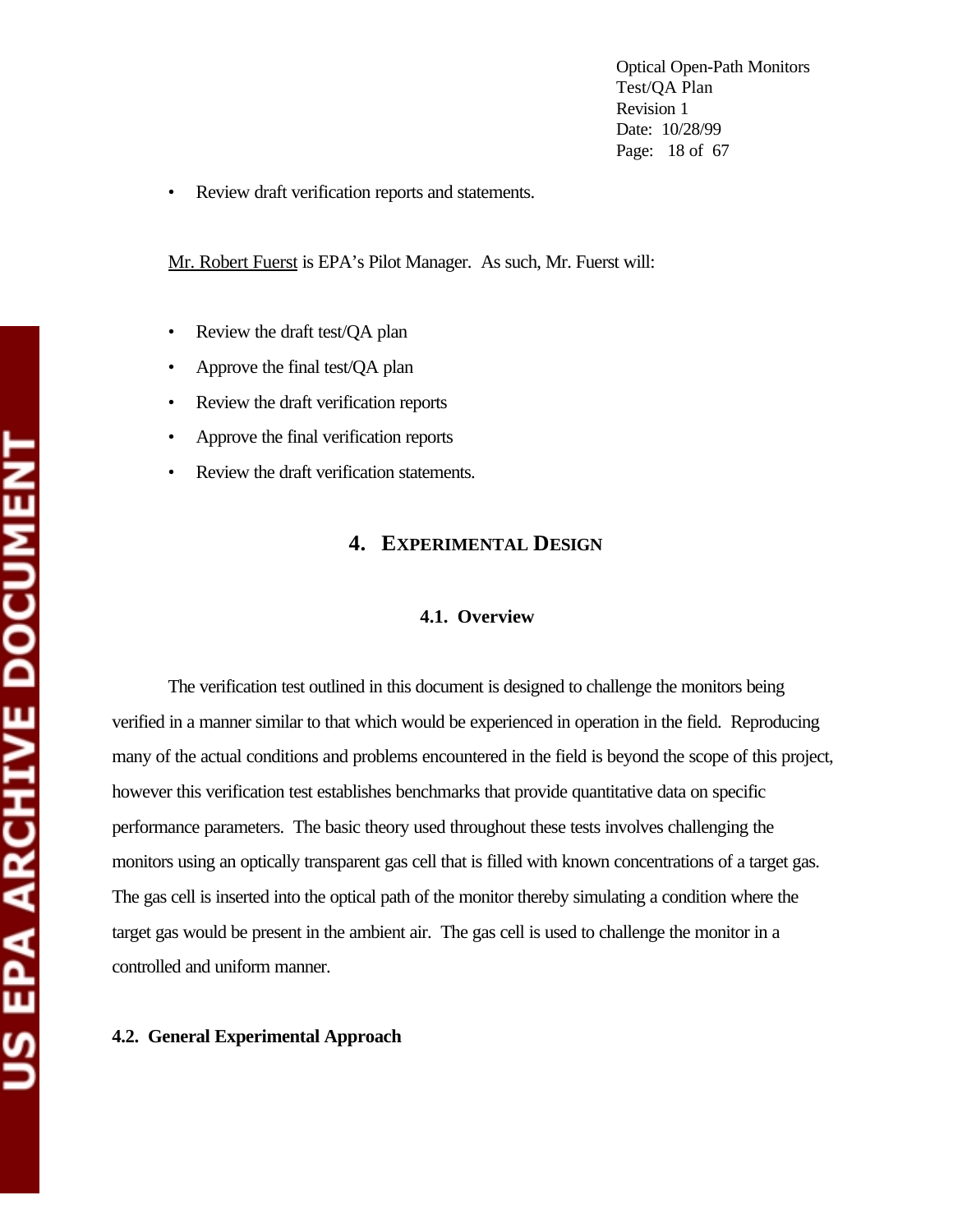Optical Open-Path Monitors Test/QA Plan Revision 1 Date: 10/28/99 Page: 19 of 67

This verification test is intended to be applicable to many types of open-path monitors. As such, the general approach is deliberately broad, allowing specific protocols for a technology type to be specified in the Test Procedures section. In general, the experimental approach employed in this test assumes that the monitor operates by sending a beam of radiation from a source, through the atmosphere, and to a detector. Then, measuring the absorption of the light by the target gas in the atmosphere, the monitor is able to identify and quantify the target gas or gases. The same basic technique is used to verify each of the technology types as each of the monitors is challenged with several target gases at known concentrations, and the measurement result from the monitor is then compared to the known concentration of the target gas. Since these open-path monitors are often able to measure many different types of gases it is not feasible to test all potential target gases. As a result, in this verification test only a few target gases have been chosen. For each target gas the monitor is set up as it would be if it were operating in the field, with the exception that an optically transparent gas cell is placed in the light beam's path if the instrument does not already have a built-in gas reference cell. A known concentration of the target gas is then introduced into the gas cell and the monitor makes a measurement. Figure 2 shows a schematic of the setup to be used for the test. The optical open-path monitor and the gas cell will be provided by the vendor. The gas dilution system will be provided by Battelle. This system consists of National Institute of Standards and Technology (NIST) traceable commercially certified standard gases, a calibrated gas diluter, and a supply of certified high purity dilution gas. All of the test equipment used to evaluate the monitors will be provided by Battelle to ensure that the testing is conducted in a repeatable manner regardless of the test location. When testing is performed at a site other than Battelle, all appropriate equipment will be transported to the test site.

The test procedures involve providing a range of known concentrations of various target gases to each monitor. Measurements are made with different path lengths, integration times, source intensities, and numbers of replicate measurements to assess the verification parameters listed in Section 3.1. The test procedures are 'nested', in that each measurement is used for the evaluation of more than one verification parameter. To the extent feasible with so diverse a group of technologies, verification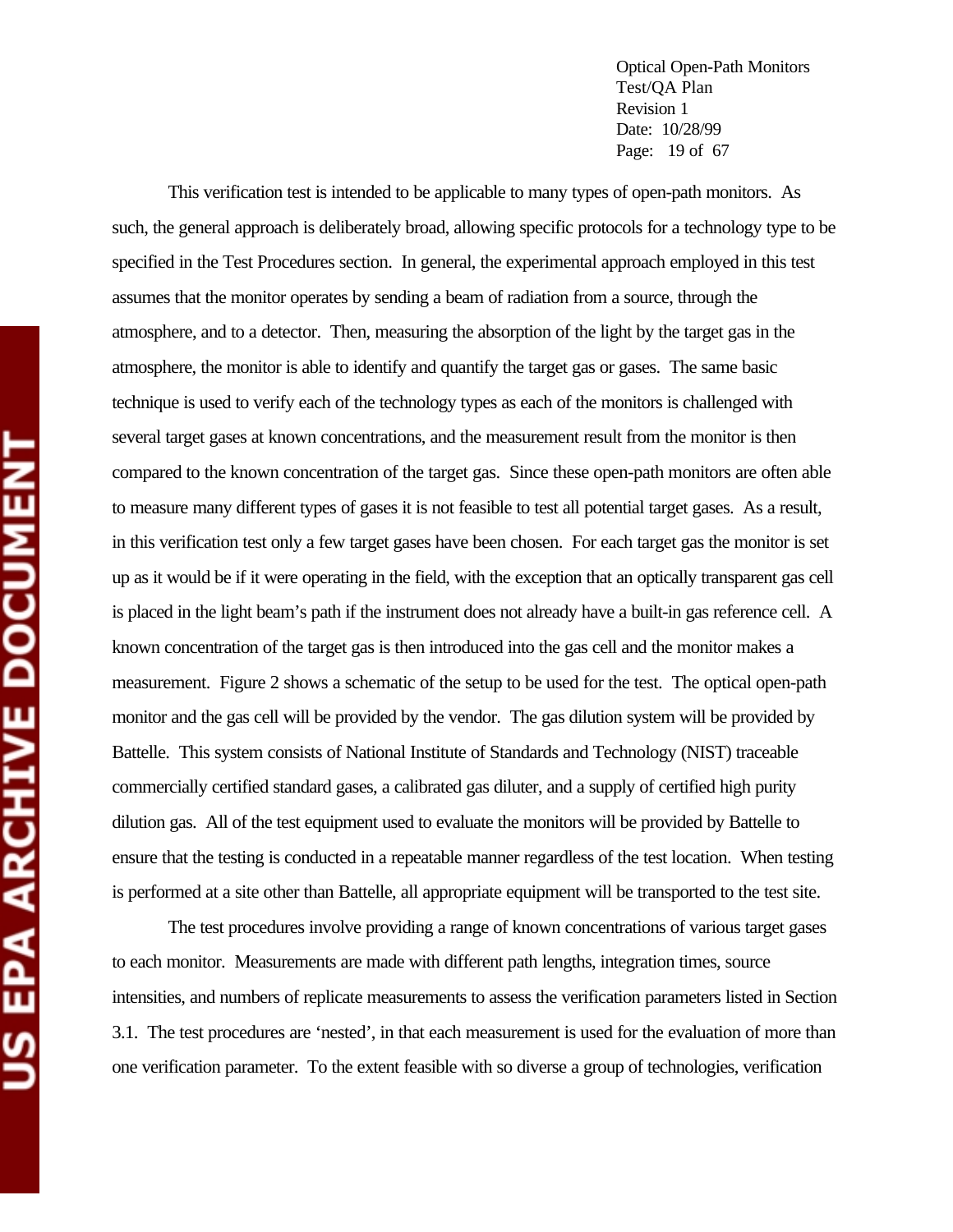Optical Open-Path Monitors Test/QA Plan Revision 1 Date: 10/28/99 Page: 20 of 67

test procedures rely on established procedures, such as EPA Method TO-16.<sup>2</sup> This method was developed to provide guidelines for gathering and analyzing data using an FTIR.

# **5. TEST PROCEDURES**

# **5.1. General Procedural Description**

The procedures to be used in the verification test are detailed in this section. This test procedure section is divided into three sub sections - FTIR, TDL, and UV - each outlining the specific test procedures required for a particular technology type.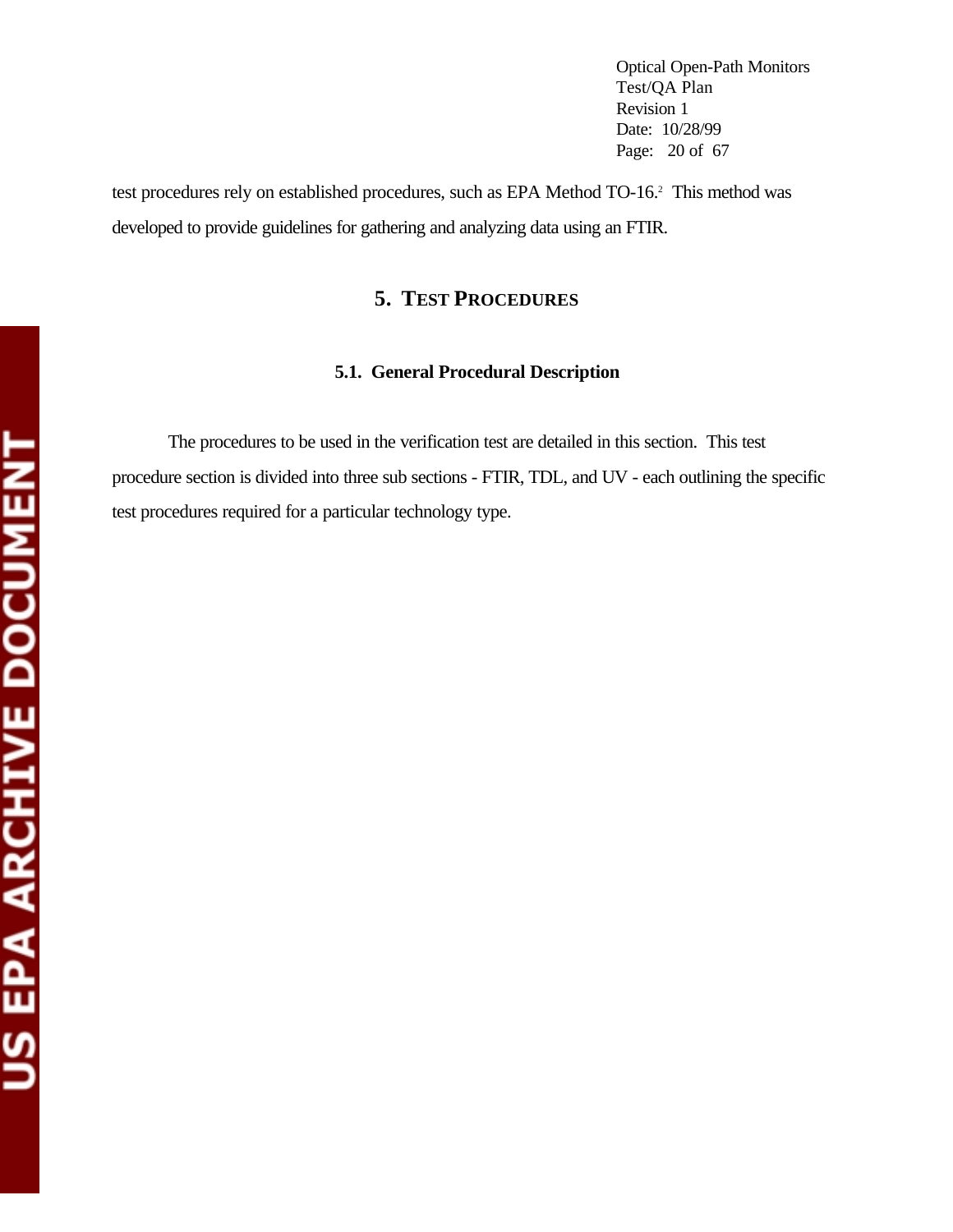Optical Open-Path Monitors Test/QA Plan Revision 1 Date: 10/28/99 Page: 21 of 67



**Figure 2. Schematic Showing Functional System and Setup for Verification Tests**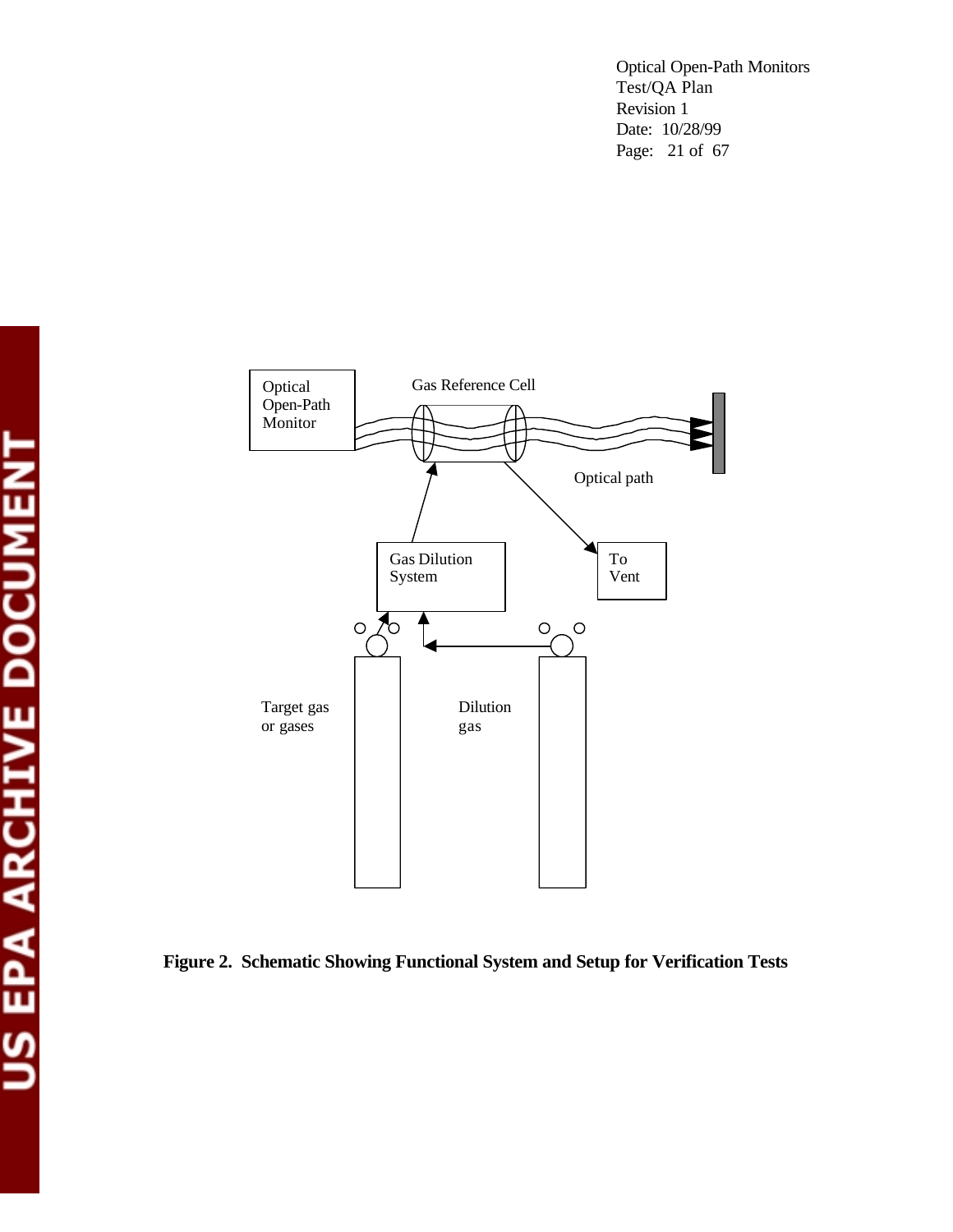Optical Open-Path Monitors Test/QA Plan Revision 1 Date: 10/28/99 Page: 22 of 67

The procedures detailed in this section can be carried out for many different target gases. In an effort to be as efficient as possible with both time and materials a specific order of measurements has been established which allows many of the verification parameters to be determined in as short a period as possible. Table 1 shows the measurement order and the

verification parameters associated with each measurement. The "Activity #" column provides a reference number for each activity during the test. This allows for easy reference later in the test plan. The "Meas. #" column is listed to show the number of times spectra are recorded. "Ref. Cell Conc." describes the contents of the reference gas cell during the data acquisition. In these measurements, the content of the gas cell is either "N2" (nitrogen dilution gas), or a known concentration of the target gas "c1" through "c4". Concentrations shown as c1, c2, etc. represent the target gas concentrations specified later in this section for each technology type. The "Activity" column explains the activity taking place: collecting spectra, changing gases, or adjusting the pathlength. Several measurements are made (Meas. #3 through #5 and #10 through #12) using an inserted neutral density (ND) filter which allows the source strength (i.e. light intensity) to be varied in a controlled and repeatable manner. The "# of Spectra" column explains how many individual spectra are collected at that experimental condition. The "Integrate Time" column is the integration time to be used for that measurement and "Equilibrate Time" expresses the length of time allowed to flow gas through the cell in order to obtain a stable measurement from the monitor. "Pathlength" is the total length the beam will travel between the source and the detector. This is not the length of the gas cell used in these experiments. From the "Elapsed Time" column it can be seen that the test will require about 8.25 hours for the first gas. The subsequent gases take an half an hour less since the replicate tests for the ND filter are not conducted. The "Verification Parameter Calculated" column relates each measurement to the verification parameters that will eventually be calculated.

#### **5.2. Schedule**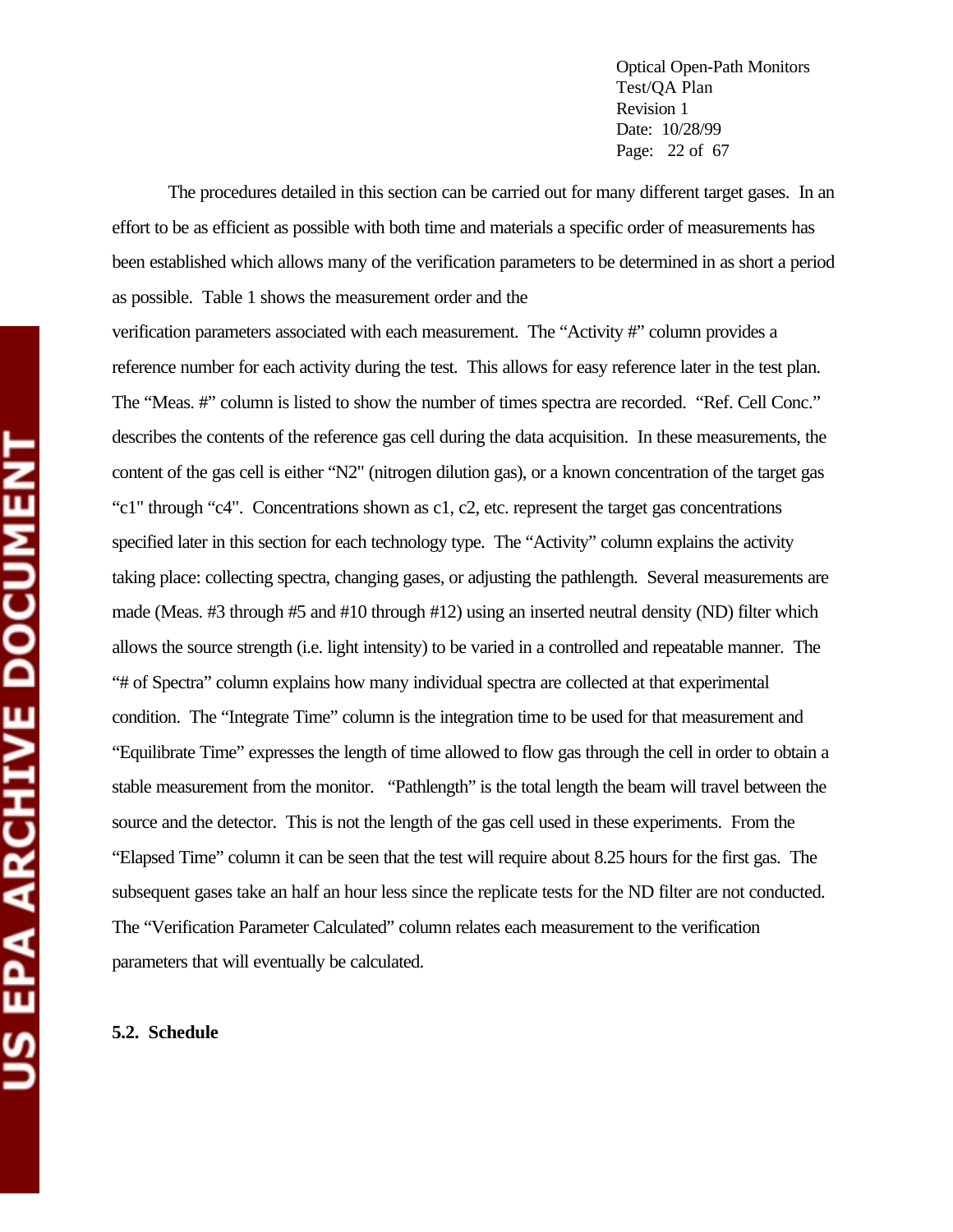Optical Open-Path Monitors Test/QA Plan Revision 1 Date: 10/28/99 Page: 23 of 67

The verification will be conducted by performing measurements in a fixed sequence. The monitor provided by the vendor will undergo that full test sequence. It is anticipated that the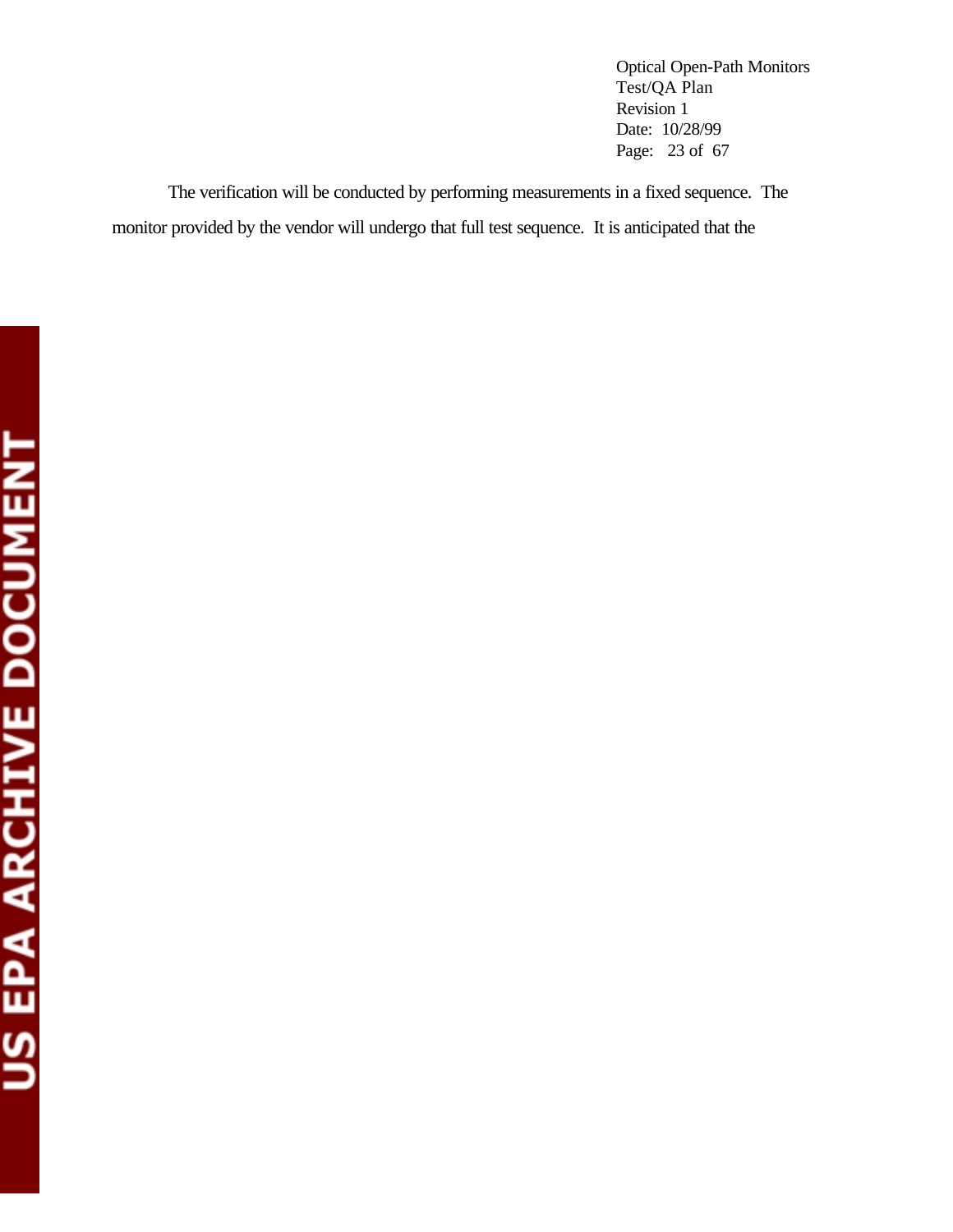Optical Open-Path Monitors Test/QA Plan Revision 1 Date: 10/28/99 Page: 24 of 67

# **Table 1. Optical Open-Path Monitor Verification Measurement Order for a Single Gas**

|                 |                 | <b>Activity Meas Ref. Cell</b> | <b>Activity</b>        | # of            |                | Times                       | Pathlength | <b>Elapsed</b>   | <b>Verification Parameter</b>                      |
|-----------------|-----------------|--------------------------------|------------------------|-----------------|----------------|-----------------------------|------------|------------------|----------------------------------------------------|
| #               | #               | Conc.                          |                        |                 | e              | Spectra Integrat Equilibrat | (m)        | Time (hrs)       | <b>Calculated</b>                                  |
| 1               |                 | N2                             | Change gas & stabilize |                 |                | 10                          | 100        | 1/4              |                                                    |
| 2               |                 | $\overline{N2}$                | Collect spectra        | 26              |                |                             | 100        | 2/4              | Accuracy., Concentration linearity, MDL, Precision |
| 3               |                 | c <sub>1</sub>                 | Change gas & stabilize |                 |                | 10                          | 100        | $\overline{3}/4$ |                                                    |
| 4               | 2               | $\overline{c}$ 1               | Collect spectra        | 5               |                |                             | 100        | 3/4              | Acc., Concentration linearity                      |
| 5               | 3               | c <sub>1</sub>                 | Collect spectra - ND 1 | 5               |                |                             | 100        |                  | Source strength linearity                          |
| 6               | 4               | $\overline{c1}$                | Collect spectra - ND 2 | $\overline{5}$  | $\overline{1}$ |                             | 100        | $\overline{1}$   | Source strength linearity                          |
|                 | 5               | c <sub>1</sub>                 | Collect spectra - ND 3 | 5               |                |                             | 100        |                  | Source strength linearity                          |
| 8               |                 | N2                             | Change gas & stabilize |                 |                | 10                          | 100        | 11/4             |                                                    |
| 9               | 6               | N <sub>2</sub>                 | Collect spectra        | 5               | $\mathbf 1$    |                             | 100        | 11/4             | Acc., Concentration linearity                      |
| 10              |                 | c2                             | Change gas & stabilize |                 |                | 10                          | 100        | 12/4             |                                                    |
| $\overline{11}$ |                 | c2                             | Collect spectra        | 5               | 1              |                             | 100        | 12/4             | Acc., Concentration linearity                      |
| 12              |                 | $\overline{5}$                 | Change gas & stabilize |                 |                | 10                          | 100        | 13/4             |                                                    |
| 13              | 8               | N <sub>2</sub>                 | Collect spectra        | 5               | -1             |                             | 100        | 13/4             | Acc., Concentration linearity                      |
| 14              |                 | c3                             | Change gas & stabilize |                 |                | 10                          | 100        | $\overline{2}$   |                                                    |
| 15              | 9               | c3                             | Collect spectra        | 5               |                |                             | 100        | 2                | Acc., Concentration linearity                      |
| 16              | 10              | c3                             | Collect spectra - ND 1 | 5               |                |                             | 100        | 21/4             | Source strength linearity                          |
| 17              | -11             | c3                             | Collect spectra - ND 2 | 5               | 1              |                             | 100        | 21/4             | Source strength linearity                          |
| 18              | 12              | c3                             | Collect spectra - ND 3 | 5               | $\overline{1}$ |                             | 100        | 21/4             | Source strength linearity                          |
| 19              |                 | N <sub>2</sub>                 | Change gas & stabilize |                 |                | 10                          | 100        | 22/4             |                                                    |
| 20              | 13              | N2                             | Collect spectra        | 5               | 1              |                             | 100        | 22/4             | Acc., Concentration linearity                      |
| 21              |                 | c4                             | Change gas & stabilize |                 |                | 10                          | 100        | 23/4             |                                                    |
| 22              | 14              | c4                             | Collect spectra        | 26              |                |                             | 100        | 23/4             | Acc., Concentration linearity, MDL, Precision      |
| 23              |                 | N <sub>2</sub>                 | Change gas & stabilize |                 |                | 10                          | 100        | 3                |                                                    |
| 24              | $\overline{15}$ | N2                             | Collect spectra        | 26              | $\overline{5}$ |                             | 100        | 51/4             | Acc., Concentration linearity, MDL, Precision      |
| 25              |                 |                                | Change to Pathlength 2 |                 |                | 20                          | 400        | 52/4             |                                                    |
| 26              | 16              | N <sub>2</sub>                 | Collect spectra        | 5               | 5              |                             | 400        | 6                | Interference Effect (Int.)                         |
| 27              |                 | c2                             | Change gas & stabilize |                 |                | 10                          | 400        | 6                |                                                    |
| 28              | 17              | c2                             | Collect spectra        | 5               | 5              |                             | 400        | 62/4             | Int., Acc., Concentration linearity                |
| 29              |                 | N <sub>2</sub>                 | Change gas & stabilize |                 |                | 10                          | 400        | 6 3/4            |                                                    |
| 30              | 18              | N <sub>2</sub>                 | Collect spectra        | 5               | 5              |                             | 400        |                  | Int., Acc., Concentration linearity                |
| 31              |                 |                                | Change to Pathlength 3 |                 |                | 20                          | optimum    | 7 2/4            |                                                    |
| 32              | 19              | N <sub>2</sub>                 | Collect spectra        | $5\overline{)}$ | 1              |                             | optimum    | 7 2/4            | Int., Acc., Concentration linearity                |
| 33              |                 | c2                             | Change gas & stabilize |                 |                | 10                          | optimum    | 73/4             |                                                    |
| 34              | -20             | c2                             | Collect spectra        | 5               |                |                             | optimum    | 7 3/4            | Int., Acc., Concentration linearity                |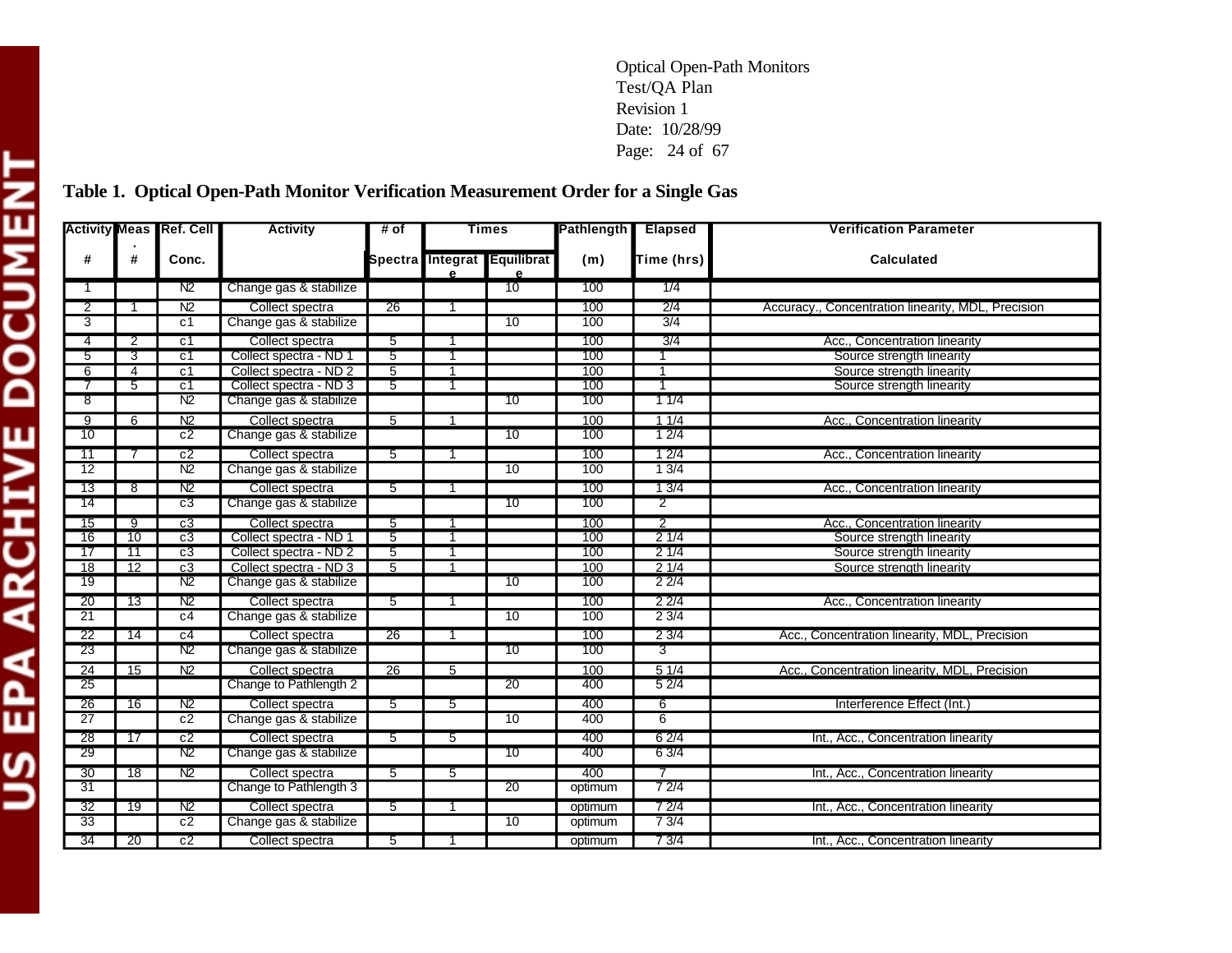Optical Open-Path Monitors Test/QA Plan Revision 1 Date: 10/28/99 Page: 25 of 67

| <u>_</u><br>ີ |        | $-$<br>NĽ | "hange gas a<br>& stabilize<br>້ |    | 16 | optimum |             |                                |
|---------------|--------|-----------|----------------------------------|----|----|---------|-------------|--------------------------------|
| $\sim$<br>-36 | $\sim$ | .<br>NĽ   | ct spectra<br>יהווהי<br>⊃∪⊪u     | 'n |    | optimum | 17 L<br>. . | n. MDL<br>Precision<br>11 IU., |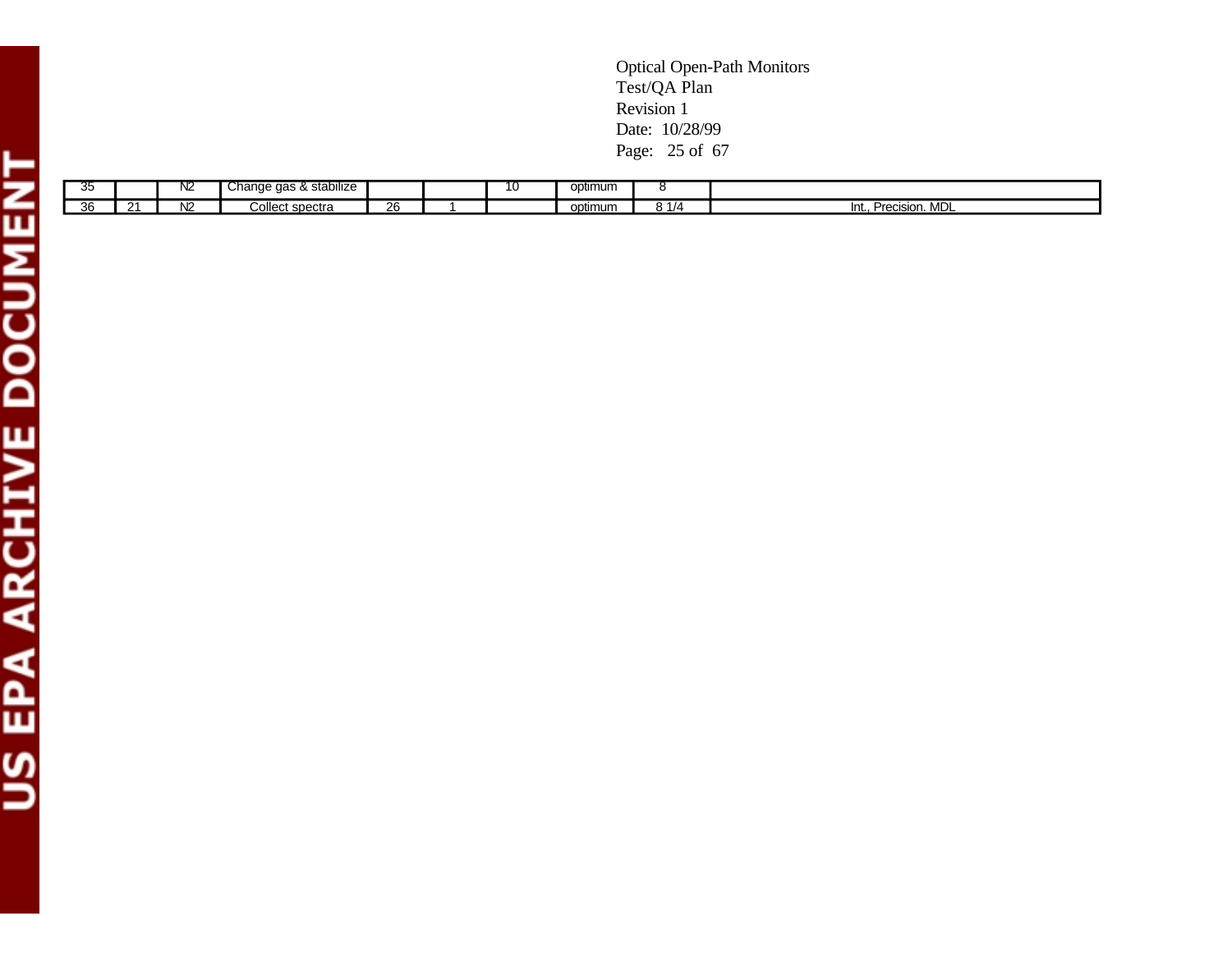Optical Open-Path Monitors Test/QA Plan Revision 1 Date: 10/28/99 Page: 26 of 67

testing will take place over three days, with a day for set up and a day for teardown. An example schedule of testing a single monitor is shown in Table 2.

| Activity #                 | Day   | Gas   | <b>Approximate Time</b> |
|----------------------------|-------|-------|-------------------------|
| <b>Travel and Setup</b>    | One   |       | 1 day                   |
| $1 - 24$                   | Two   | One   | 08:00-13:00             |
| $25 - 36$                  | Two   | One   | 14:00-18:00             |
| $1 - 24$                   | Three | Two   | 08:00-12:00             |
| $25 - 36$                  | Three | Two   | 13:00-17:00             |
| $1 - 24$                   | Four  | Three | 08:00-12:00             |
| $25 - 36$                  | Four  | Three | 13:00-17:00             |
| <b>Teardown and Travel</b> | Five  |       | 1 day                   |

#### **Table 2. Schedule of Verification Testing Activities**

# **5.3. FTIR**

#### **5.3.1 Gases**

The gases and concentrations to be used for testing FTIR open-path monitors are shown in Table 3.

#### **5.3.2. Minimum Detection Limit**

The minimum detection limit (MDL) is to be determined for each target gas. This number represents the lowest obtainable value for the detection of that specific gas. The MDL is calculated by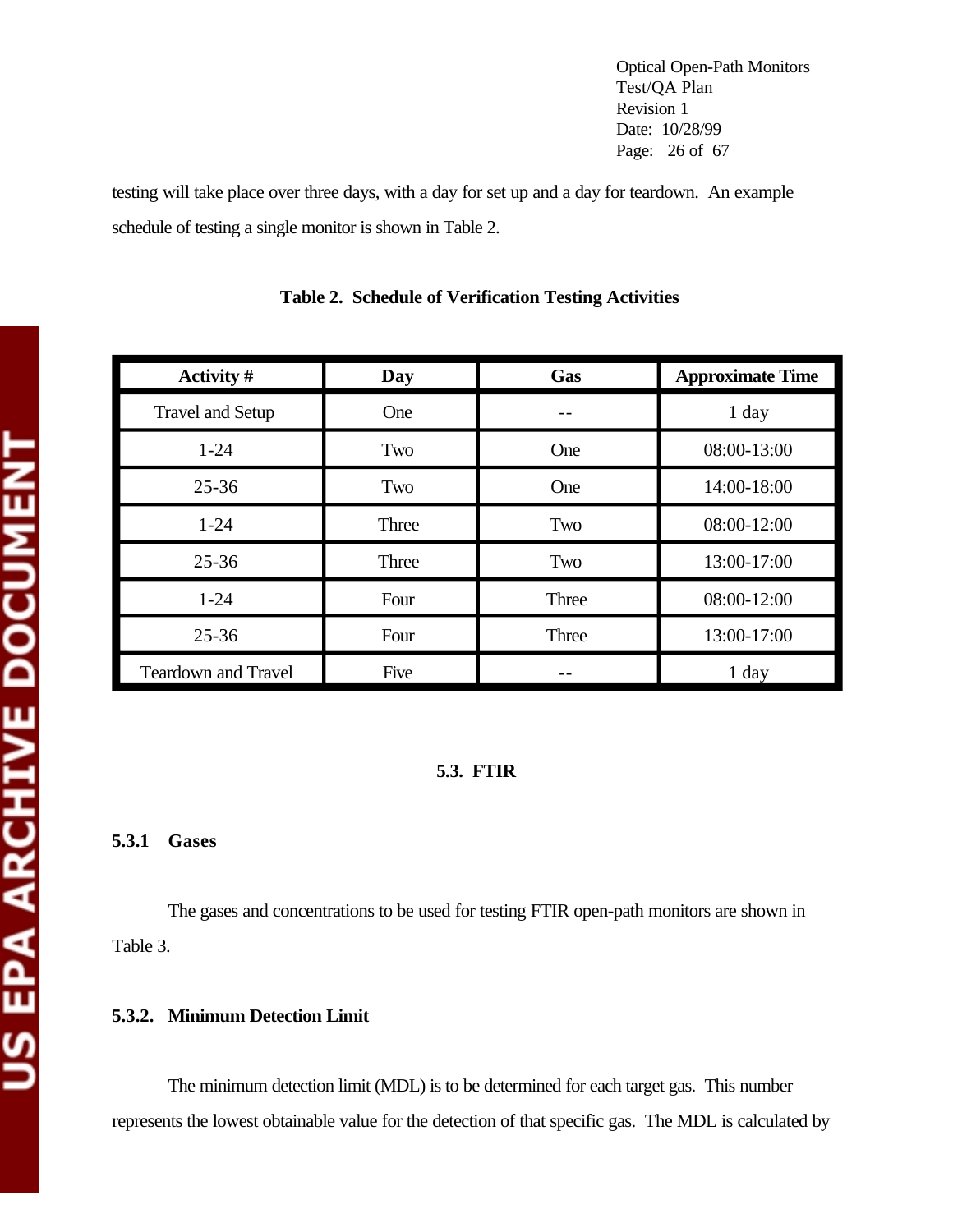Optical Open-Path Monitors Test/QA Plan Revision 1 Date: 10/28/99 Page: 27 of 67

removing the target gas from the optical path of the monitor, then a series of 26 single beam spectra are taken using the appropriate averaging time (either 1 min. or 5 min.). The

**Table 3. Target Gases for Verification Testing of FTIR Open-Path Monitors** 

| Gas                 |    | <b>Concentration</b> |  |  |  |  |
|---------------------|----|----------------------|--|--|--|--|
|                     |    | Pathlength (ppm-m)   |  |  |  |  |
|                     | c1 | 5                    |  |  |  |  |
| Tetrachloroethylene | c2 | 10                   |  |  |  |  |
|                     | c3 | 25                   |  |  |  |  |
|                     | c4 | 50                   |  |  |  |  |
|                     | c1 | 5                    |  |  |  |  |
| Cyclohexane         | c2 | 10                   |  |  |  |  |
|                     | c3 | 25                   |  |  |  |  |
|                     | c4 | 50                   |  |  |  |  |
|                     | c1 | 5                    |  |  |  |  |
| Ethylene            | c2 | 10                   |  |  |  |  |
|                     | c3 | 25                   |  |  |  |  |
|                     | c4 | 50                   |  |  |  |  |

single beam spectra are then used to create absorption spectra, using each single beam spectrum as the background for the next spectrum. The absorption spectra are created by using the first and second single beam spectra, the second and third, the third and fourth, etc. The resulting 25 absorption spectra are then analyzed for the target gas. The minimum detection limit is defined as two times the standard deviation of the calculated concentrations.

The procedure for determining MDL is as follows: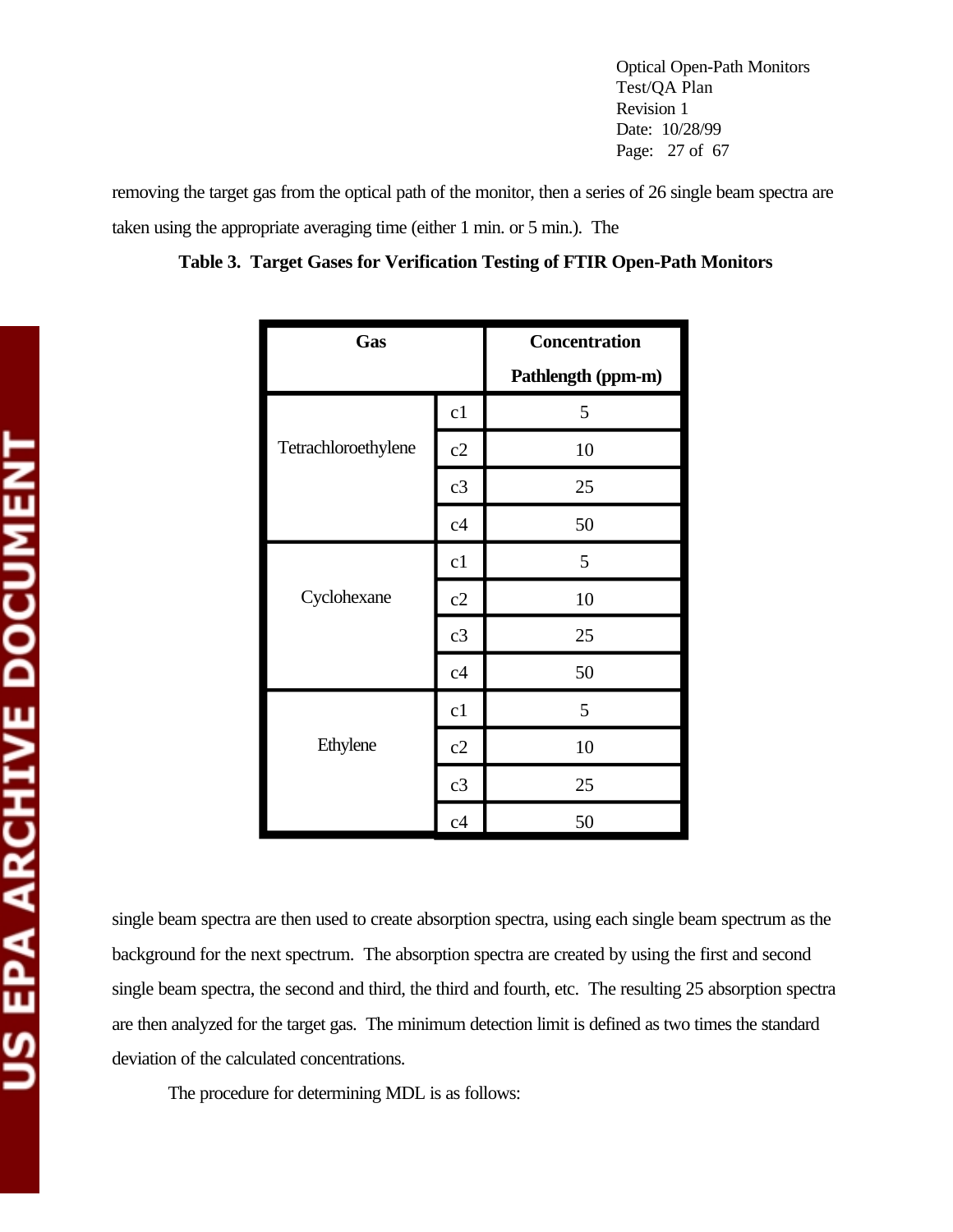Optical Open-Path Monitors Test/QA Plan Revision 1 Date: 10/28/99 Page: 28 of 67

- 1. Remove the target gas from the optical path of the monitor
- 2. Choose appropriate averaging time for the monitor
- 3. Acquire 26 single beam spectra
- 4. Use first single beam spectrum as a background to create absorption spectrum from the second single beam spectrum
- 5. Use second single beam spectrum as a background to create absorption spectrum from the third single beam spectrum
- 6. Continue until 25 absorbance spectra are obtained
- 7. Analyze each absorption spectrum to determine the concentration of the target gas
- 8. Calculate the standard deviation of the set of concentrations
- 9. Multiply the standard deviation by two to obtain the minimum detection limit.

#### **5.3.3 Linearity**

Two types of linearity will be evaluated. The first will be the linearity of the monitor for a specific gas over a range of concentrations. The second will be the linearity of the monitor as a series of neutral density filters are inserted into the beam path. This second evaluation of linearity is designed to simulate a reduction in source intensity and to measure the effect this intensity reduction has on the monitor's ability to maintain linear response.

Determining the concentration linearity of the monitor requires challenging the monitor with a target gas at several concentration levels. At each of these concentrations, a single beam spectrum is acquired.

The procedure for determining concentration linearity is as follows: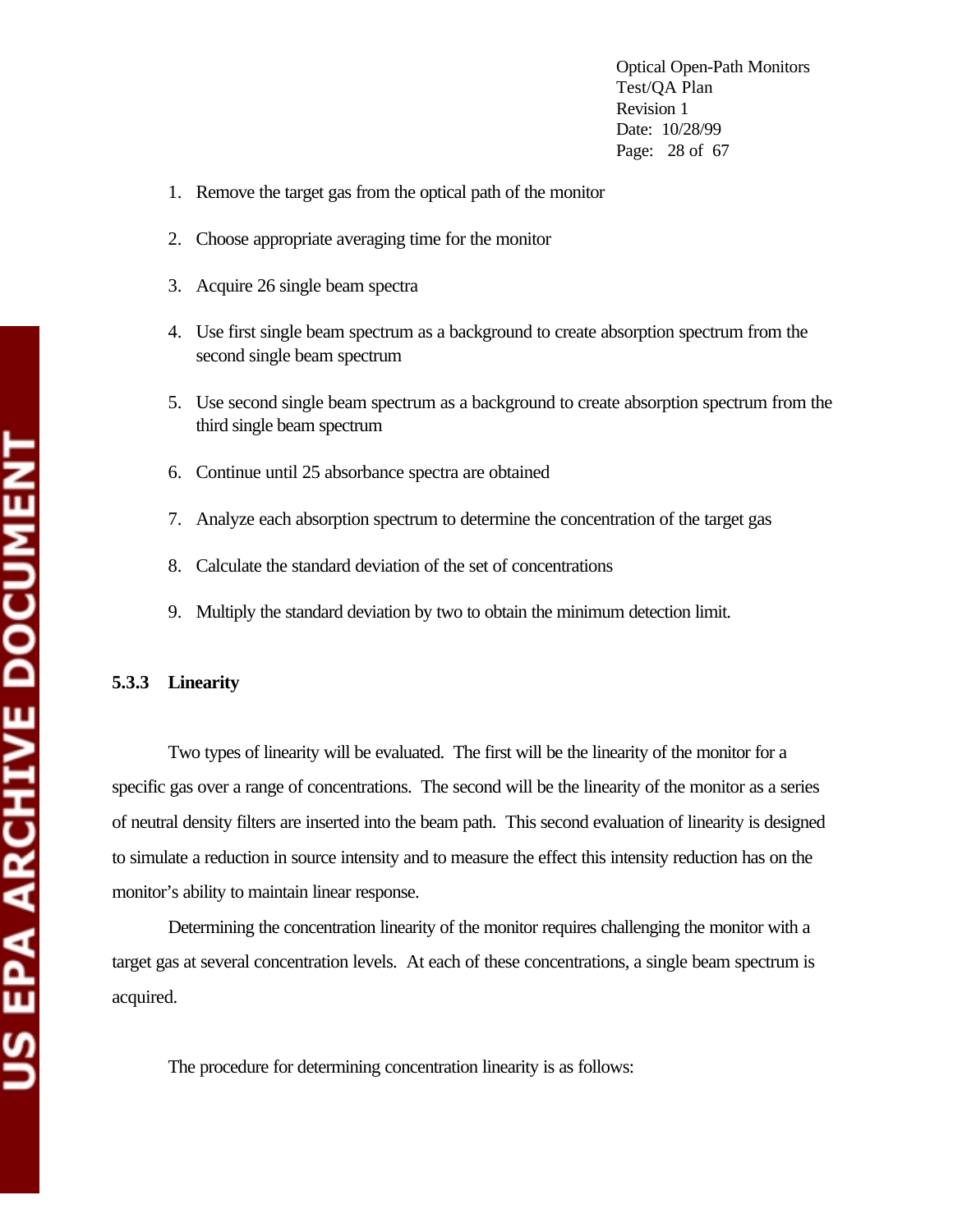Optical Open-Path Monitors Test/QA Plan Revision 1 Date: 10/28/99 Page: 29 of 67

- 1. Place the target gas cell in the optical path of the monitor
- 2. Set up dilution system to provide the target gas to the gas cell by dilution of a certified gas standard for each gas of interest
- 3. Perform dilutions with high purity nitrogen
- 4. Provide diluent gas or a prepared dilution of the target gas to the gas cell
- 5. Choose appropriate averaging time for the monitor
- 6. After at least five cell volumes of the gas have passed through the cell, acquire a single beam spectrum
- 7. Record the concentration value given by the monitor
- 8. Flush cell with at least five volumes of high purity nitrogen, and again acquire a single beam spectrum
- 9. Repeat steps 4-6 with next concentration of the target gas.

The source strength linearity will be evaluated at two concentrations for each gas using three neutral density (ND) filters placed in the beam path. These three neutral density filters will be used to determine the monitor's ability to maintain a linear response with an attenuated source. These filters will attenuate the source strength by approximately 10%, 25%, and 50%. The procedure for this evaluation is identical to the steps 1 through 7 above except that one of the ND filters is placed in the optical path.

#### **5.3.4 Accuracy**

Accuracy of the monitors relative to the gas standards will be verified by introducing known concentrations of the target gas into the cell. The gas cell is flushed with at least five cell volumes of nitrogen and a single beam spectrum is recorded. The target gas is then introduced into the cell and after flushing with at least five cell volumes a single beam spectrum of the target gas is obtained. The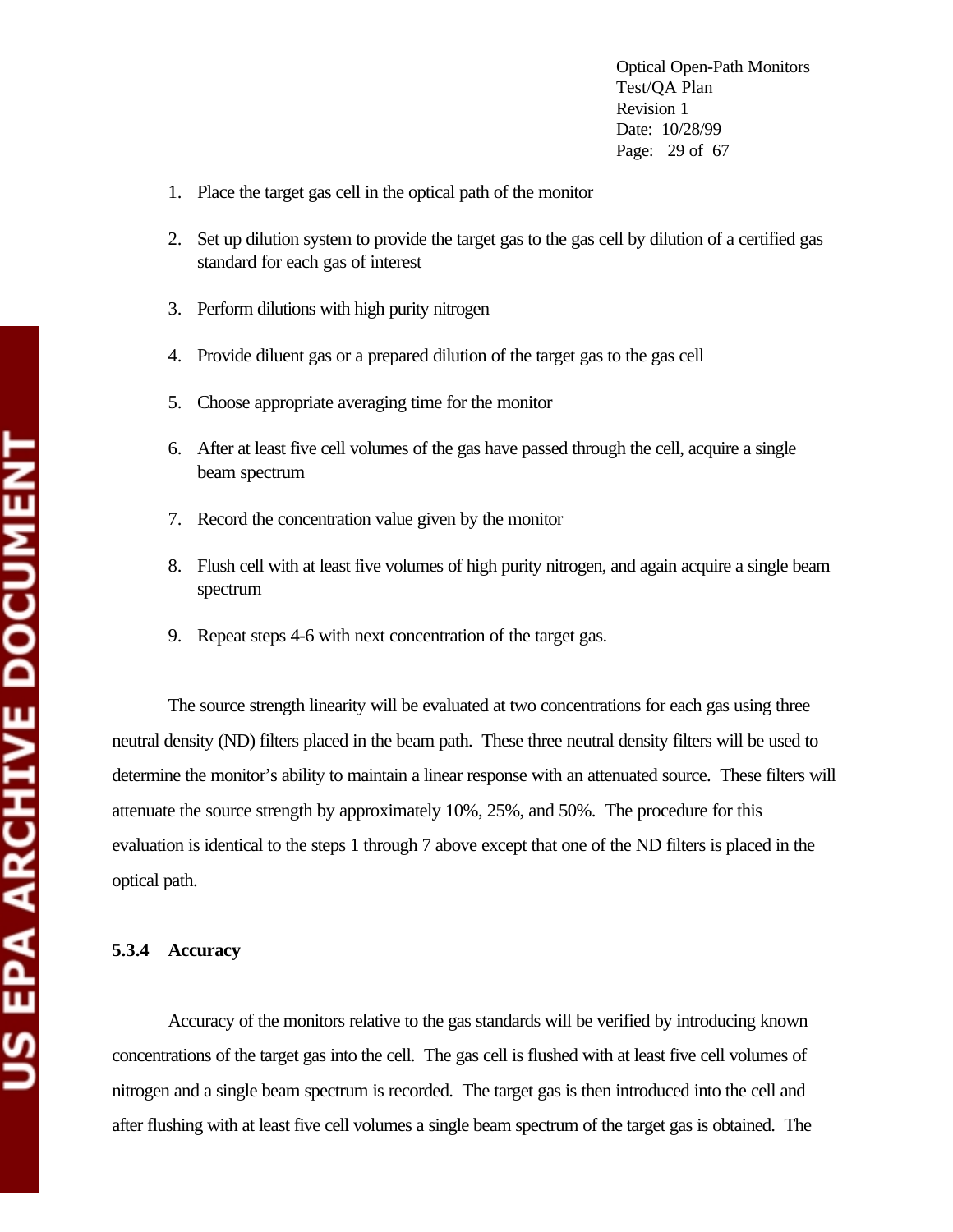Optical Open-Path Monitors Test/QA Plan Revision 1 Date: 10/28/99 Page: 30 of 67

cell is flushed with at least five cell volumes of nitrogen and a third spectrum is recorded. The three spectra are analyzed for the target gas using the background selected by the vendor. The concentration of the target gas is the result of analyzing the second spectrum minus the average of the first and third (flushed cell) spectra.

The accuracy is evaluated at concentrations c1 through c4 using an integration time of 1 minute. The accuracy is then evaluated at concentrations c2 using a longer integration time, and then again at a concentration of c2 during the interference measurements (Activity #26 through 34). The percent accuracy is the average value of all the measurements at the same conditions divided by the concentration of the gas in the reference cell times 100.

#### **5.3.5 Precision**

The precision of the monitor is a quantification of its ability to make repeatable measurements when challenged with the same gas sample. The procedure for the determination of precision is essentially identical to the procedure for the determination of accuracy. The gas cell is flushed with at least five volumes of nitrogen. The target gas is then introduced into the cell and after flushing with at least five cell volumes 25 single beam spectra of the target gas are obtained. These spectra are analyzed for the target gas. The relative standard deviation of this set of measurements is the precision at the target gas concentration. Precision is evaluated by this procedure at two different concentrations of each of the target gases (see Table 1). Additional precision information will be obtained from the replicate analysis conducted in the interference test (Section 5.3.6).

#### **5.3.6. Interferences**

The effects of interfering gases will be established by supplying the reference cell with a target gas and varying the distance between the source and detector of the monitor. The main interferences in ambient air are  $H_2O$  and  $CO_2$  and if the measurements are made outdoors, changing the pathlength will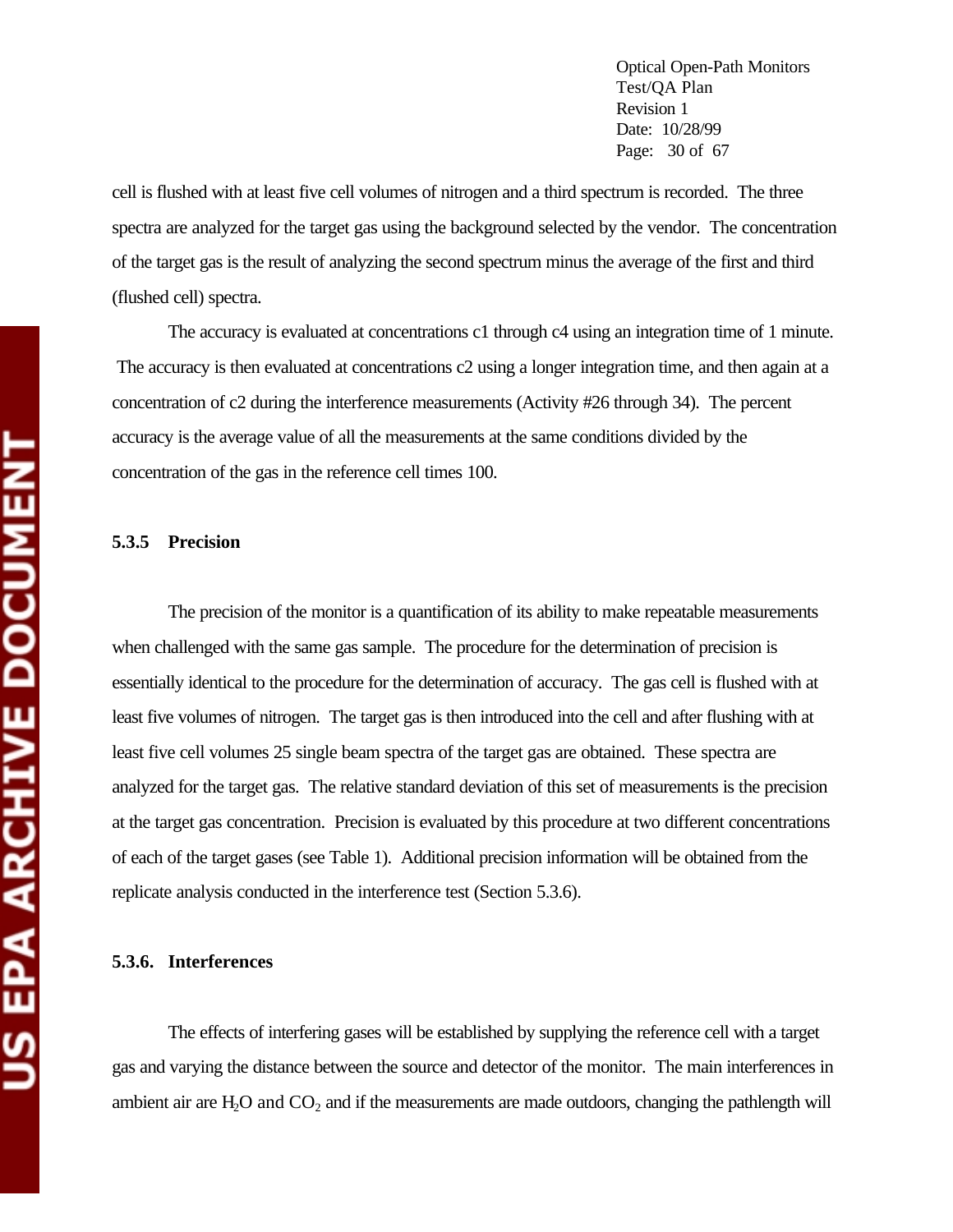Optical Open-Path Monitors Test/QA Plan Revision 1 Date: 10/28/99 Page: 31 of 67

effectively change the amount of interferents in the measurement. The purpose of the interference measurements (Activity # 26 through 34 in Table 1) is to determine the effects that the interfering gases have on accuracy, precision, and MDL. These tests are performed using two different integration times to determine the effect that integration time has on the monitor's ability to make measurements with interfering gases in the light path.

The effect of the interferences will be measured by setting up the monitor outdoors, or in an area where the light path passes through ambient air levels of  $H_2O$  and  $CO_2$  that are consistent with those outdoors as measured by a relative humidity monitor and a  $CO<sub>2</sub>$  monitor (for example, in an airplane hangar). First, the pathlength will be changed to approximately 400 meters. Then, the reference cell will be supplied with nitrogen, and after flushing with at least five cell volumes, 5 single beam spectra will be recorded. Next, the target gas will be introduced into the cell and after similarly flushing the cell, 5 single beam spectra will be recorded. Finally, nitrogen will again be introduced into the cell and 5 spectra will be recorded.

Then the pathlength will be set to the length that the vendor chooses as optimum. This is the pathlength that would theoretically yield the best signal to noise ratio and the entire measurement procedure will be repeated. Atmospheric concentrations of  $H_2O$  and  $CO_2$  will be recorded at the beginning and the end of these measurements. The extent of interference will be calculated in terms of sensitivity of the monitor to the interferent. The relative sensitivity will be reported.

#### **5.4. Tuneable Diode Laser (TDL)**

#### **5.4.1.Gases**

The gases and concentrations to be used for testing TDL open-path monitors are shown in Table 4.

**Table 4. Gases for Verification Testing of TDL Open-Path Monitors**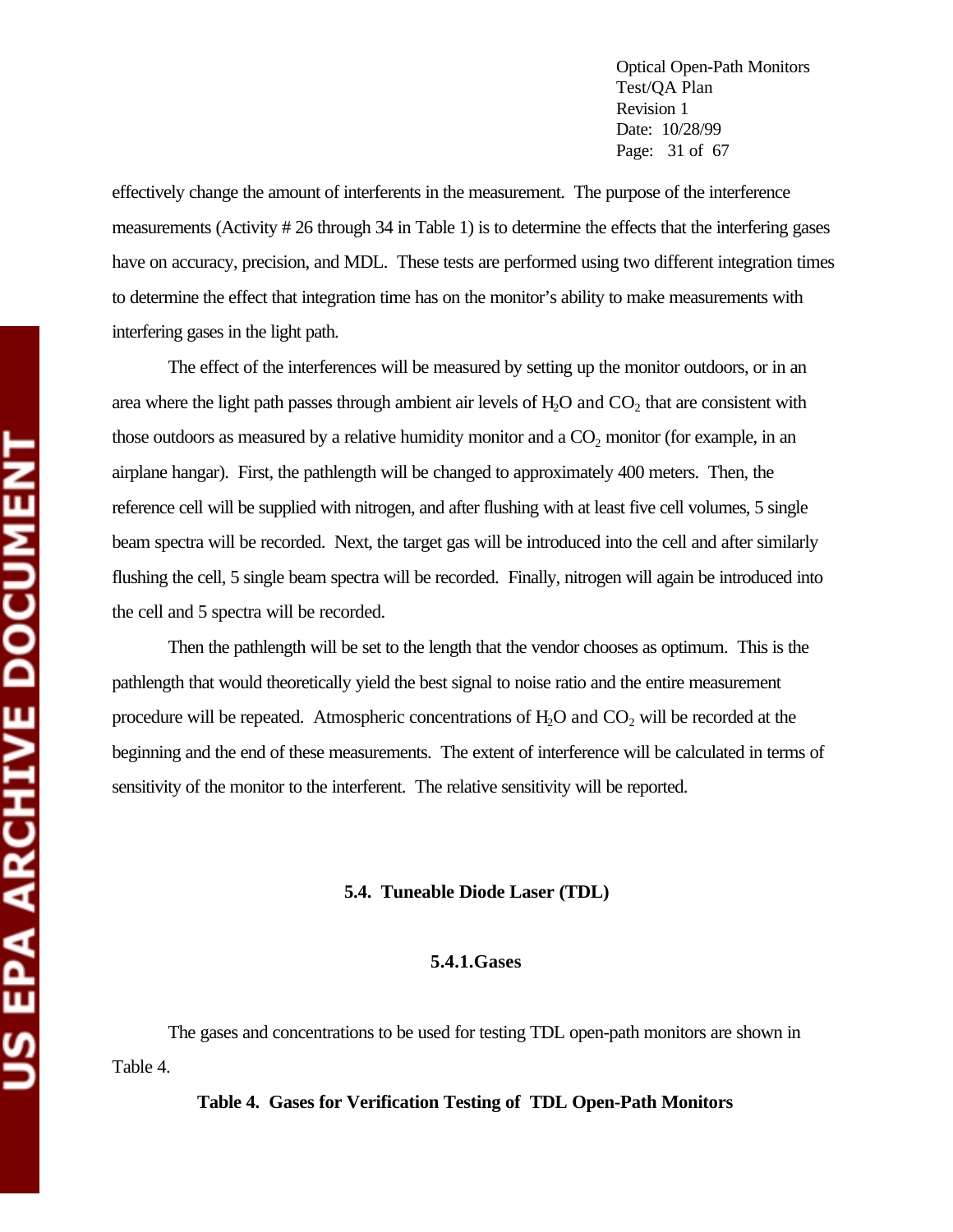Optical Open-Path Monitors Test/QA Plan Revision 1 Date: 10/28/99 Page: 32 of 67

| Gas             |    | <b>Concentration</b><br>Pathlength (ppm-m) |  |  |  |  |  |
|-----------------|----|--------------------------------------------|--|--|--|--|--|
|                 | c1 | 5                                          |  |  |  |  |  |
| NH <sub>3</sub> | c2 | 25                                         |  |  |  |  |  |
|                 | c3 | 50                                         |  |  |  |  |  |
|                 | c4 | 100                                        |  |  |  |  |  |
|                 | c1 | 25                                         |  |  |  |  |  |
| HF              | c2 | 50                                         |  |  |  |  |  |
|                 | c3 | 100                                        |  |  |  |  |  |
|                 | c4 | 500                                        |  |  |  |  |  |
|                 | c1 | 5                                          |  |  |  |  |  |
| Methane         | c2 | 25                                         |  |  |  |  |  |
|                 | c3 | 50                                         |  |  |  |  |  |
|                 | c4 | 100                                        |  |  |  |  |  |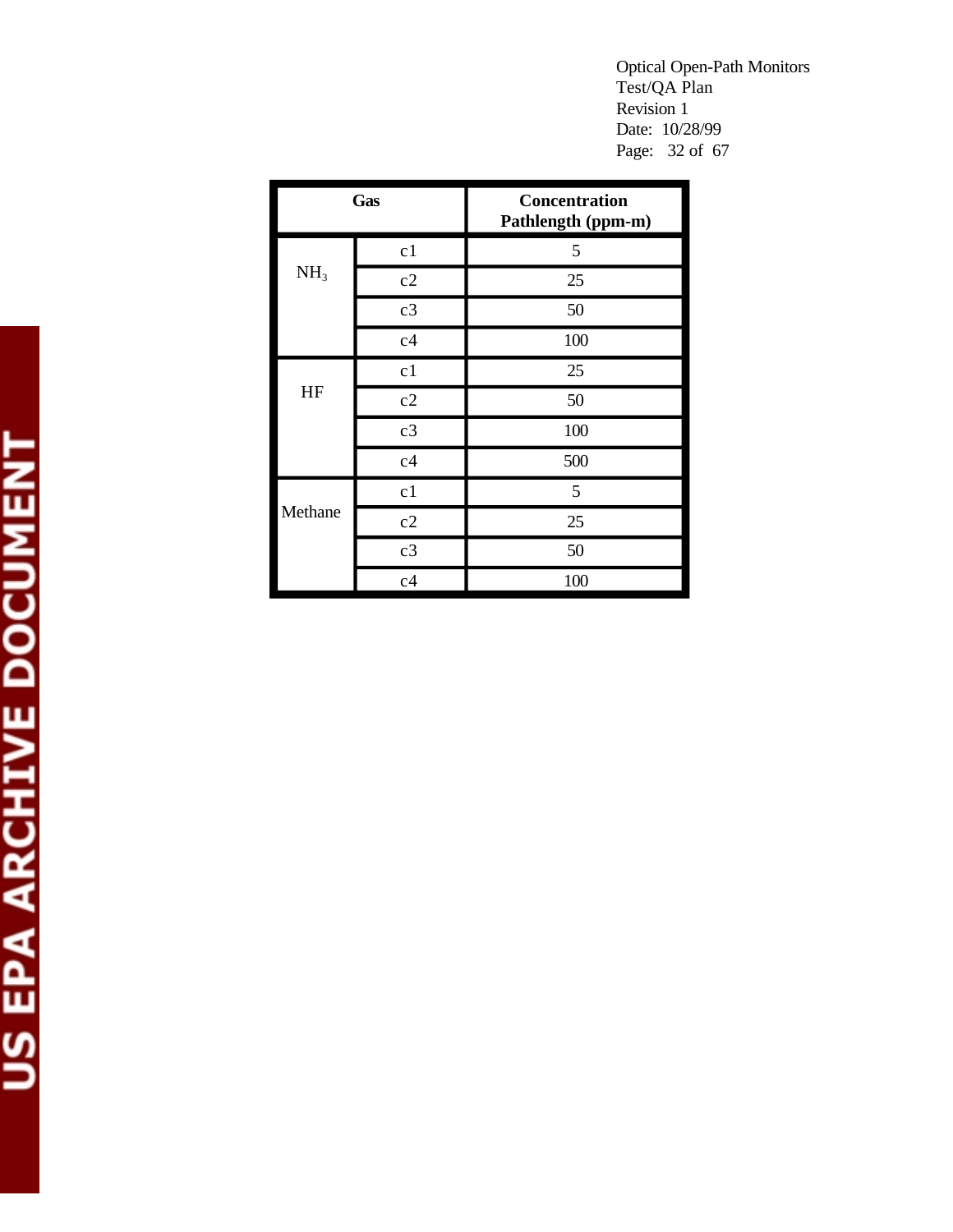Optical Open-Path Monitors Test/QA Plan Revision 1 Date: 10/28/99 Page: 33 of 67

#### **5.4.2. Minimum Detection Limit**

The minimum detection limit (MDL) is to be determined for each target gas. This number represents the lowest obtainable value for the detection of that specific gas. The MDL is calculated by removing the target gas from the optical path of the monitor, then a series of 25 measurements are taken using the appropriate averaging time (either 1 min. or 5 min.). The resulting values are then to be analyzed for the target gas. Two times the standard deviation of the calculated concentrations is defined as the minimum detection limit.

The procedure for determining the MDL is as follows:

- 1. Remove the target gas from the optical path of the monitor.
- 2. Choose appropriate averaging time for the monitor
- 3. Acquire 25 measurements
- 4. Analyze each absorption spectrum for the target gas.
- 5. Calculate the standard deviation of the set of concentrations.
- 6. Multiply the standard deviation by two to obtain the minimum detection limit.

#### **5.4.3 Linearity**

Two types of linearity will be evaluated. The first will be the linearity of the monitor for a specific gas over a range of concentrations. The second will be the linearity of the monitor as a series of neutral density filters are inserted into the beam path. This second evaluation of linearity is designed to simulate a reduction in source intensity and to measure the effect this intensity reduction has on the monitor's ability to maintain linear response.

Determining the concentration linearity of the monitor requires challenging the monitor with a target gas at several concentration levels. At each of these concentrations a measurement is made.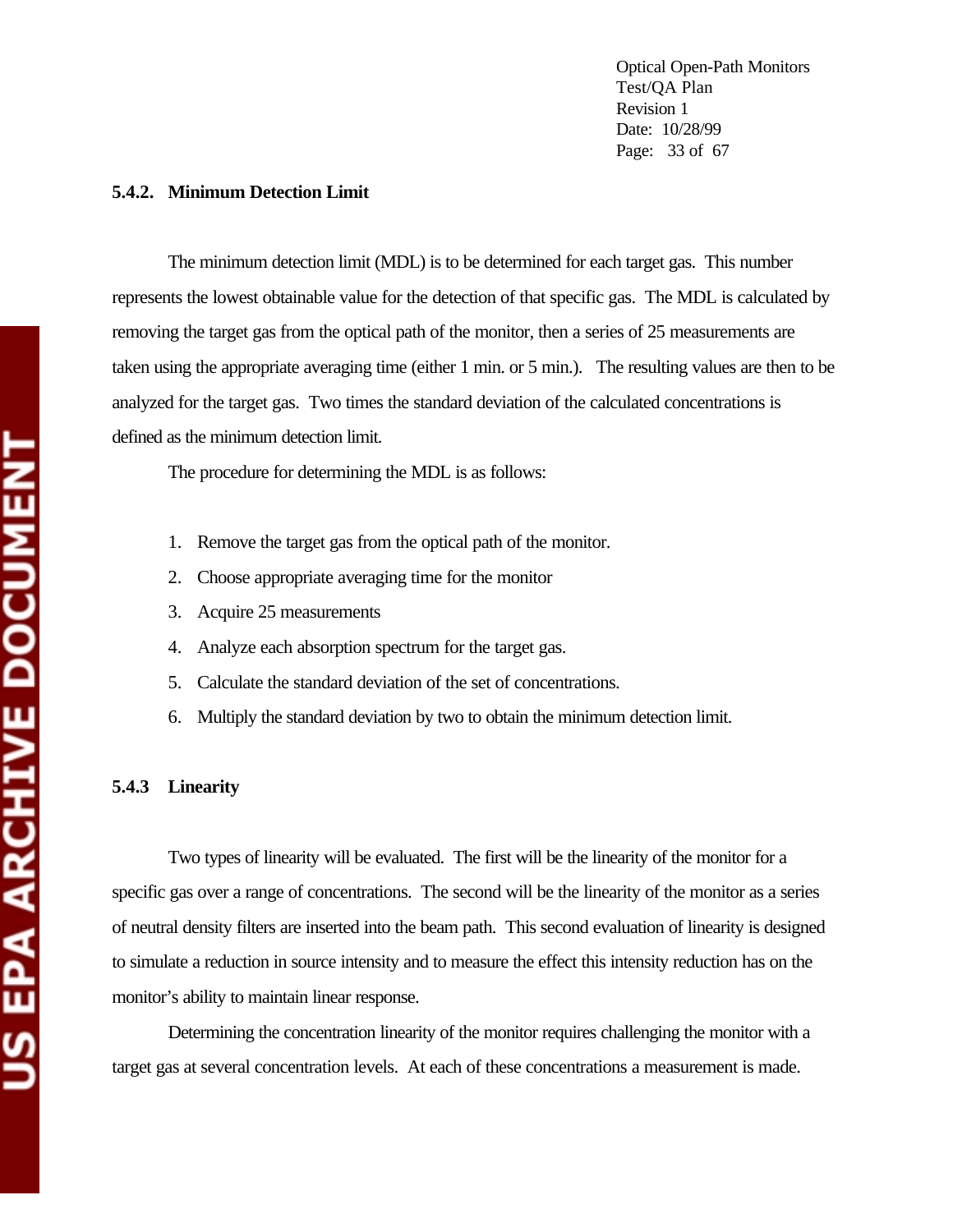Optical Open-Path Monitors Test/QA Plan Revision 1 Date: 10/28/99 Page: 34 of 67

The procedure for determining concentration linearity is as follows:

- 1. Place the target gas cell in the optical path of the monitor.
- 2. Set up dilution system to provide the calibration gas to the gas cell by dilution of a certified gas standard for each gas of interest
- 3. Perform dilutions with high purity nitrogen
- 4. Provide target gas or a prepared dilution of the target gas to the gas cell
- 5. Choose appropriate averaging time for the monitor
- 6. After at least five cell volumes of the gas have passed through the cell, make measurements
- 7. Record the concentration value given by the monitor
- 8. Flush cell with at least five volumes of high purity nitrogen, and again make a measurements
- 9. Repeat steps 4-6 with next concentration.

The source strength linearity will be evaluated at two concentrations for each gas using three neutral density (ND) filters placed in the beam path. These three neutral density filters will be used to determine the monitor's ability to maintain a linear response with an attenuated source. These filters will attenuate the source strength by approximately 10%, 25%, and 50%. The procedure for this evaluation is identical to steps 1 through 7 above except that one of the ND filters is placed in the optical path.

#### **5.4.4 Accuracy**

Accuracy of the monitors relative to the gas standards will be verified by introducing the target gas into the cell. The gas cell is flushed with at least five cell volumes of nitrogen and a measurement is recorded. The target gas is then introduced into the cell and after flushing with at least five cell volumes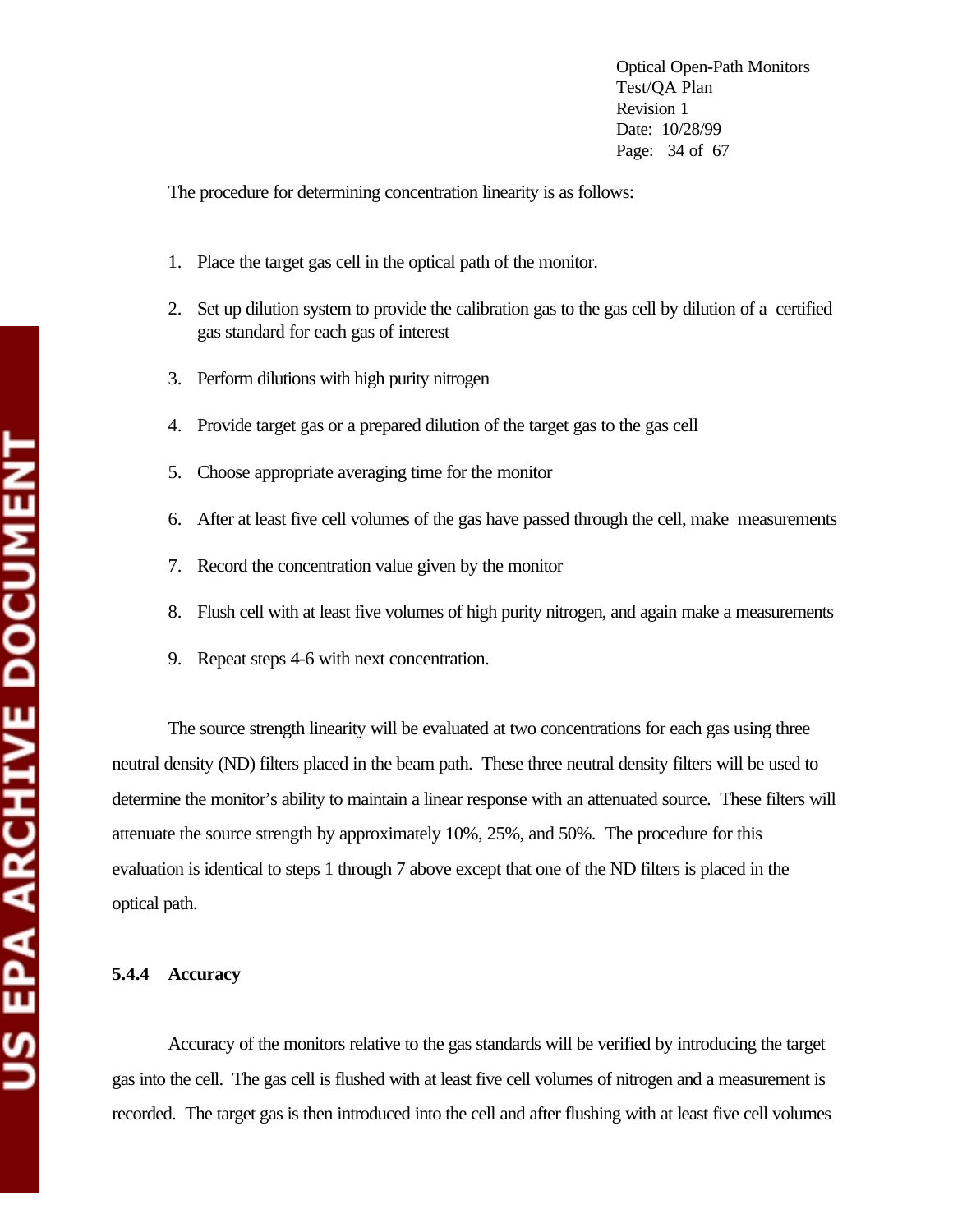Optical Open-Path Monitors Test/QA Plan Revision 1 Date: 10/28/99 Page: 35 of 67

a measurement of the target gas is obtained. The cell is flushed with at least five cell volumes of nitrogen and a third measurement is recorded. The three measurements are analyzed for the target gas using the background selected by the vendor. The concentration of the target gas is the result of analyzing the second measurement minus the average of the first and third (flushed cell) measurements.

The accuracy is evaluated at concentrations c1 through c4 using an integration time of 1 minute. The accuracy is then evaluated at concentrations c2 using a longer integration time, and then again at a concentration of c2 during the interference measurements (Activity #26 through 34). The percent accuracy is the average value of all the measurements at the same conditions divided by the concentration of the gas in the reference cell times 100.

#### **5.4.5 Precision**

The precision of the monitor is a quantification of its ability to make repeatable. measurements when challenged with the same gas sample. The procedure for the determination of precision is essentially identical to the procedure for the determination of accuracy. The gas cell is flushed with at least five volumes of nitrogen. The target gas is then introduced into the cell and after flushing with at least five cell volumes, 25 measurements of the target gas are obtained. The relative standard deviation of this set of concentrations is the precision at the target gas concentration. Precision is evaluated by this procedure at two different concentrations of each of the target gases (see Table 1). Additional precision information will be obtained from the replicate analysis conducted in the interference measurements (Section 5.4.6)

#### **5.4.6 Interferences**

The effects of interfering gases will be established by supplying the reference cell with a target gas and varying the distance between the source and detector of the monitor. The main interferences in ambient air are  $H_2O$  and  $CO_2$  and if the measurements are made outdoors, changing the pathlength will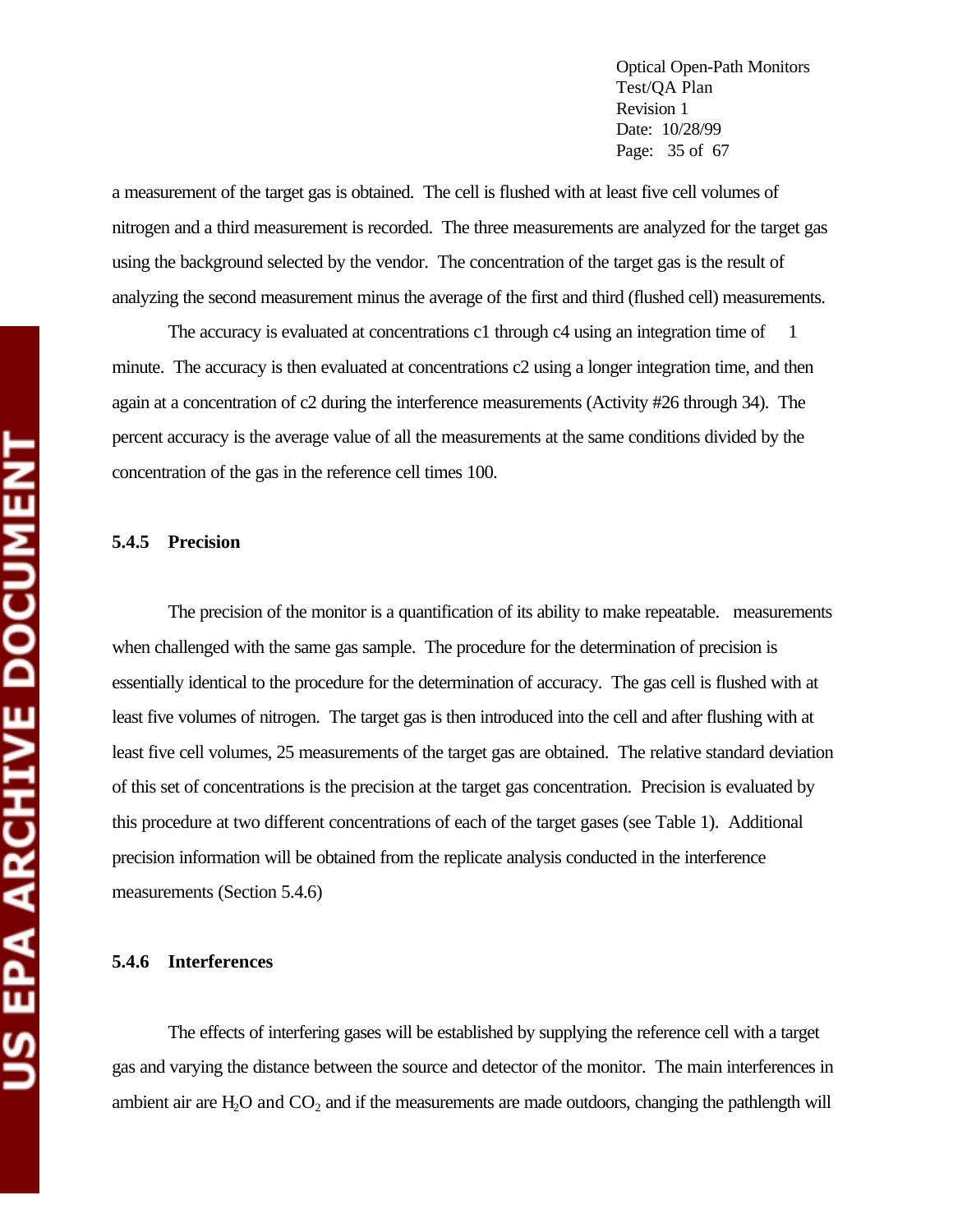US EPA ARCHIVE DOCUMENT

Optical Open-Path Monitors Test/QA Plan Revision 1 Date: 10/28/99 Page: 36 of 67

effectively change the amount of interferents in the measurement. The purpose of the interference measurements (#26 through 34 in Table 1) is to determine the effects that the interfering gases have on accuracy, precision, and MDL. These tests are performed using two different integration times to determine the effect that integration time has on the monitor's ability to make measurements with interfering gases in the light path.

The effect of the interferences will be measured by setting up the monitor outdoors, or in an area where the light path passes through ambient air levels of  $H_2O$  and  $CO_2$  that are consistent with those outdoors as measured by the relative humidity monitor and the  $CO<sub>2</sub>$  monitor (for example, in an airplane hangar). First, the pathlength will be changed to approximately 400 meters. Then, the reference cell will be supplied with nitrogen, and after flushing with at least five cell volumes, 5 single beam spectra will be recorded. Next, the target gas will be introduced into the cell and after similarly flushing the cell, 5 single beam spectra will be recorded. Finally, nitrogen will again be introduced into the cell and 5 spectra will be recorded.

Then the pathlength will be set to the length that the vendor chooses as optimum. This is the pathlength that would theoretically yield the best signal to noise ratio and the entire measurement procedure will be repeated. Atmospheric concentrations of  $H_2O$  and  $CO_2$  will be recorded at the beginning and the end of these measurements. The extent of interference will be calculated in terms of sensitivity of the monitor to the interferent. The relative sensitivity will be reported.

#### **5.5. Ultra Violet (UV) Open Path Monitors**

# **5.5.1 Gases**

The gases and concentrations to be used for testing UV open-path monitors are shown in Table 5.

#### **5.5.2 Minimum Detection Limit**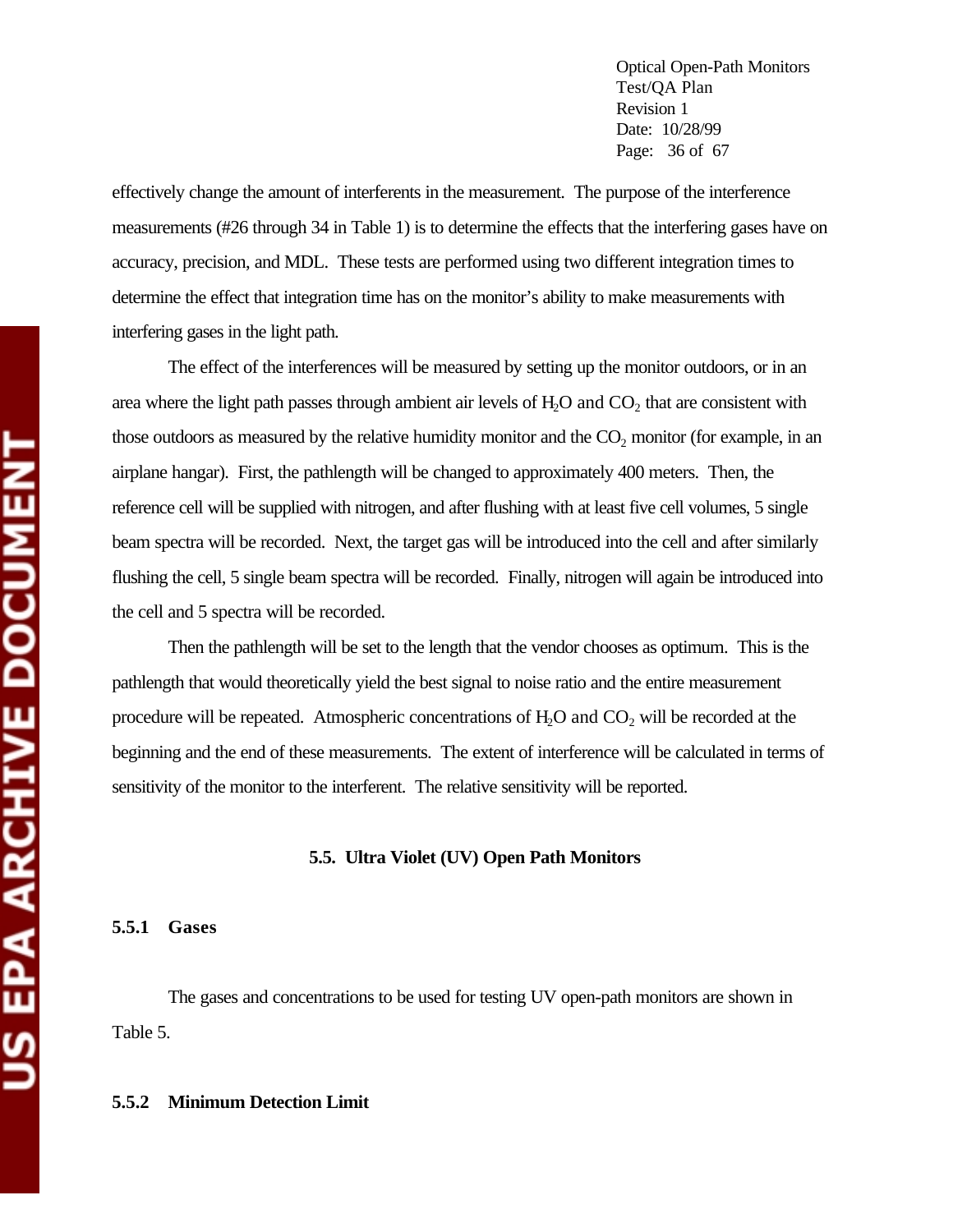Optical Open-Path Monitors Test/QA Plan Revision 1 Date: 10/28/99 Page: 37 of 67

The minimum detection limit (MDL) is to be determined for each target. This number represents the lowest obtainable value for the detection of that specific gas. The MDL is calculated by removing the target gas from the optical path of the monitor, then a series of 25 measurements are taken using the appropriate averaging time (either 1 min. or 5 min.). The

| Gas             |    | Concentration<br>Pathlength (ppm-m) |  |  |  |  |
|-----------------|----|-------------------------------------|--|--|--|--|
|                 | c1 | 3                                   |  |  |  |  |
| NH <sub>3</sub> | c2 | 6                                   |  |  |  |  |
|                 | c3 | 10                                  |  |  |  |  |
|                 | c4 | 20                                  |  |  |  |  |
|                 | c1 | $\sqrt{2}$                          |  |  |  |  |
| N <sub>O</sub>  | c2 | 5                                   |  |  |  |  |
|                 | c3 | 10                                  |  |  |  |  |
|                 | c4 | 15                                  |  |  |  |  |
| Benzene         | c1 | $\mathbf{2}$                        |  |  |  |  |
|                 | c2 | 3                                   |  |  |  |  |
|                 | c3 | 5                                   |  |  |  |  |
|                 | c4 | 10                                  |  |  |  |  |

**Table 5. Gases for Verification Testing of UV Open-Path Monitors** 

resulting values are then to be analyzed for the target gas. Two times the standard deviation of the calculated concentrations is defined as the minimum detection limit.

The procedure for determining MDL is as follows: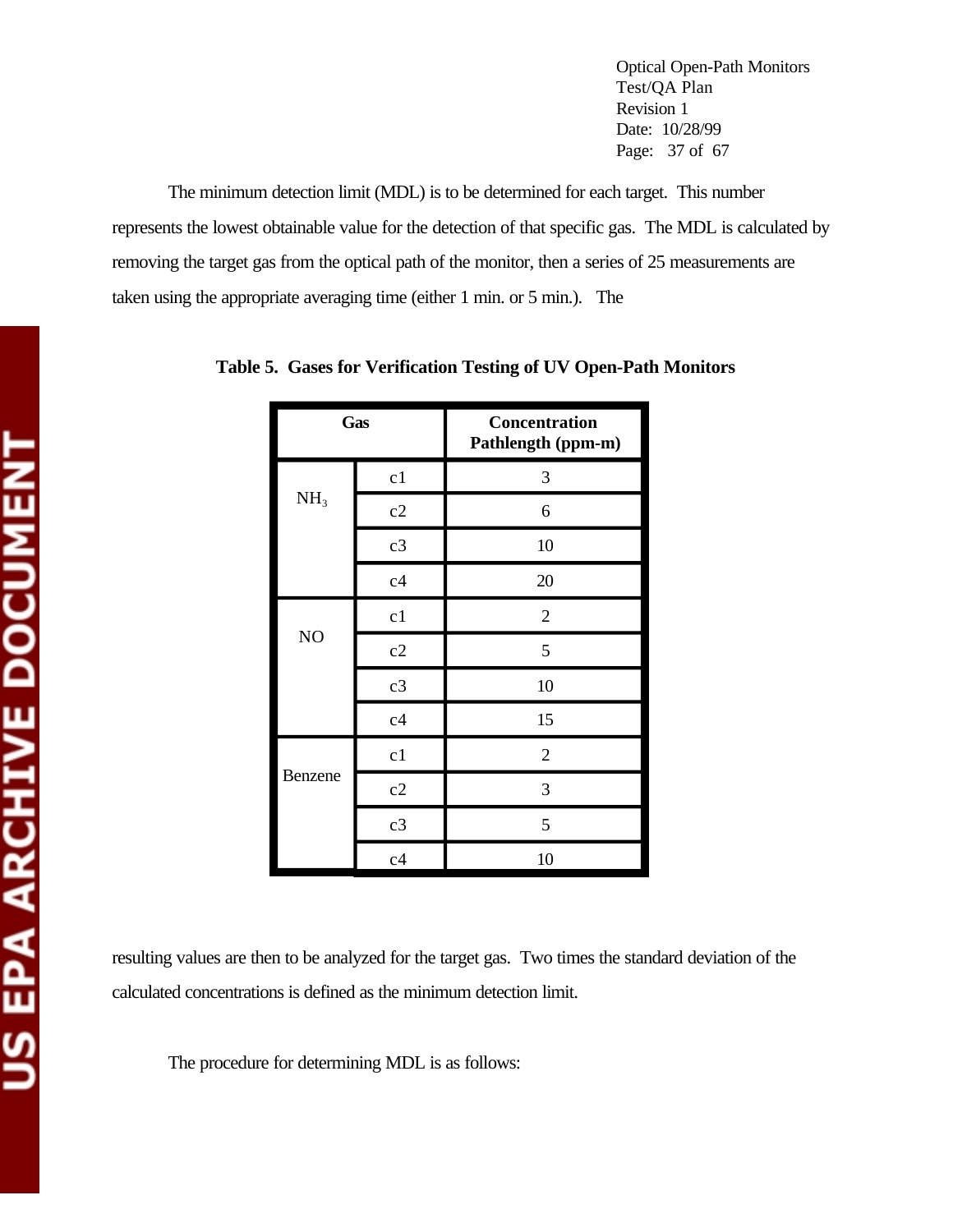Optical Open-Path Monitors Test/QA Plan Revision 1 Date: 10/28/99 Page: 38 of 67

- 1. Remove the target gas from the optical path of the monitor
- 2. Choose appropriate averaging time for the monitor
- 3. Acquire 25 measurements
- 4. Analyze each measurement for the target gas
- 5. Calculate the standard deviation of the set of measurements
- 6. Multiply the standard deviation by two to obtain the minimum detection limit.

Additional MDL information will be obtained from the replicate analysis conducted in the interference measurement (Section 5.5.6).

#### **5.5.3 Linearity**

Two types of linearity will be evaluated. The first will be the linearity of the monitor for a specific gas over a range of concentrations. The second will be the linearity of the monitor as a series of neutral density filters are inserted into the beam path. This second evaluation of linearity is designed to simulate a reduction in source intensity and to measure the effect this intensity reduction has on the monitor's ability to maintain linear response.

Determining the concentration linearity of the monitor requires challenging the monitor with a target gas at several concentration levels. At each of these concentrations, a measurement is made.

The procedure for determining concentration linearity is as follows:

- 1. Place the gas cell in the optical path of the monitor
- 2. Set up dilution system to provide the calibration gas to the gas cell by dilution of a certified gas standard for each gas of interest
- 3. Perform dilutions with high purity nitrogen
- 4. Provide target gas or a prepared dilution of the target gas to the gas cell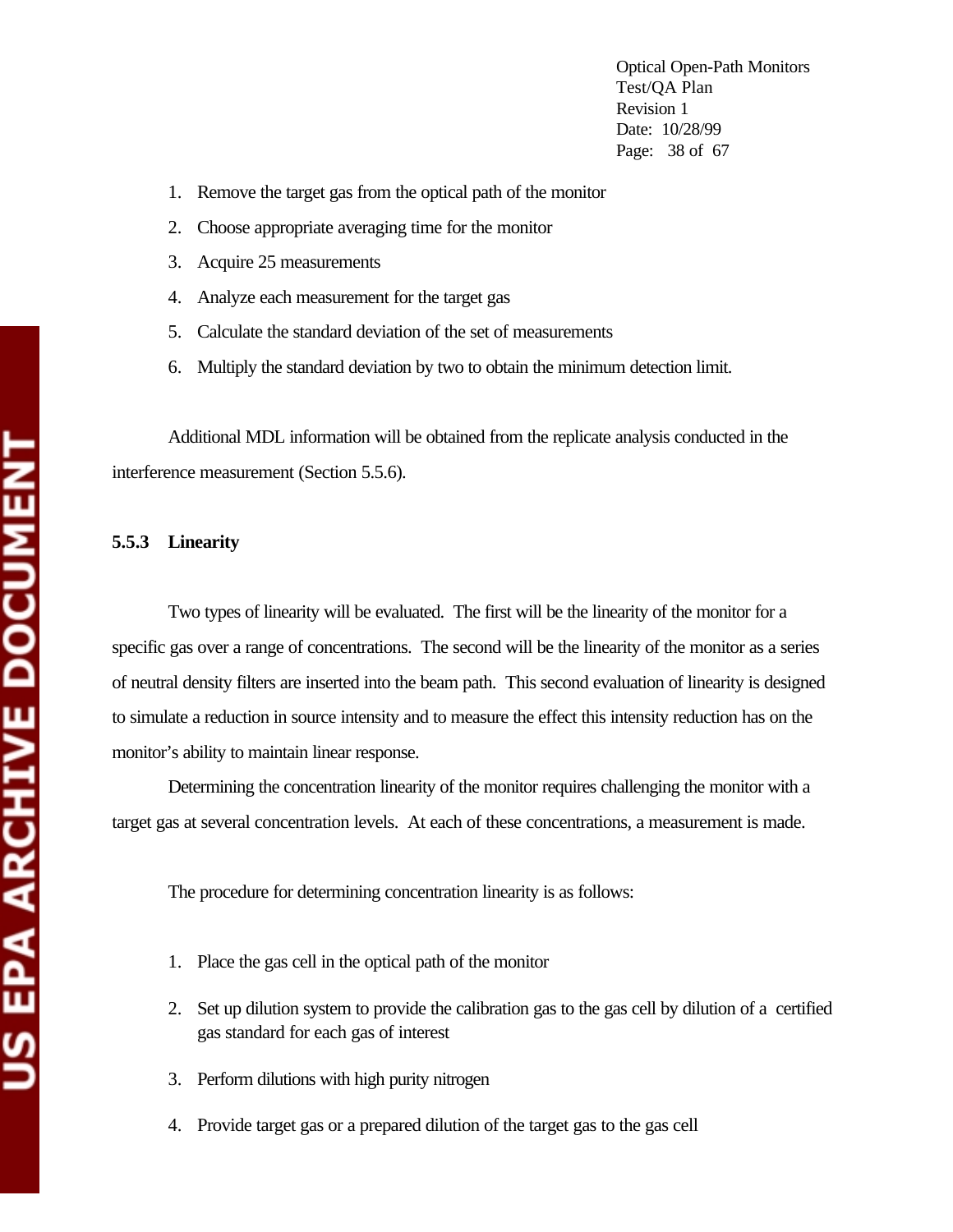Optical Open-Path Monitors Test/QA Plan Revision 1 Date: 10/28/99 Page: 39 of 67

- 5. Choose appropriate averaging time for the monitor
- 6. After five cell volumes of the gas have passed through the cell, make a measurement
- 7. Record the concentration value given by the monitor
- 8. Flush cell with five volumes of high purity nitrogen, and again make a measurement
- 9. Repeat with next concentration
- 10. Repeat steps 4-6 with next concentration.

The source intensity linearity will be evaluated at two concentrations for each gas using three neutral density (ND) filters placed in the beam path. These three neutral density filters will be used to determine the monitor's ability to maintain a linear response with an attenuated source. These filters will attenuate the source strength by approximately 10%, 25%, and 50%. The procedure for this evaluation is identical to the steps 1 through 7 above except that one of the ND filters is placed in the optical path.

#### **5.5.4 Accuracy**

Accuracy of the monitors relative to the gas standards will be verified by introducing the target gas into the cell. The gas cell is flushed with at least five cell volumes of nitrogen and a measurement is recorded. The target gas is then introduced into the cell and after flushing with at least five cell volumes a measurement of the target gas is obtained. The cell is flushed with at least five cell volumes of nitrogen and a third measurement is recorded. The three measurements are analyzed for the target gas using the background selected by the vendor. The concentration of the target gas is the result of analyzing the second measurement minus the average of the first and third (flushed cell) measurements.

The accuracy is evaluated at concentrations c1 through c4 using an integration time of 1 minute. The accuracy is then evaluated at concentrations c2 using a longer integration time, and then again at a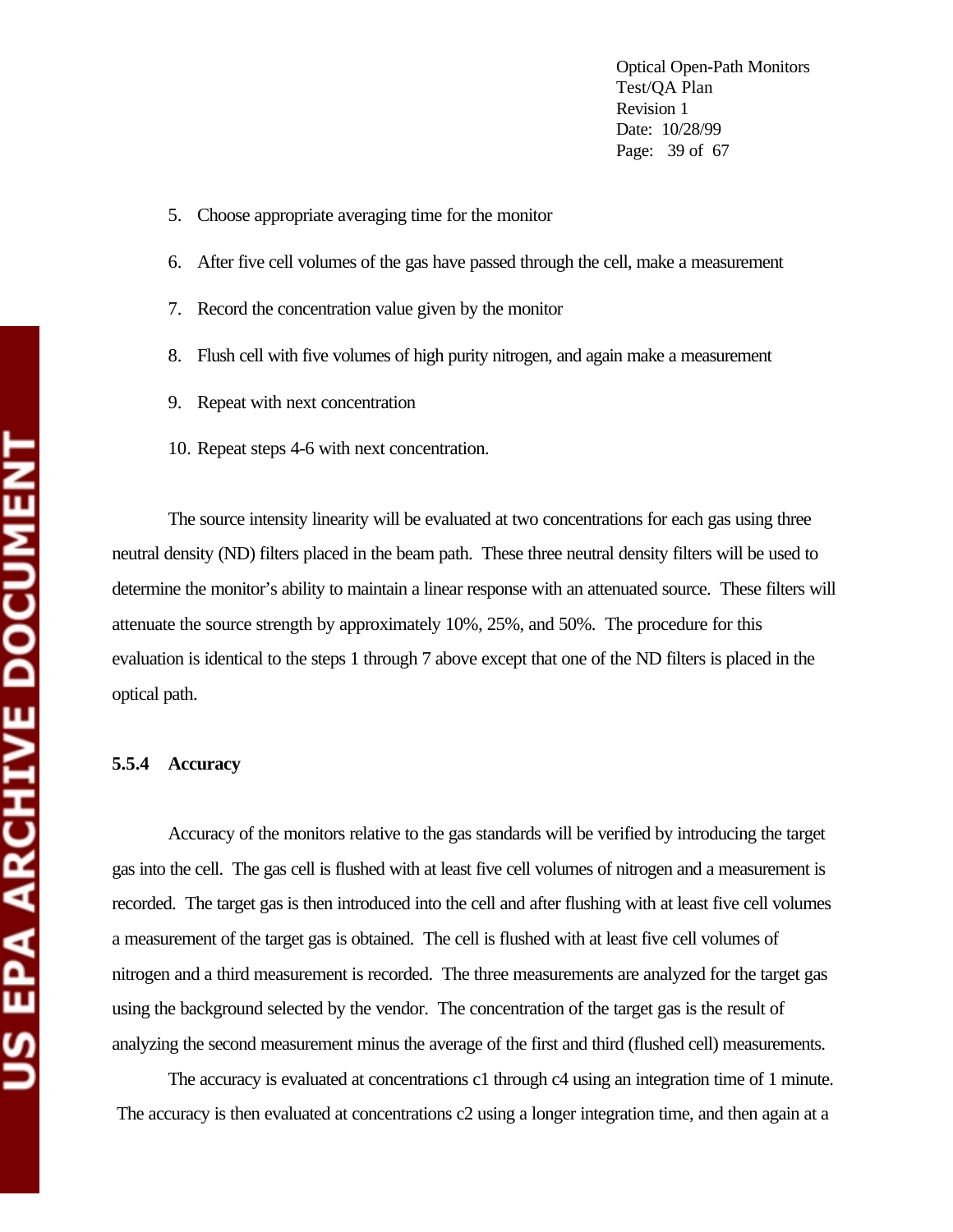Optical Open-Path Monitors Test/QA Plan Revision 1 Date: 10/28/99 Page: 40 of 67

concentration of c2 during the interference measurements (Activity #26 through 34). The percent accuracy is the average value of all the measurements at the same conditions divided by the concentration of the gas in the reference cell times 100.

#### **5.5.5 Precision**

The precision of the monitor is a quantification of its ability to make repeatable. measurements when challenged with the same gas sample. The procedure for the determination of precision is essentially identical to the procedure for the determination of accuracy. The gas cell is flushed with at least five volumes of nitrogen. The target gas is then introduced into the cell and after flushing with at least five cell volumes, 25 measurements of the target gas are obtained. The relative standard deviation of this set of concentrations is the precision at the target gas concentration. Precision is evaluated by this procedure at two different concentrations of each of the target gases (see Table 1). Additional precision information will be obtained from the replicate analysis conducted in the interference measurements (Section 5.5.6)

#### **5.5.6 Interferences**

The effects of interfering gases will be established by supplying the reference cell with a target gas and varying the distance between the source and detector (pathlength) of the monitor. The main interferences in ambient air are  $O_2$  and  $O_3$  and if the measurements are made outdoors, changing the pathlength will effectively change the amount of interferents in the measurement. The purpose of the interference measurements (#26 through 34 in Table1.) is to determine the effects that the interfering gases have on the accuracy, precision and MDL. These tests are performed using two different integration times to determine the effect that integration time has on the monitor's ability to make measurements with interfering gases in the light path.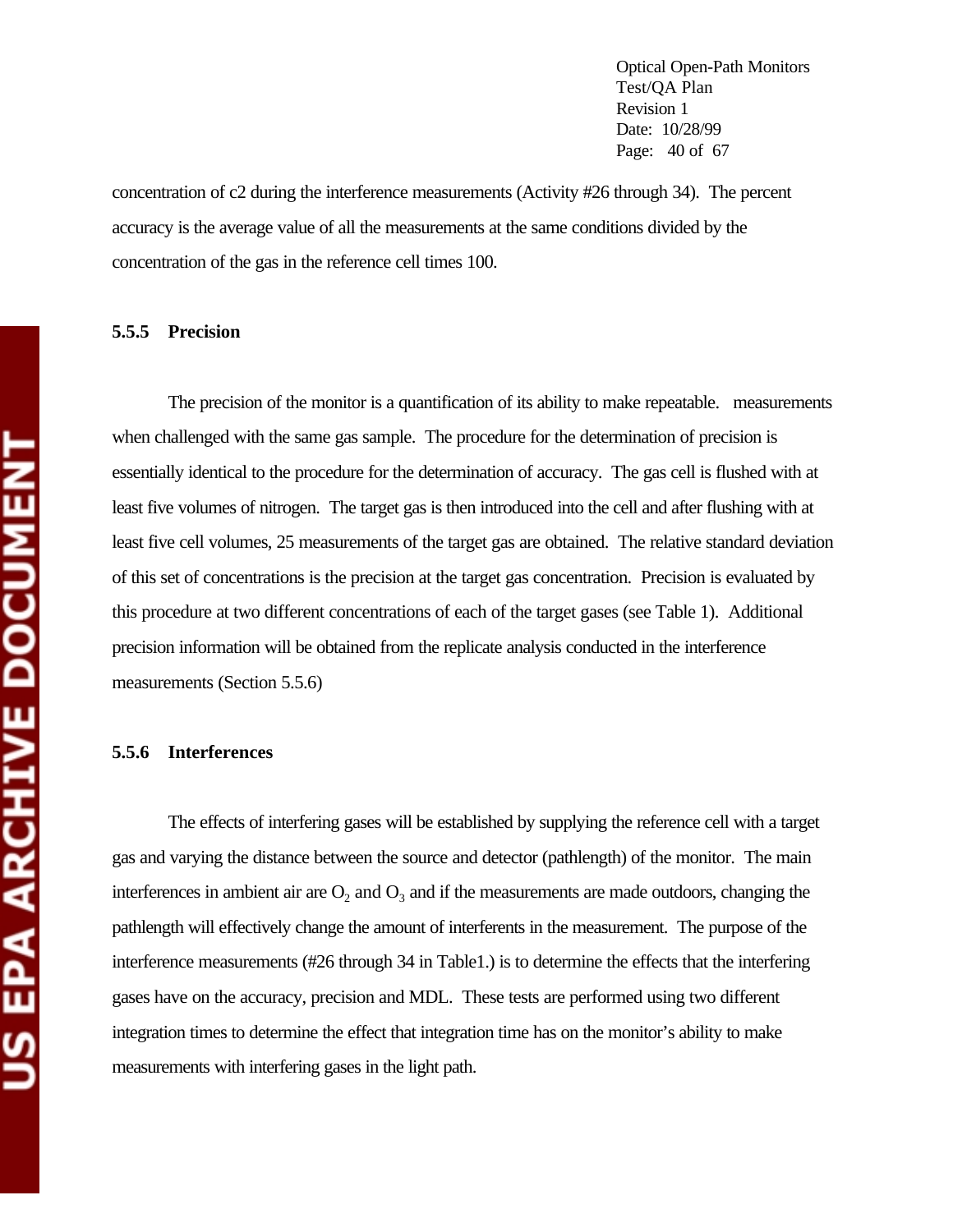Optical Open-Path Monitors Test/QA Plan Revision 1 Date: 10/28/99 Page: 41 of 67

The effect of the interferences will be measured by setting up the monitor outdoors, or in an area where the ambient levels of  $O_2$  and  $O_3$  that are consistent with those outdoors as measured by the  $O_2$  and  $O_3$  monitors. First, the pathlength will be changed to approximately 400 meters. Then, the reference cell will be supplied with nitrogen, and after flushing with at least five cell volumes, 5 measurements will be recorded. Next, the target gas will be introduced into the cell and after similarly flushing the cell, 5 measurements will be recorded. Finally, the cell will be flushed again and 5 more spectra will be recorded. Atmospheric concentrations of  $O_2$  and  $O_3$  will be recorded at the beginning and the end of these measurements.

Then pathlength will be set to the length that the vendor chooses as optimum, the pathlength that would theoretically yield the best signal to noise ratio, and the entire measurement procedure will be repeated. The extent of interference will be calculated in terms of sensitivity of the monitor to the interferent. The relative sensitivity will be reported.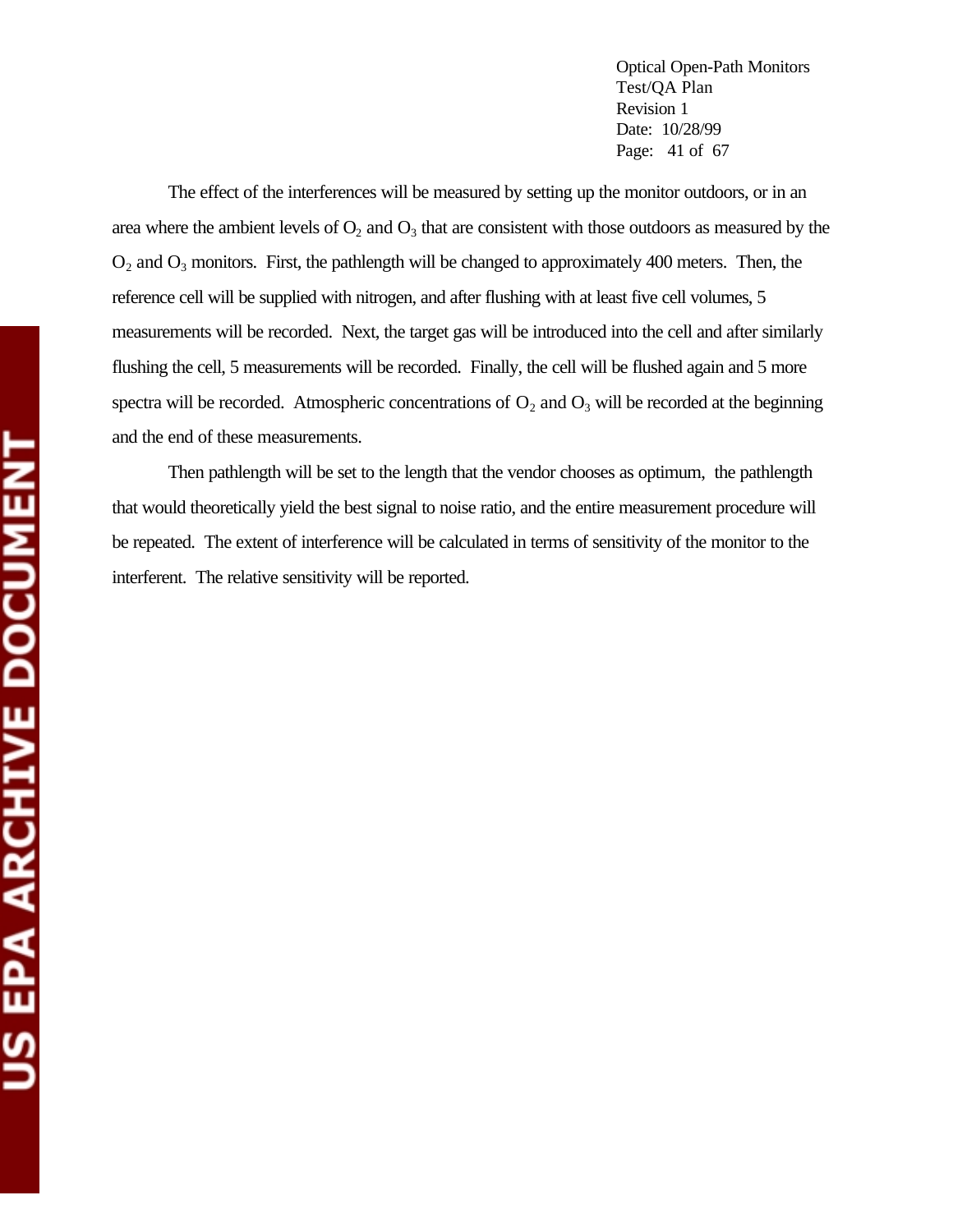Optical Open-Path Monitors Test/QA Plan Revision 1 Date: 10/28/99 Page: 42 of 67

## **6. SITE DESCRIPTION**

Under this test/QA plan, the verification of each monitor will occur at Battelle's Columbus facilities or at a location near the vendor's establishment. If the test is to be performed at the vendor's location, the specific test site will be identified by the vendor and reviewed with Battelle prior to Battelle staff traveling to the vendor's location to initiate the test.

At either location, the test site will be outside in an open field or parcel of land where a line of sight is available that meets the maximum pathlength required (400 m). The site needs to be away from local sources of emissions and yet easily accessible and able to be reached conveniently throughout the test period. If the test site has limited access, the host (either Battelle or the vendor) must take appropriate arrangements to ensure that all non-host staff have access. Sufficient lighting must be available in the event that the test runs into the evening.

# **7. MATERIALS AND EQUIPMENT**

#### **7.1. Standard Gases**

The standard gases diluted to produce target gas levels for the verification testing shall be NIST traceable gases when possible. Alternatively, commercially certified gas will be used if NIST traceable gases are not available for a particular analyte. The gases will be obtained in concentrations appropriate for dilution to the concentrations required for the tests.

#### **7.2. Dilution Gas**

The dilution gas for the verification testing will be high purity nitrogen and will be supplied by Battelle. The dilution gas must have the following specifications: Acid Rain CEM Zero Nitrogen or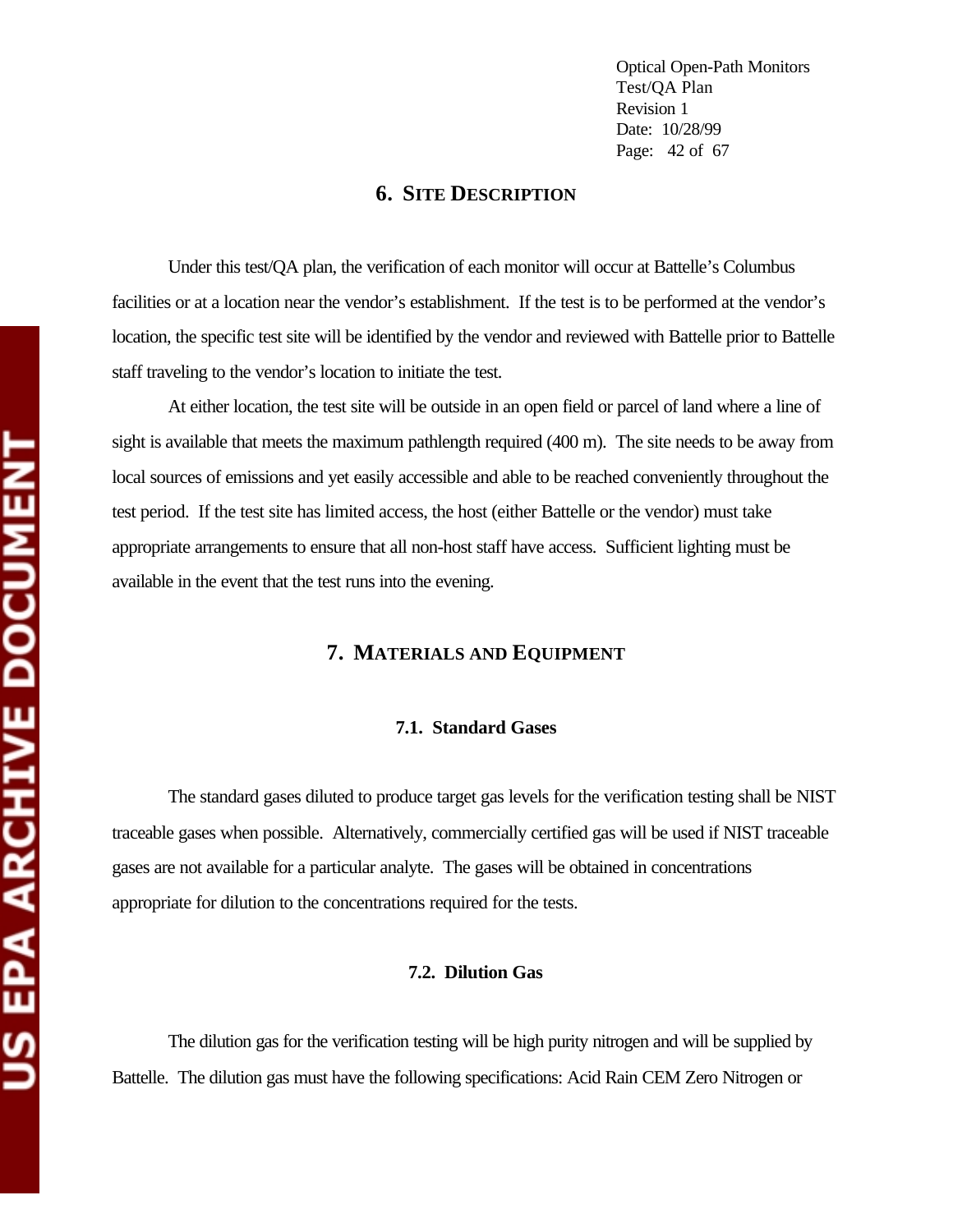Optical Open-Path Monitors Test/QA Plan Revision 1 Date: 10/28/99 Page: 43 of 67

equivalent (i.e. having the following purity specifications: total hydrocarbons,  $SO_2$  and  $NO_x < 0.1$  ppm, CO and  $O_2$ , <0.5 ppm,  $CO_2$  <1 ppm, and water <5 ppm).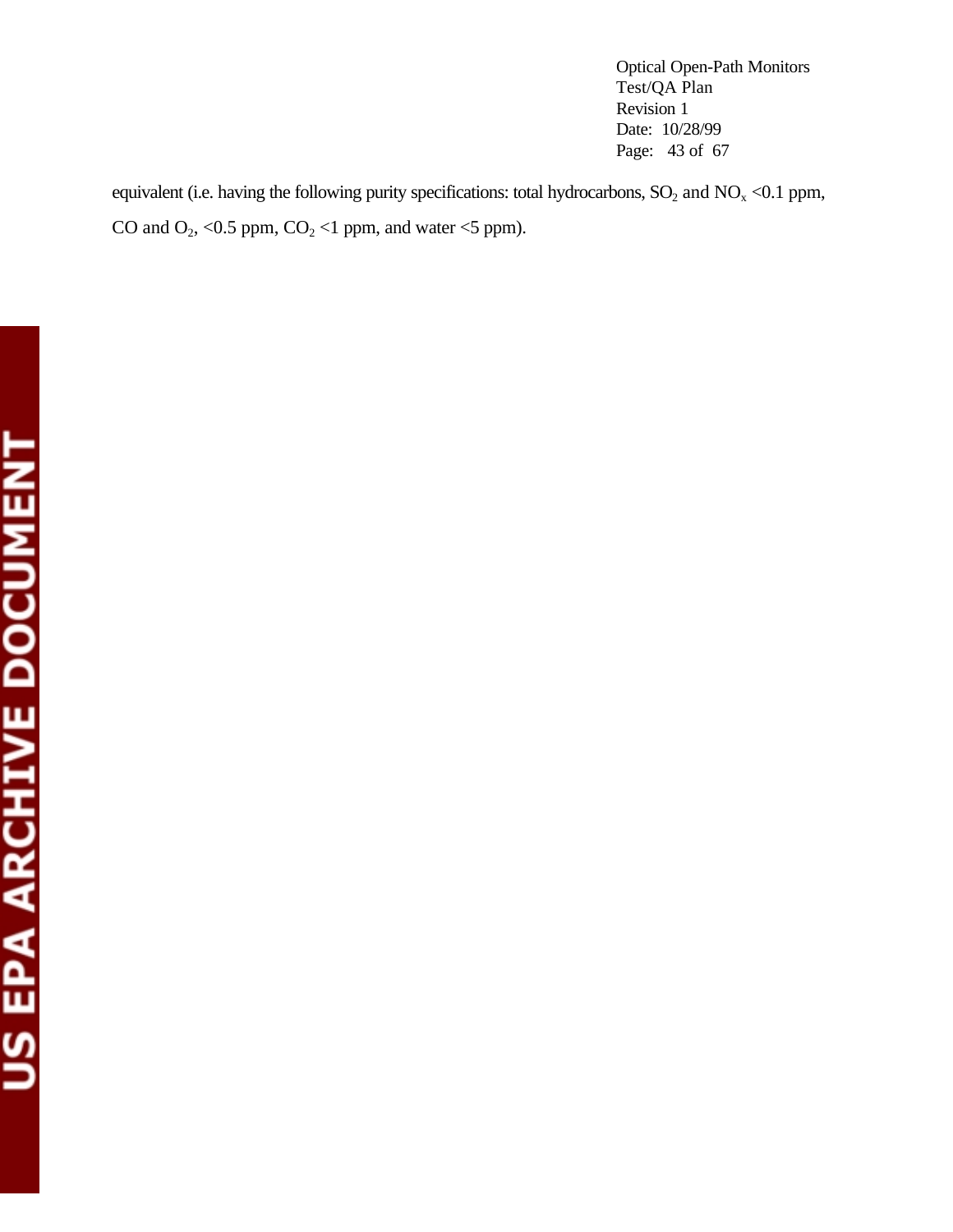Optical Open-Path Monitors Test/QA Plan Revision 1 Date: 10/28/99 Page: 44 of 67

#### **7.3. Dilution System**

The dilution system used for preparation of the target gases must have mass flow capabilities with an accuracy of approximately  $\pm 1$  percent. The dilution system must be capable of accepting a flow of compressed gas standard and diluting it with high purity nitrogen or air. It must be able to perform dilution ratios from 1:1 to at least 100:1. The dilution system may be commercially available or assembled from separate commercial components.

#### **7.4. Temperature Sensor**

The temperature sensor used to monitor the ambient air and test cell temperatures will be a thermocouple with a commercial digital temperature readout. This sensor will be operated in accordance with the manufacturer's instructions, and must have been calibrated against a certified temperature measurement standard within the six months preceding the verification test.

#### **7.5. Relative Humidity (RH) Sensor**

The RH sensor used to determine the ambient air humidity will be a commercial RH/Dew Point monitor that uses the chilled mirror principle. This sensor will be operated in accordance with the manufacturer's instructions, which call for cleaning of the mirror and re-balancing of the optical path when necessary, as indicated by the diagnostic display of the monitor. The manufacturer's accuracy specification of this monitor must be approximately  $+/-5$  percent RH.

#### **7.6. Oxygen Sensor**

A commercial electrochemical oxygen sensor will be used to measure the oxygen content of the ambient air during interference measurements. The sensor will be operated according to the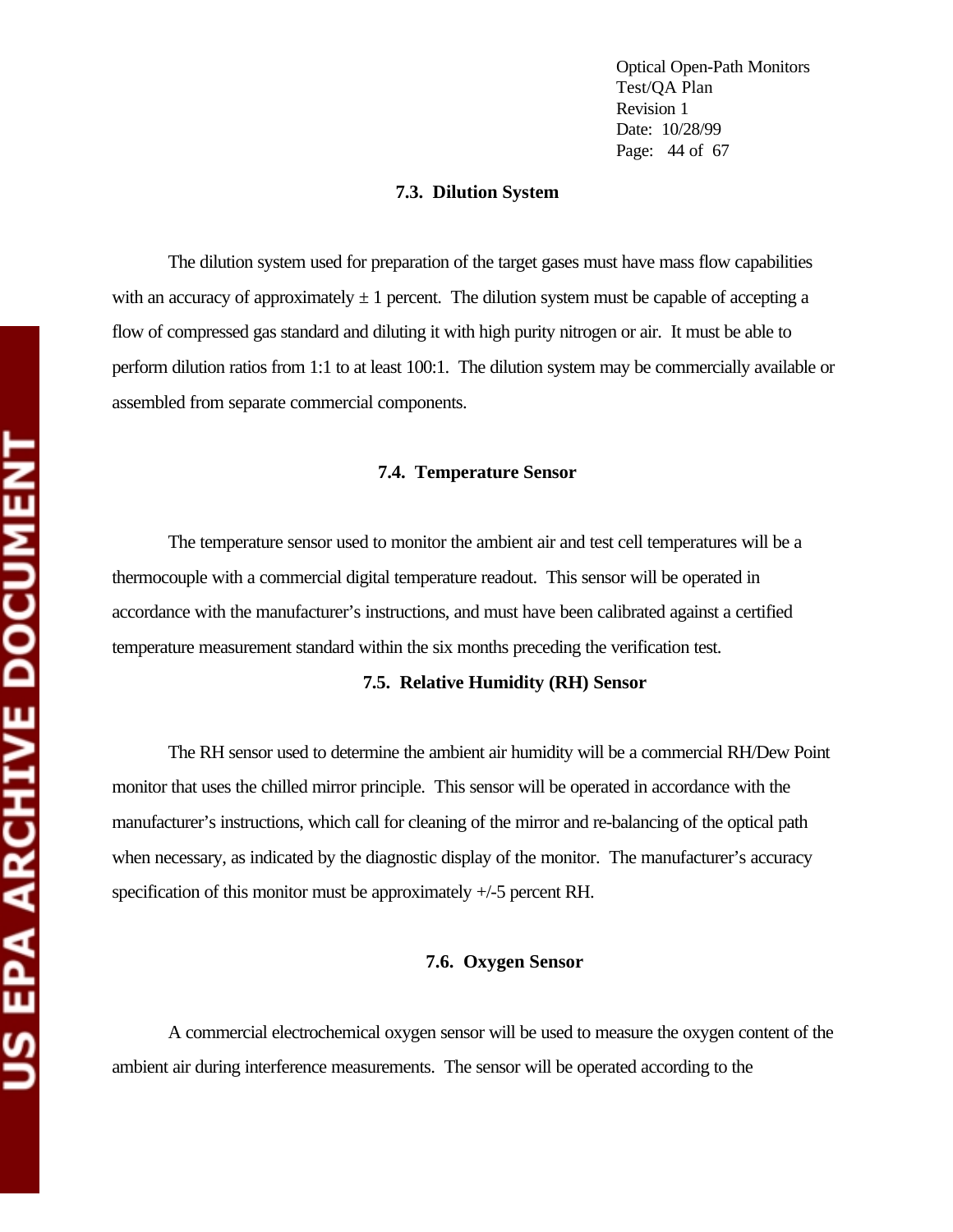Optical Open-Path Monitors Test/QA Plan Revision 1 Date: 10/28/99 Page: 45 of 67

manufacturer's directions, which call for zeroing with nitrogen and calibrating with ambient air (i.e., oxygen content of 20.9 percent).

#### **7.7. Carbon Dioxide Sensor**

A commercial non-dispersive infrared (NDIR) instrument will be used to monitor the level of  $CO<sub>2</sub>$  in ambient air during interference measurements. This sensor will be operated in accordance with the manufacturer's instructions, and will be calibrated with a commercially prepared cylinder standard of  $CO<sub>2</sub>$  in air.

#### **7.8. Ozone Sensor**

The sensor used to determine ozone in ambient air will be a commercial UV absorption monitor designated by U.S. EPA as an Equivalent Method for this measurement. The UV absorption method is preferred for this application over the Reference Method (which is based on ethylene chemiluminescence) because the UV method is inherently calibrated, and requires no reagent gases or calibration standards. This sensor will be operated in accordance with the manufacturer's instructions.

#### **7.9. Monitor for NO and NH3**

The concentrations of  $NO$  and  $NH<sub>3</sub>$  prepared by the dilution system during testing will be checked using a commercial EPA Reference chemiluminescent NO/NOx monitor, equipped with a high temperature converter for reduction of  $NH<sub>3</sub>$  to NO for detection. The monitor and converter will be operated according to the manufacturer's instructions, and the conversion efficiency of the  $NH<sub>3</sub>$ converter will be determined in the laboratory before each use in verification testing.

#### **7.10. Carbon Monoxide Sensor**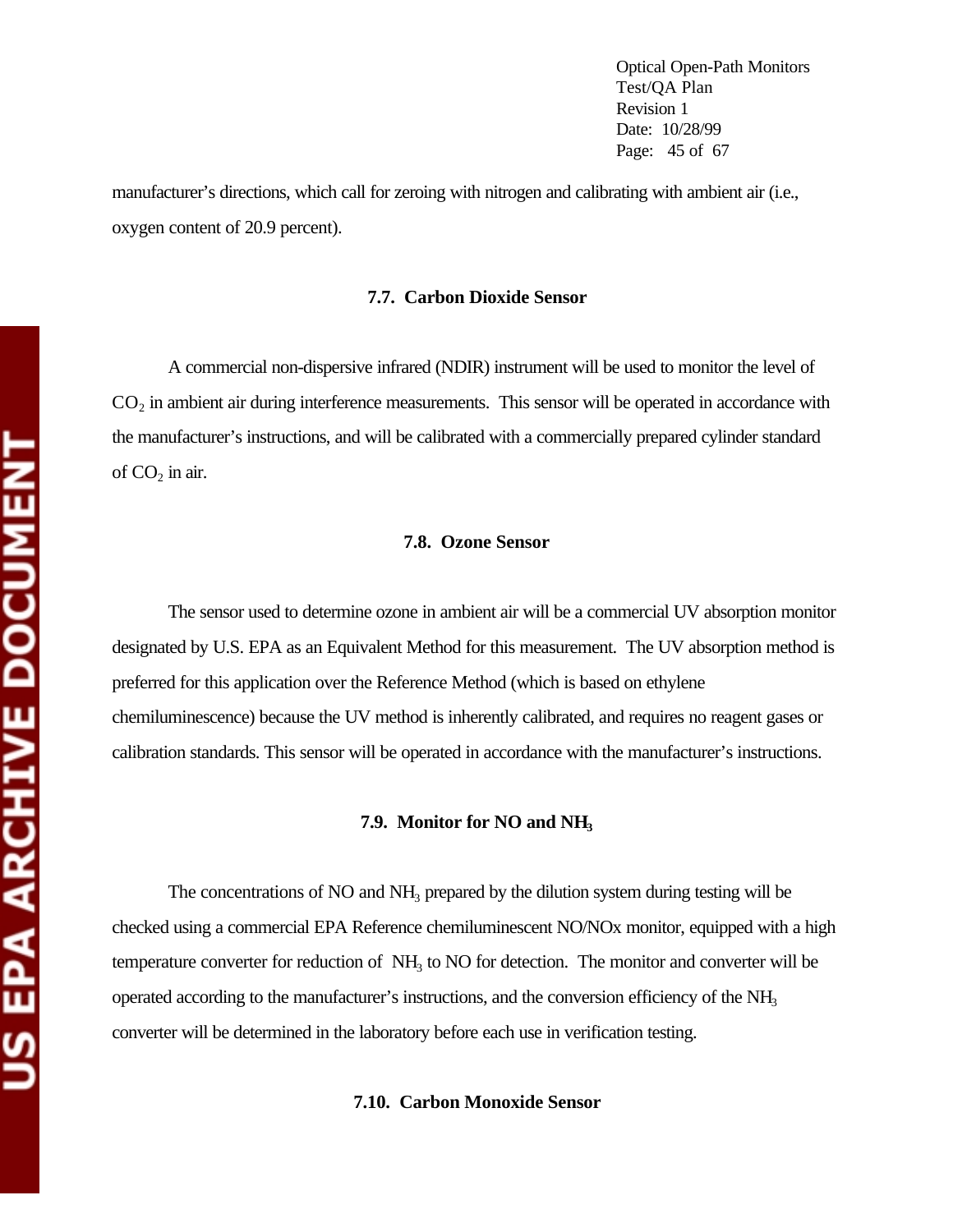Optical Open-Path Monitors Test/QA Plan Revision 1 Date: 10/28/99 Page: 46 of 67

A commercial non-dispersive infrared (NDIR) instrument will be used to monitor the level of CO in ambient air during interference measurements. This sensor will be operated in accordance with the manufacturer's instructions, and will be calibrated with a commercially prepared cylinder standard of CO in air.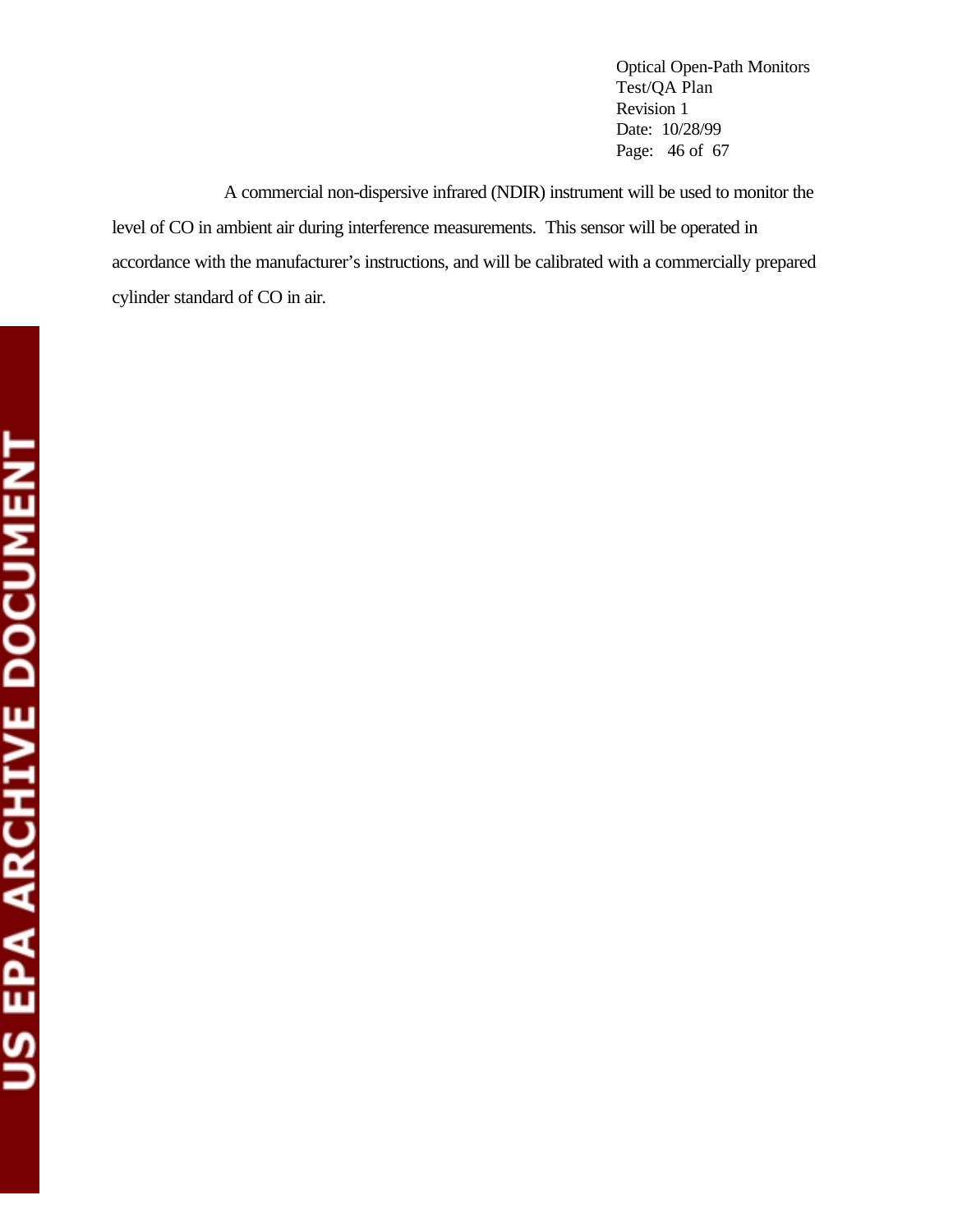Optical Open-Path Monitors Test/QA Plan Revision 1 Date: 10/28/99 Page: 47 of 67

# **8. QUALITY ASSURANCE/QUALITY CONTROL**

#### **8.1. Calibration**

#### **8.1.1 Gas Dilution System**

The gas dilution system will be the responsibility of Battelle. Flow controllers in this system must be calibrated prior to the start of the verification test for each monitor by means of a soap bubble flow meter. Corrections will be applied to the bubble meter data for temperature and water content.

#### **8.1.2 Temperature Sensor**

The thermocouple calibration will be based upon its comparison to a certified standard within the six months preceding the test. The accuracy of the thermocouple will also be checked at least once during verification testing, by comparison to a standard mercury-in-glass type thermometer. Agreement within 3°C is required, or the thermocouple will be replaced. That comparison will be conducted as part of the Performance Evaluation Audit procedure in Section 8.2.2.

#### **8.1.3 Relative Humidity (RH) Sensor**

The relative humidity sensor will be operated according to the manufacturer's directions, and will employ the manufacturer's calibration. The accuracy of the monitor for RH will also be checked at least once during verification testing for each monitor, by comparison to a standard wet/dry bulb measurement. Accuracy within +/- 5 percent RH is required, or the calibration of the monitor will be adjusted. That comparison will be conducted as part of the Performance Evaluation Audits in Section 8.2.2.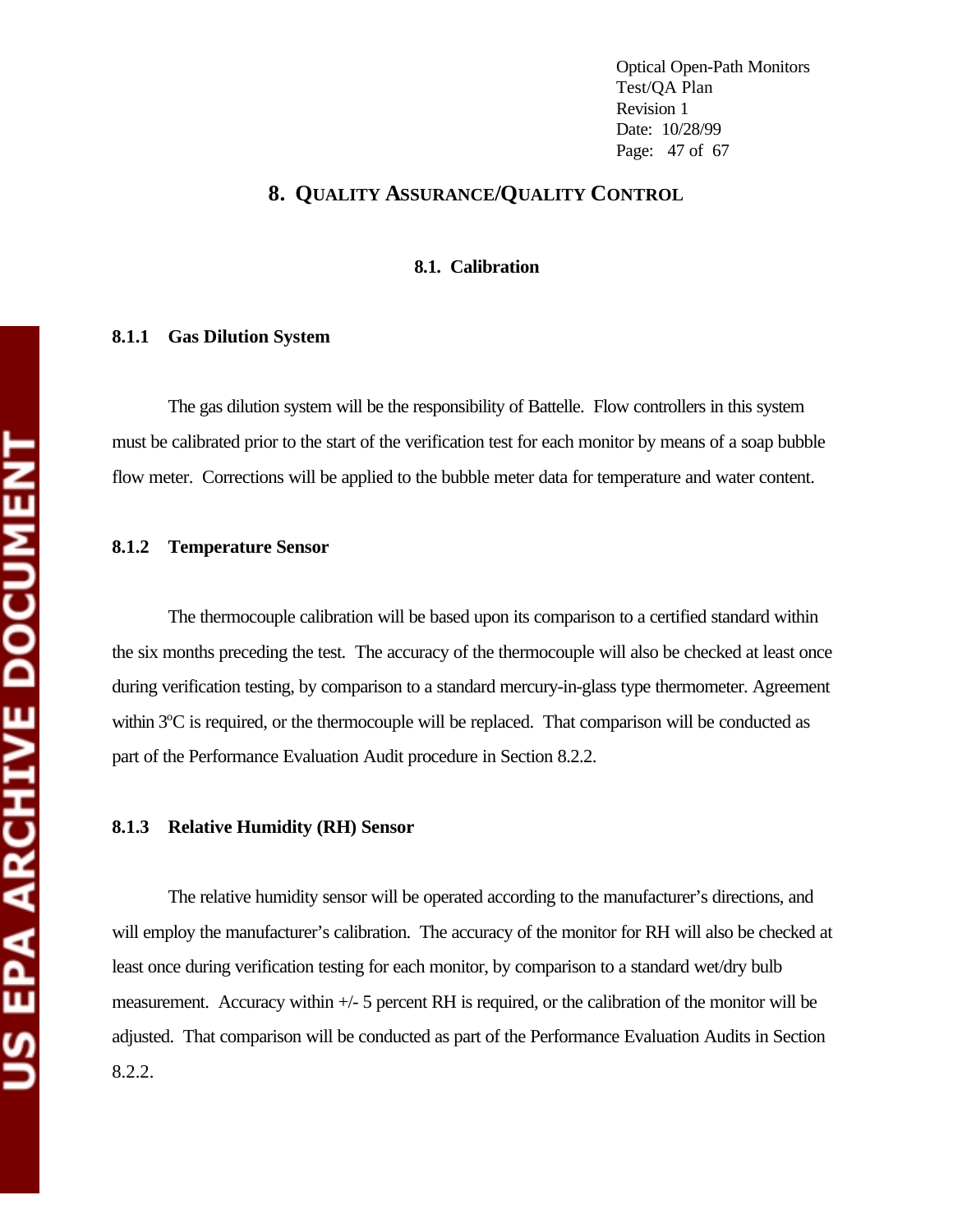Optical Open-Path Monitors Test/QA Plan Revision 1 Date: 10/28/99 Page: 48 of 67

#### **8.1.4 Oxygen Sensor**

The oxygen monitor will be calibrated on each day of use by zeroing with high purity nitrogen and calibrating with ambient air (i.e., 20.9 percent  $O_2$ ), per the manufacturer's directions. This procedure assures that the monitor calibration accounts for the effects of day-to-day variations in air temperature and humidity. Also, at least once during the verification test of each monitor, the oxygen monitor will be checked by comparison with another oxygen monitor. Agreement within 0.5 percent oxygen is required when sampling ambient air, or the monitor will be recalibrated. That comparison will be conducted as part of the Performance Evaluation Audits in Section 8.2.2.

#### **8.1.5 Carbon Monoxide Sensor**

The NDIR CO monitor will be calibrated before testing of each vendor's open-path system, using a commercially prepared certified standard of CO. Also, at least once during the verification test for each open-path monitor, the CO monitor will be challenged with an equally certified independent calibration standard obtained from another supplier. Agreement must be within +/- 10 percent, or the monitor will be recalibrated. That comparison will be conducted as part of the Performance Evaluation Audits described in Section 8.2.2.

#### **8.1.6 Carbon Dioxide Sensor**

The NDIR  $CO<sub>2</sub>$  monitor will be calibrated before testing of each vendor's open-path system, using a commercially prepared certified standard of  $CO<sub>2</sub>$  in air. Also, at least once during the verification test for each open-path monitor, the  $CO<sub>2</sub>$  monitor will be challenged with an equally certified independent calibration standard obtained from another supplier. Agreement must be within  $+/-$  10 percent, or the monitor will be recalibrated. That comparison will be conducted as part of the Performance Evaluation Audits described in Section 8.2.2.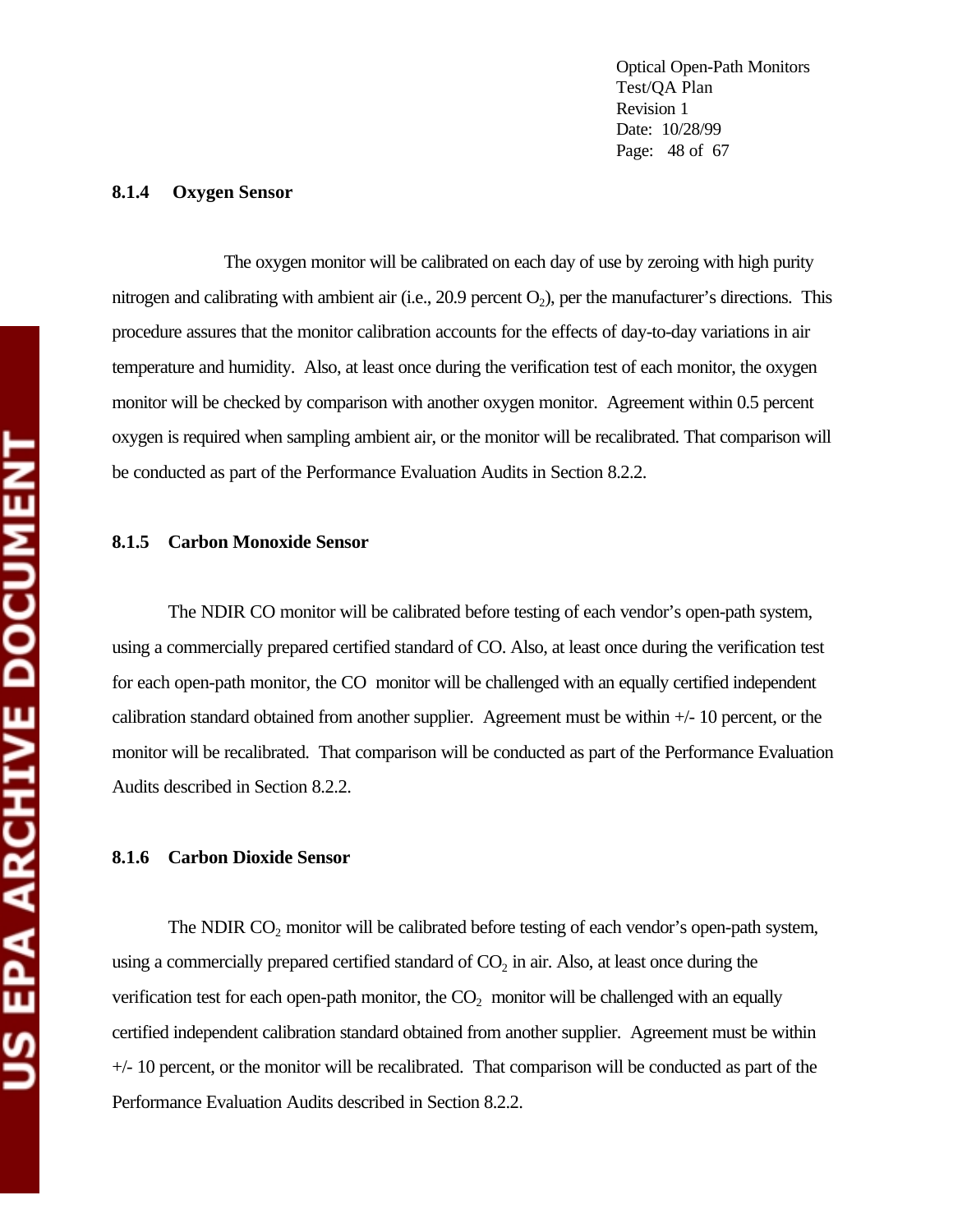Optical Open-Path Monitors Test/QA Plan Revision 1 Date: 10/28/99 Page: 49 of 67

#### **8.1.7 Ozone Sensor**

The UV absorption method of ozone measurement is inherently calibrated, relying as it does on the accurately determined absorption coefficient of ozone. As a result, routine calibration of the ozone monitor is not needed. However, the monitor will be operated according to the manufacturer's directions, with careful attention to the diagnostic indicators that assure proper operation of the monitor. In addition, at least once during the verification test of each open-path monitor, the ozone monitor will be checked in a side-by-side comparison with a different ozone monitor while sampling ambient air. Agreement within 5 ppbv or 10 percent of reading, whichever is greater, is required. Failure to meet this specification will result in investigation of the diagnostics of both monitors.

#### **8.1.8 Monitor for NO and NH3**

The NO monitor will be calibrated using a commercial standard of NO in nitrogen, the concentration of which has been established by direct comparison to a Standard Reference Material of NO in nitrogen, obtained from the NIST. A multipoint calibration will be performed before any verification testing takes place, and a single point span check will be performed before testing of each vendor's open-path system. If that single-point check differs from the original multipoint result by more than 5 percent, then a new multipoint calibration will be performed. In addition, at least once during the verification testing of each open-path monitor, using  $NO$  or  $NH<sub>3</sub>$  as a target gas, the NO calibration will be checked by measurement of an independent NO calibration standard obtained from an independent supplier. That comparison will be conducted as part of the Performance Evaluation Audits in Section 8.2.2.

The conversion efficiency of the NH<sub>3</sub> converter will be established before testing each open-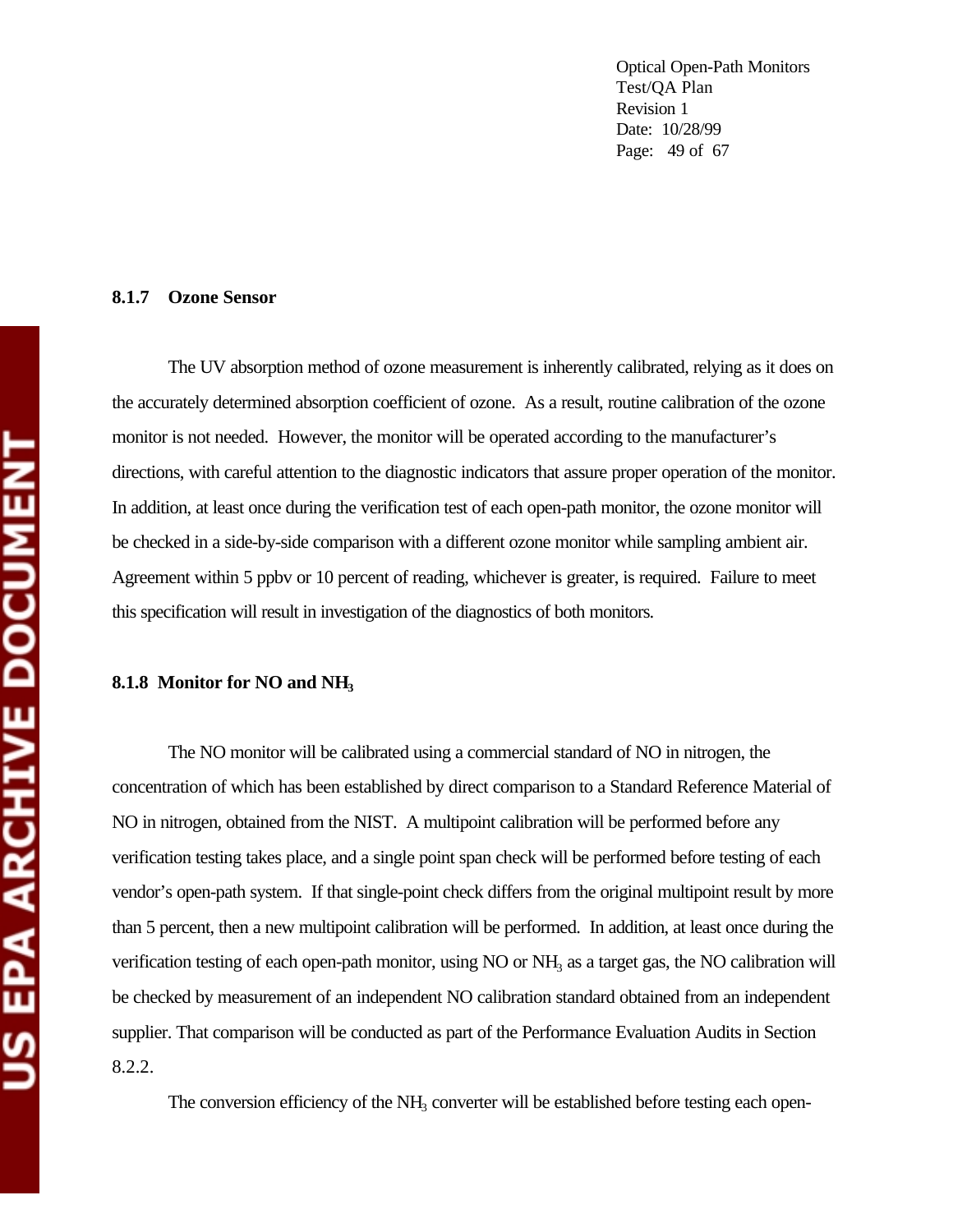US EPA ARCHIVE DOCUMENT

Optical Open-Path Monitors Test/QA Plan Revision 1 Date: 10/28/99 Page: 50 of 67

path system for which  $NH<sub>3</sub>$  is a target compound. The efficiency test will consist of operating the NO monitor with the NH<sub>3</sub> converter, while sampling a constant NH<sub>3</sub> concentration in clean dilution gas. A second  $NH<sub>3</sub>$  converter will then be inserted into the sampling line downstream of the first, and the conversion efficiency of the first converter will be assessed by the increase (if any) in response. This approach requires a stable  $NH_3$  source, but does not require a certified or even known  $NH_3$ concentration. All NH<sub>3</sub> measurements will be corrected for the conversion efficiency determined in this way.

#### **8.2 Assessment and Audits**

#### **8.2.1 Technical Systems Audit**

Battelle's Quality Manager, Ms. Sandy Anderson or her designee, will perform a technical systems audit once during a verification test. The purpose of this technical systems audit is to ensure that the verification test is being performed in accordance with this test/QA plan and that all QA/QC procedures are being implemented. During this audit, Ms. Anderson will review the calibration sources and methods used, compare actual test procedures to those specified in this plan, and review data acquisition and handling procedures. She will also review instrument calibration records and gas certificates of analysis.

#### **8.2.2 Performance Evaluation Audits**

Performance evaluation audits will be conducted to assess the quality of the measurements made in this verification test. These audits address only those measurements made by Battelle in conducting the verification test, i.e., the monitors being verified and the vendors operating these analyzers are not the subject of the performance evaluation audits. These audits will be performed by analyzing a standard or comparing to a reference that is independent of standards used during the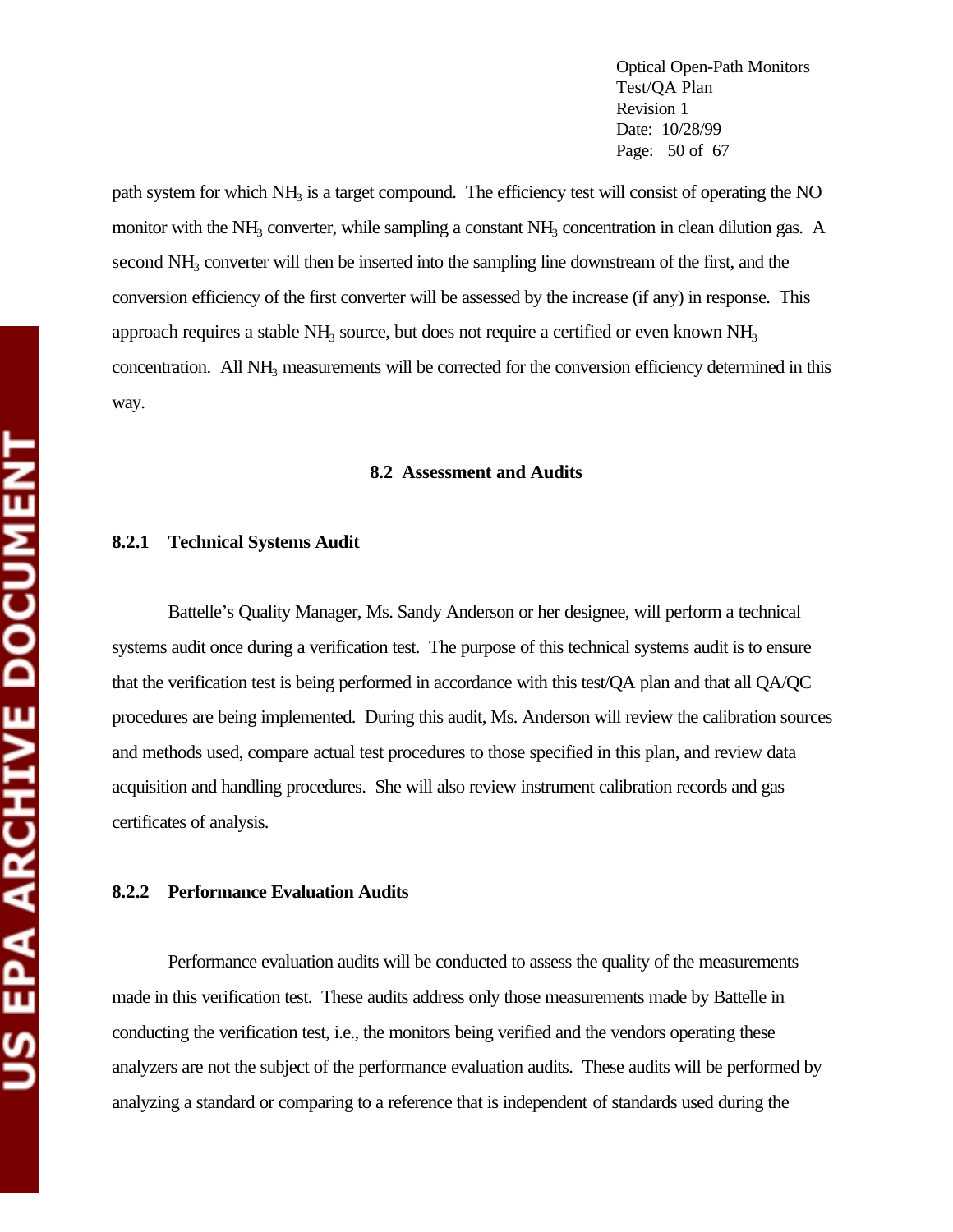Optical Open-Path Monitors Test/QA Plan Revision 1 Date: 10/28/99 Page: 51 of 67

testing. These audits will be performed once during the verification test of each monitor. The audit procedures, which are listed in Table 6, will be performed by the technical staff responsible for the measurements being audited. Battelle's Quality Manager will be present during at least one of the performance evaluation audits to assess the results.

The measurements (physical or chemical) will undergo the performance evaluation audit by comparison to independent measurements or standards, as indicated in Sections 8.1.2 through 8.1.8, and summarized in Table 6. If during the performance evaluation audit, the measurement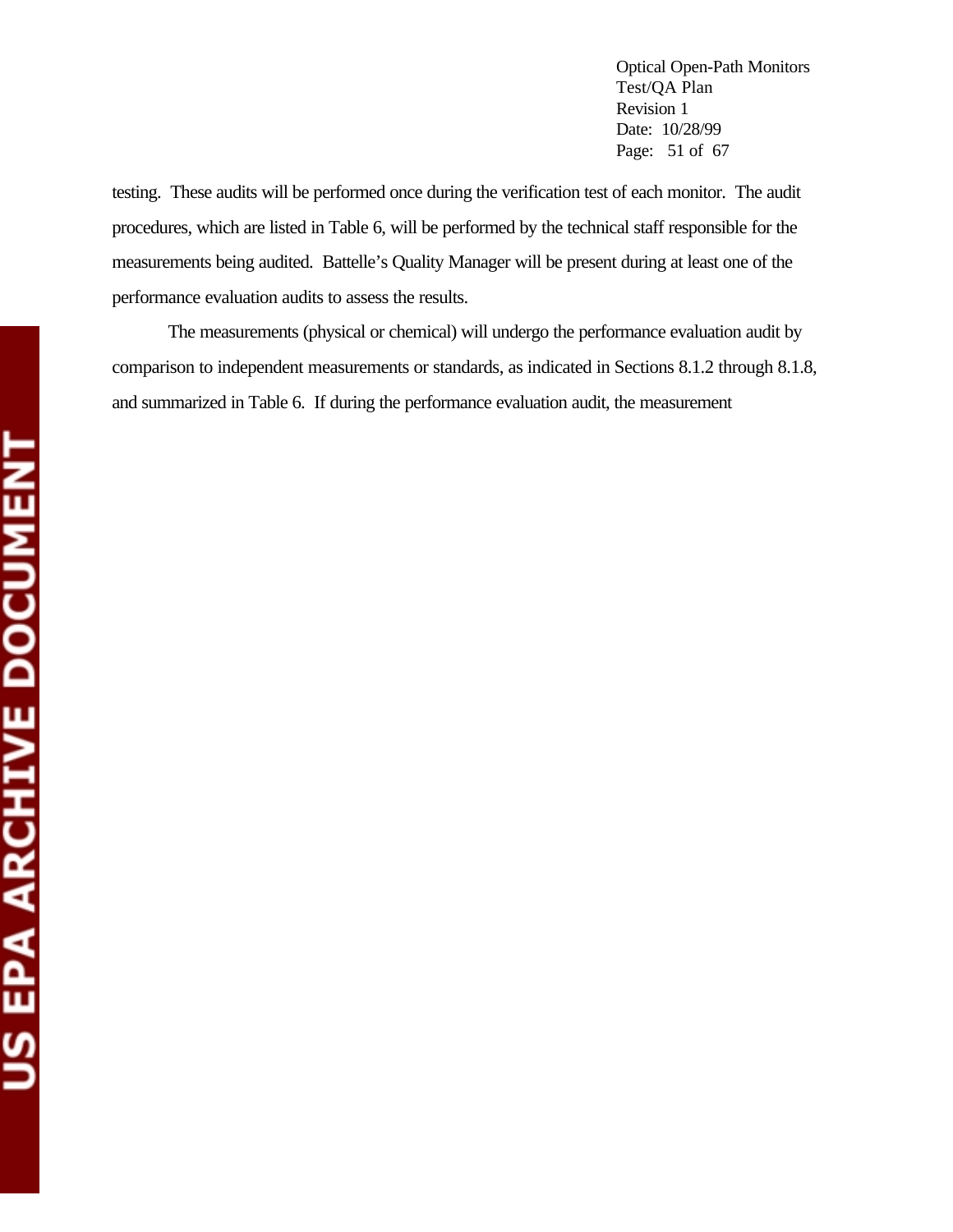Optical Open-Path Monitors Test/QA Plan Revision 1 Date: 10/28/99 Page: 52 of 67

| <b>Measurement to be Audited</b>                    | <b>Audit Procedure</b>                                                                                      |
|-----------------------------------------------------|-------------------------------------------------------------------------------------------------------------|
| Ammonia                                             | Compare measurements using<br>an independent NO standard.                                                   |
| Temperature                                         | Compare to independent<br>temperature measurement (Hg<br>thermometer)                                       |
| Relative humidity                                   | Compare to independent RH<br>measurement (wet/dry bulb<br>device)                                           |
| Oxygen                                              | Compare to independent<br>oxygen measurement (different<br>analyzer)                                        |
| <b>Carbon Monoxide</b>                              | Compare measurement using<br>an independent carbon<br>monoxide standard                                     |
| <b>Carbon Dioxide</b>                               | Compare measurement using<br>an independent carbon dioxide<br>standard                                      |
| Ozone                                               | Compare to independent ozone<br>measurement (different<br>analyzer)                                         |
| N <sub>O</sub>                                      | Compare measurements using<br>an independent NO standard                                                    |
| Other target gases (e.g.<br>benzene, methane, etc.) | Comparison to results of gas<br>chromatographic analysis of<br>canister sample                              |
| HF                                                  | Comparison to results of ion<br>selective electrode or ion<br>chromatography analysis of<br>impinger sample |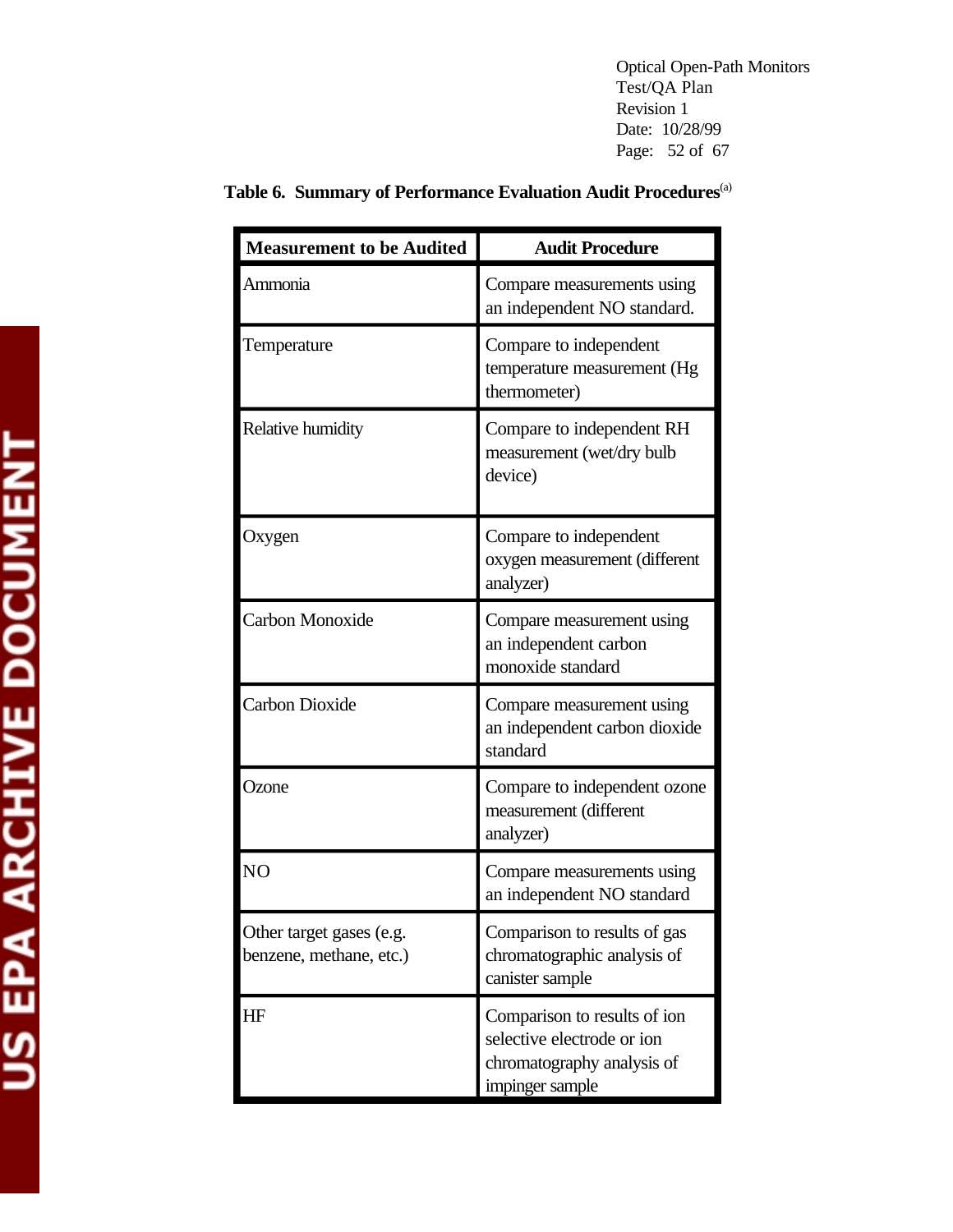US EPA ARCHIVE DOCUMENT

Optical Open-Path Monitors Test/QA Plan Revision 1 Date: 10/28/99 Page: 53 of 67

(a) Each audit procedure will be performed at least once during the verification test.

being audited does not meet the specified performance criteria, the verification test will be stopped until the cause of the failed audit is determined.

Table 6 indicates that performance auditing of the prepared HF and hydrocarbon concentrations will be conducted by independent analysis of the test gas mixture supplied to the optical cell during verification testing. For the target organic compounds (i.e., methane, benzene, ethylene, cyclohexane, and tetrachloroethylene), this procedure will involve collecting a sample of the test gas mixture exiting the cell using a pre-cleaned and evacuated Summa-polished sampling canister. This gas sample will be returned to Battelle, and analyzed using EPA Method 18 when applicable for the target hydrocarbons (methane, benzene, ethylene, and cyclohexane) using gas chromatography with flame ionization detection (GC/FID). Calibration of the FID response will be based on a NIST propane standard containing 9 ppm carbon. Analysis for tetrachloroethylene will be by GC with mass selective detection (GC/MS), using a gravimetrically prepared standard of the target compound for calibration.

For HF, the performance audit will involve passing a known volume of the gas mixture exiting the optical cell through an impinger containing deionized water. The collected HF solution will then be analyzed at Battelle by either of two techniques: an ion selective electrode, as is the basis for EPA Method 13B, or ion chromatography for fluoride ion. In either case calibration will be based on fluoride solution standards prepared gravimetrically from high purity water and reagents.

For both the organics and HF, the analytical results of the performance audit samples must indicate concentrations in the optical cell within 10 percent of the expected concentrations. If not, the target gas source and dilution system will be assembled at Battelle, and additional samples will be collected and analyzed to re-establish the output of the gas source and dilution system. The same optical cell used in the verification test will be obtained from the technology vendor for use in this effort.

#### **8.2.3 Data Quality Audit**

Battelle's Quality Manager will audit at least 10 percent of the verification data acquired in the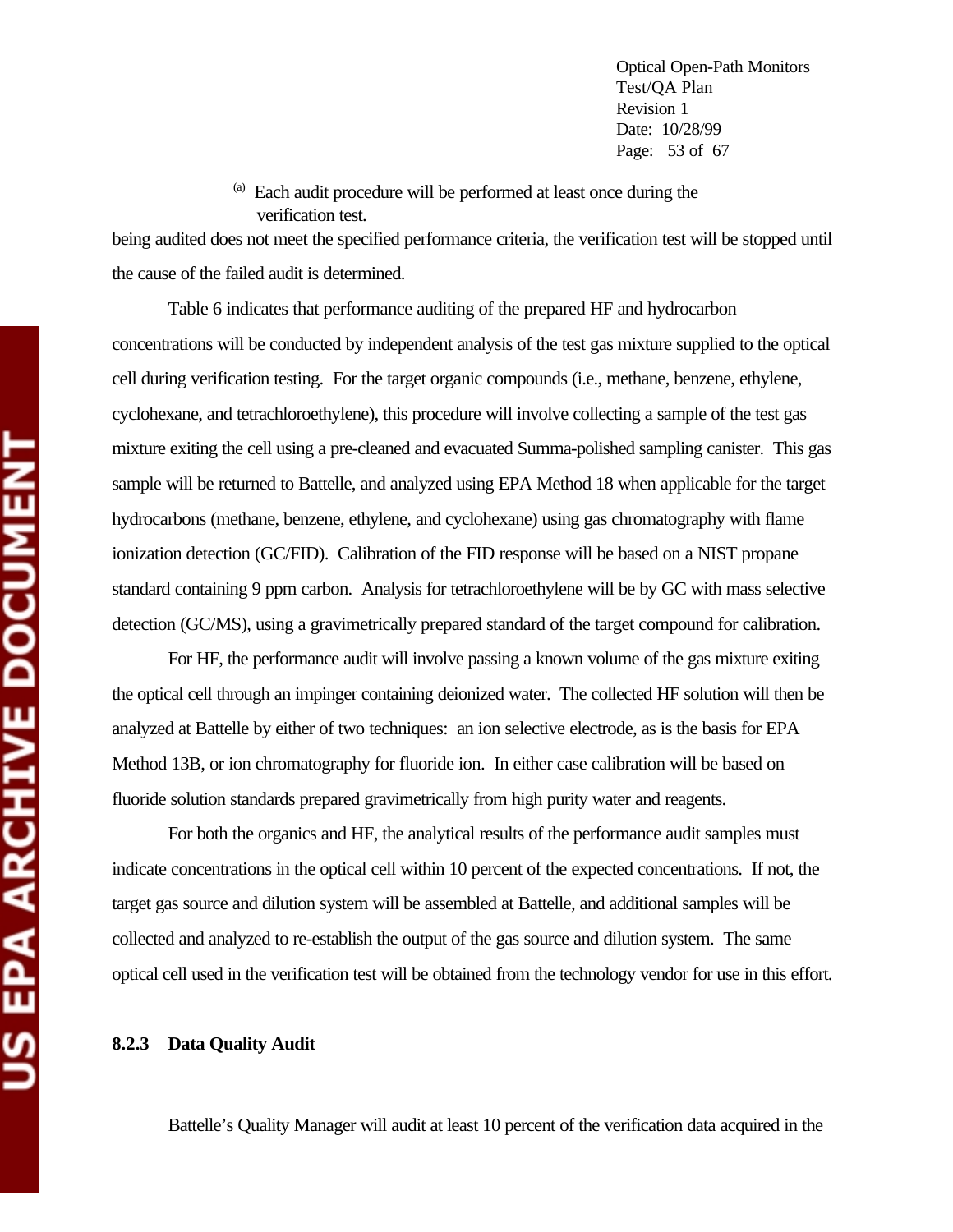Optical Open-Path Monitors Test/QA Plan Revision 1 Date: 10/28/99 Page: 54 of 67

verification test. The Quality Manager will trace the data from initial acquisition, through reduction and statistical comparisons, and to final reporting. All calculations performed on the data undergoing audit will be checked.

#### **8.3 Assessment Reports**

Each assessment and audit will be documented in accordance with Section 2.9.7 of the QMP for the AMS pilot. $(1)$  Assessment reports will include the following:

- C Identification of any adverse findings or potential problems
- C Response to adverse findings or potential problems
- C Possible recommendations for resolving problems
- C Citation of any noteworthy practices that may be of use to others
- Confirmation that solutions have been implemented and are effective.

#### **8.4 Corrective Action**

The Quality Manager during the course of any assessment or audit will identify to the technical staff performing experimental activities any immediate corrective action that should be taken. If serious quality problems exist, the Battelle Quality Manager is authorized to stop work. Once the assessment report has been prepared, the Verification Test Coordinator will ensure that a response is provided for each adverse finding or potential problem, and will implement any necessary follow-up corrective action.

# **9. DATA ANALYSIS AND REPORTING**

**9.1. Data Acquisition**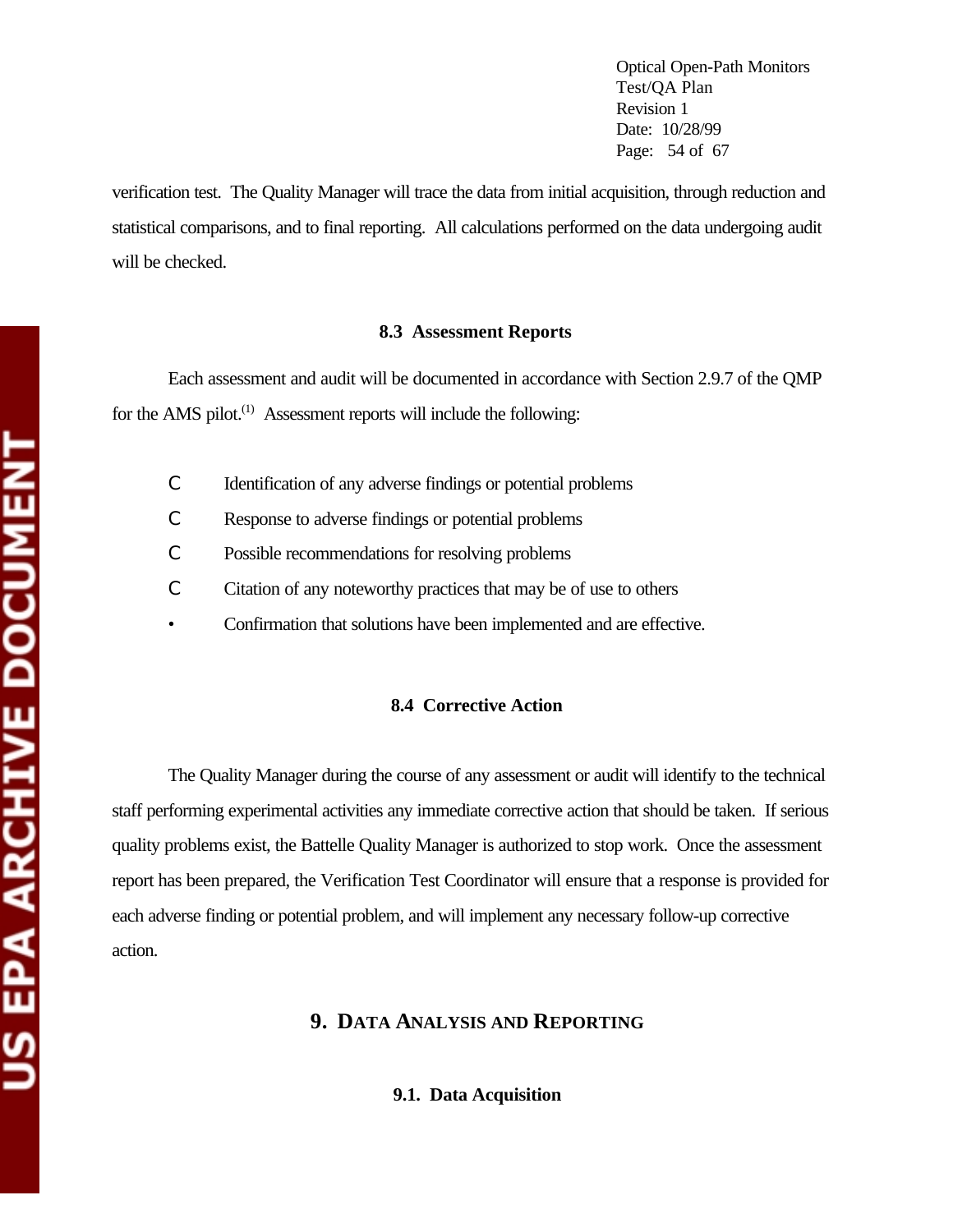Optical Open-Path Monitors Test/QA Plan Revision 1 Date: 10/28/99 Page: 55 of 67

Data acquisition in this verification test includes recording of response data from the monitors undergoing testing, operational data such as ambient RH and temperatures, times of test activities, etc.

Data acquisition for the commercial monitors undergoing verification is primarily performed by the vendors themselves during the test. Each monitor must have some form of data acquisition device, such as a digital display whose readings can be recorded manually, a printout of the monitor's response, or an electronic data recorder that stores individual monitor results. Throughout the test the vendor will be responsible for reporting the response of the monitor to the sample gases provided. Forms for this purpose will be provided as needed by Battelle.

Other data will be recorded in laboratory record books maintained by each Battelle staff member involved in the testing. These records will be reviewed on a daily basis to identify and resolve any inconsistencies.

In all cases, strict confidentiality of data from each vendor's monitor, and strict separation of data from different monitors, will be maintained. Separate files (including manual records, printouts, and/or electronic data files) will be kept for each monitor. At no time during verification testing will Battelle staff engage in any comparison or discussion of test data or of different monitors.

Table 7 summarizes the types of data to be recorded, where, how often, and by whom the recording is made, and the disposition or subsequent processing of the data. The general approach is to record all test information immediately and in a consistent format throughout all tests. Data recorded by the vendors is to be turned over to Battelle staff immediately upon completion of the test procedure. Test records will then be converted to Excel spreadsheet files by a designated Battelle staff member. Identical file formats will be used for the data from all analyzers tested, to assure uniformity of data treatment. This process of data recording and compiling will be overseen by the Verification Test Coordinator.

#### **9.2. Statistical Calculations**

Performance characterization is based on statistical comparisons of continuous open-path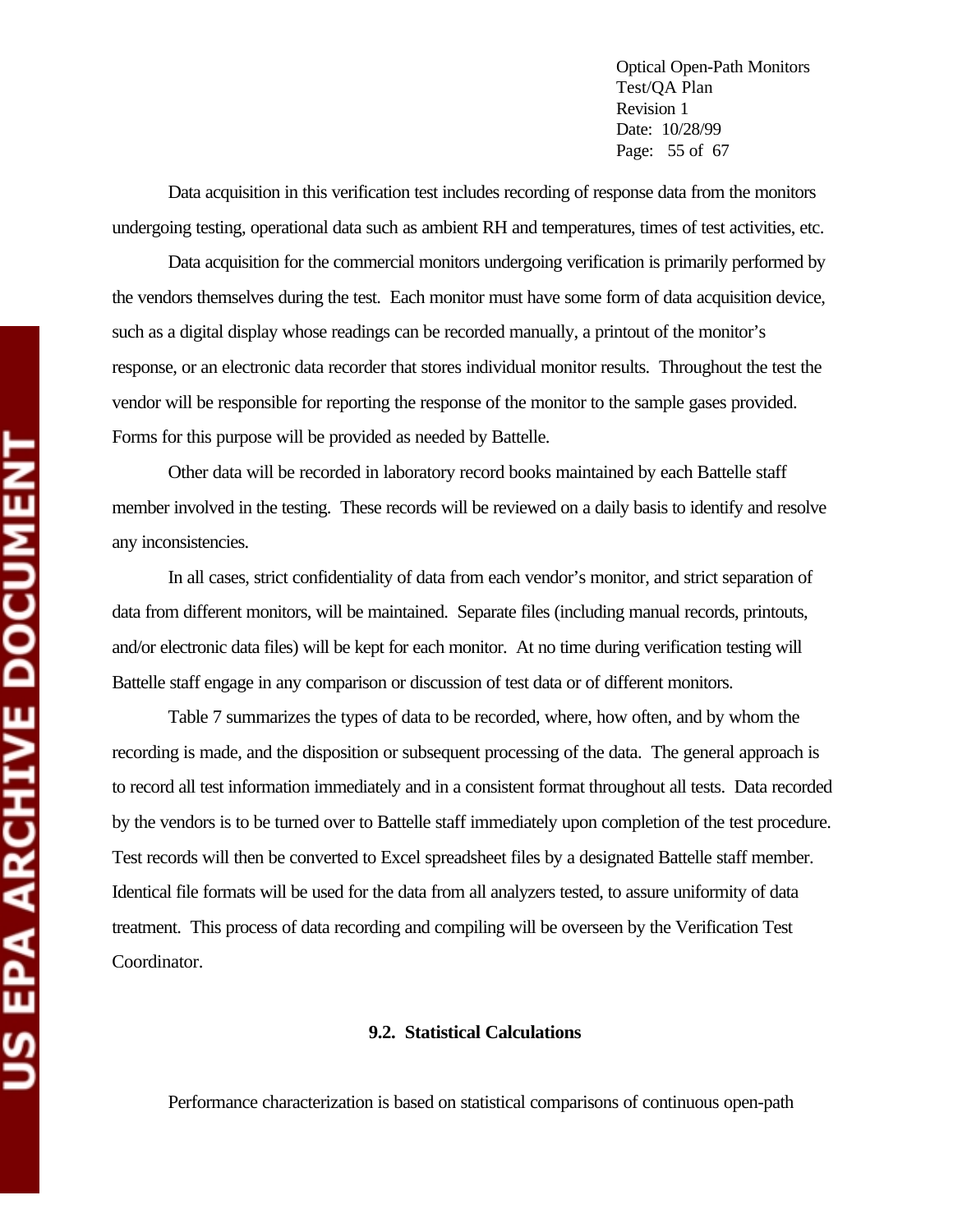Optical Open-Path Monitors Test/QA Plan Revision 1 Date: 10/28/99 Page: 56 of 67

monitor results to the known concentrations of the target gases. The following statistical procedures will be used to make those comparisons.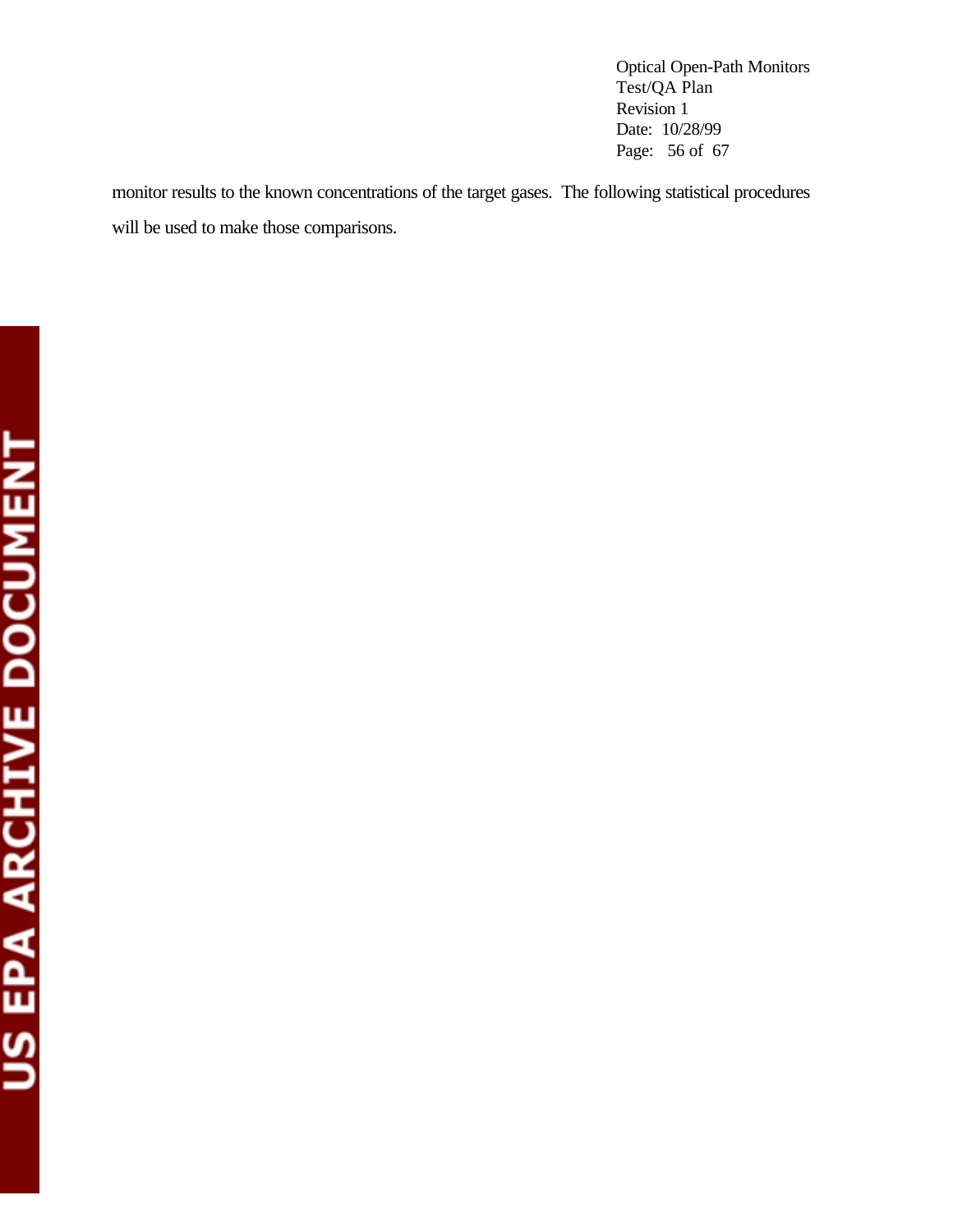Optical Open-Path Monitors Test/QA Plan Revision 1 Date: 10/28/99 Page: 57 of 67

| Data to be Recorded                       | <b>Recorded</b><br>By | Where<br><b>Recorded</b> | <b>When Recorded</b>                                         | <b>Disposition of Data</b>                                                   |  |  |
|-------------------------------------------|-----------------------|--------------------------|--------------------------------------------------------------|------------------------------------------------------------------------------|--|--|
| Dates, Times, Test Events                 | <b>Battelle</b>       | Data<br>$Sheet^{(a)}$    | Start of each test,<br>whenever testing<br>conditions change | Used to compile result,<br>manually entered into<br>spreadsheet as necessary |  |  |
| Test Parameters (temp.,                   | <b>Battelle</b>       | Data                     | Every hour during                                            | Transferred to                                                               |  |  |
| RH, etc)                                  |                       | $Sheet^{(a)}$            | testing                                                      | spreadsheet                                                                  |  |  |
| <b>Interference Gas</b><br>Concentrations | <b>Battelle</b>       | Data<br>$Sheet^{(a)}$    | Before and after each<br>measurement of<br>target gas        | Transferred to<br>spreadsheet                                                |  |  |
| <b>Target Gas</b>                         | <b>Battelle</b>       | Data                     | At specified time                                            | Transferred to                                                               |  |  |
| Concentrations                            |                       | $Sheet^{(a)}$            | during each test                                             | spreadsheet                                                                  |  |  |
| <b>Optical Open-Path</b>                  | Vendor                | Data                     | At specified time                                            | Transferred to                                                               |  |  |
| <b>Monitor Readings</b>                   |                       | $Sheet^{(a)}$            | during each test                                             | spreadsheet                                                                  |  |  |

**Table 7. Summary of Data Recording Process for the Verification Tests** 

(a) Sample data sheet provided in Appendix A.

#### **9.2.1 Minimum Detection Limit**

The minimum detection limit (MDL) is defined as the smallest concentration at which the monitor's expected response exceeds the calibration curve at the background reading by two times the standard deviation  $(\sigma_0)$  of the monitor's background reading.

$$
MDL \quad \overline{x_o} \% 26_o
$$

#### **9.2.2 Linearity**

Both concentration and source strength linearity will be assessed by linear regression with the certified gas concentration as independent variable and the monitor's response as dependent variable. Linearity will be assessed in terms of the slope, intercept, and correlation coefficient of the linear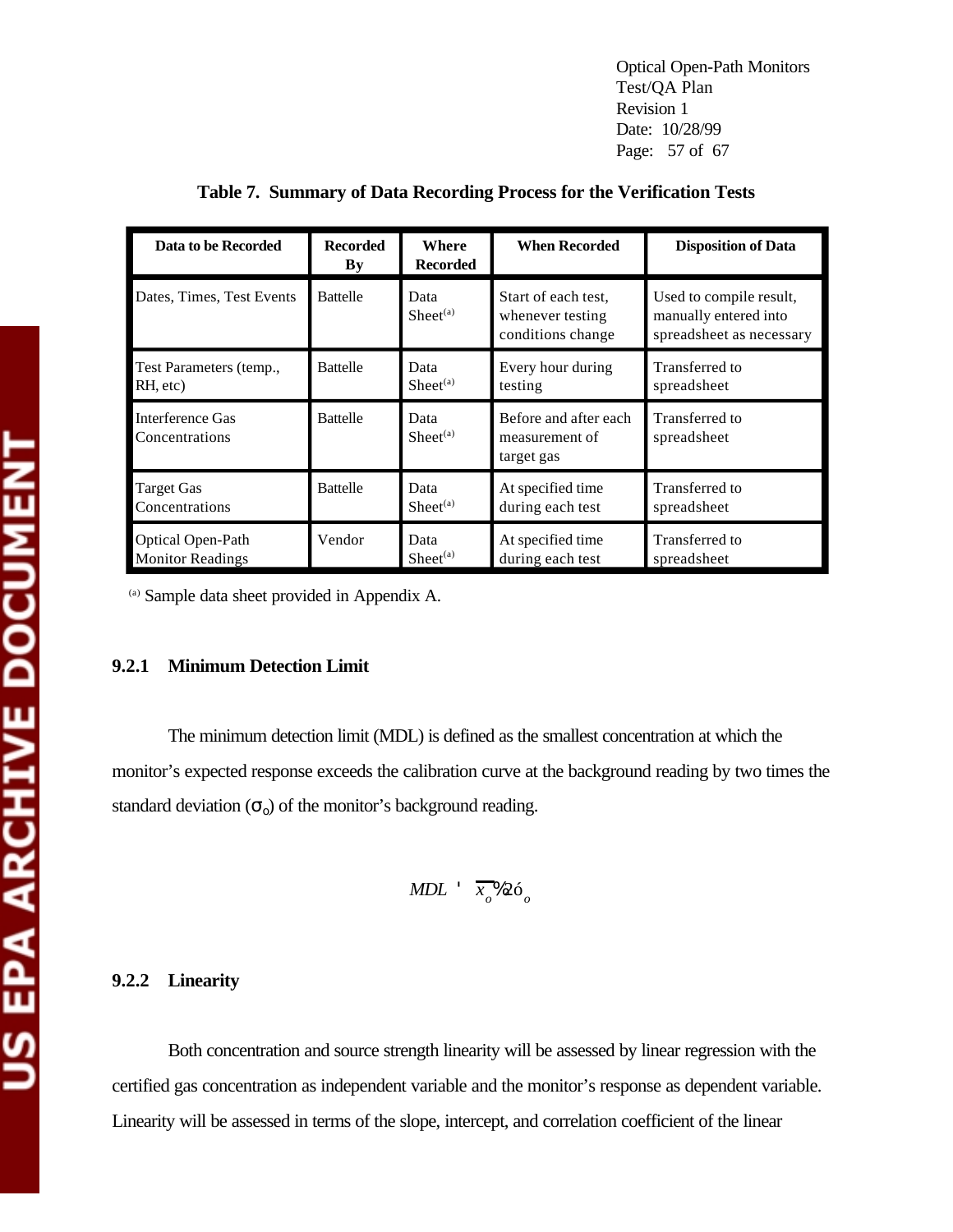Optical Open-Path Monitors Test/QA Plan Revision 1 Date: 10/28/99 Page: 58 of 67

regression.

$$
y \perp Mx \, \%\, b
$$

where *y* is the response of the monitor to a reference gas, *x* is the concentration of the target gas in the optical cell, M is the slope of the linear regression curve, and b is the zero offset.

#### **9.2.3 Accuracy**

The relative accuracy (A) of the monitor with respect to the reference gas will be assessed by:

$$
A = \frac{|R - T|}{\overline{R}} \times 100
$$

where the bars indicate the mean of the reference (R) values and monitor (T) results. This parameter will be determined at each concentration.

#### **9.2.4 Precision**

Precision will be reported in terms of the percent relative standard deviation (RSD) of a group of similar measurements. For a set of measurements given by  $T_1, T_2, ..., T_n$ , the standard deviation (ó)of these measurements is:

$$
s = \left[\frac{1}{n-1}\sum_{k=1}^{n} (T_k - \overline{T})^2\right]^{1/2}
$$

where  $\overline{T}$  is the average of the monitor's readings. The RSD is calculated from: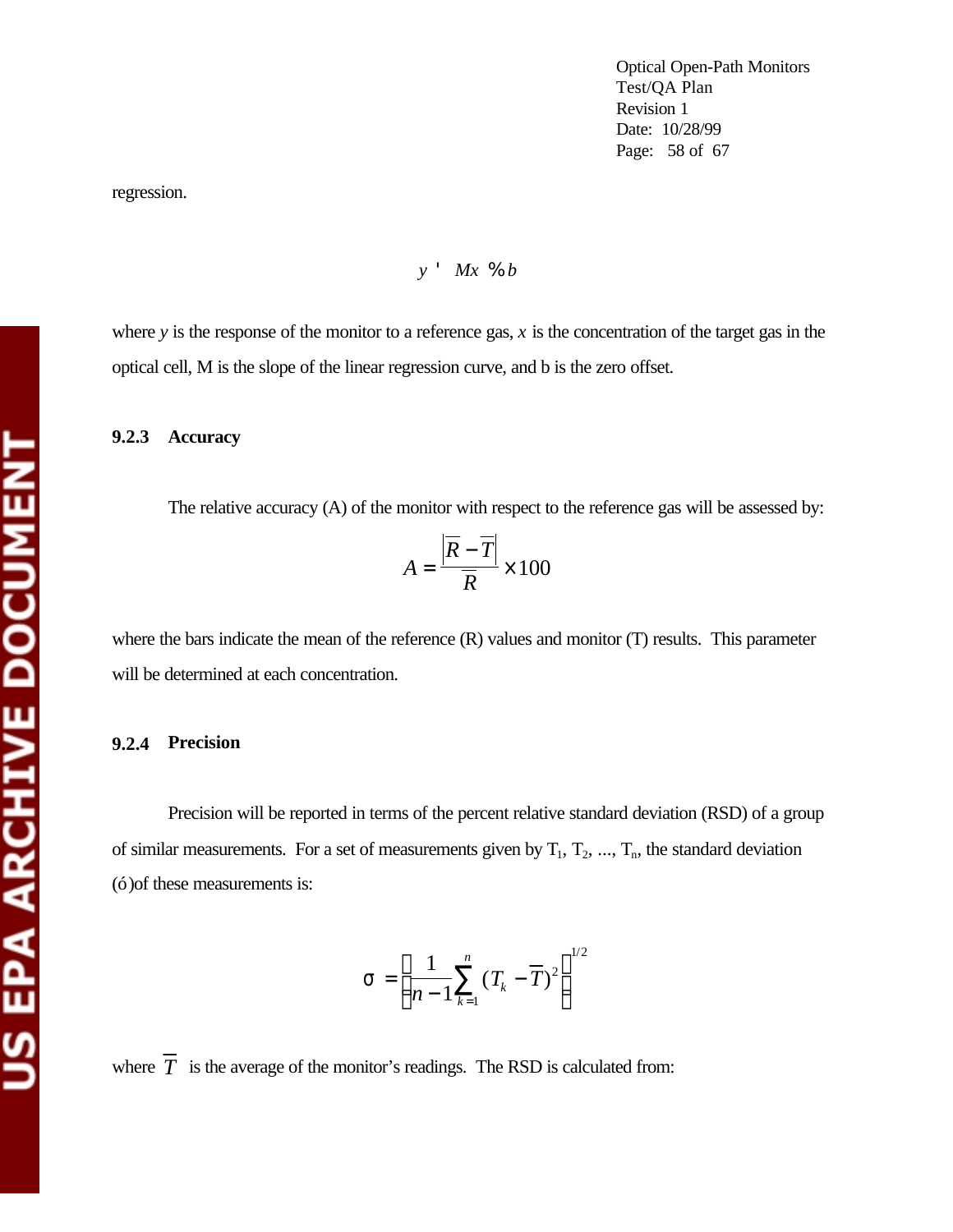Optical Open-Path Monitors Test/QA Plan Revision 1 Date: 10/28/99 Page: 59 of 67

$$
RSD = \left|\frac{S}{\overline{T}}\right| \times 100
$$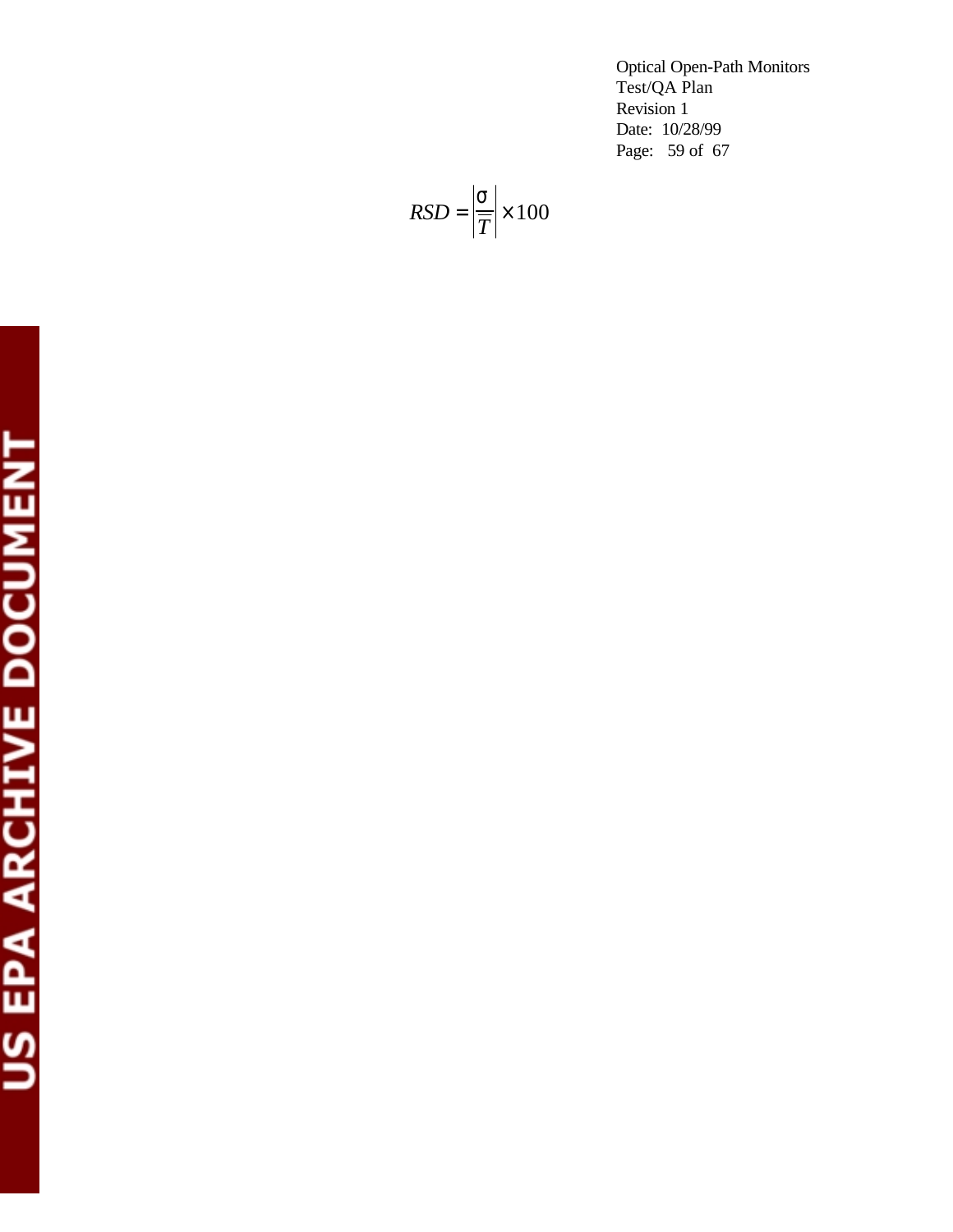Optical Open-Path Monitors Test/QA Plan Revision 1 Date: 10/28/99 Page: 60 of 67

and is a measure of the measurement uncertainty relative to the absolute value of the measurement. This parameter will be determined at each concentration.

#### **9.2.5 Interferences**

The extent of interference will be calculated in terms of sensitivity of the monitor to the interferent species, relative to its sensitivity to the target gas at a fixed integration time. The relative sensitivity is calculated as the ratio of the observed response of the monitor to the actual concentration of the interferent. For example, a monitor that reports 26 ppb of cyclohexane in air with an interference concentration of 100 ppb of  $CO_2$  may report 30 ppb of cyclohexane when the  $CO_2$  concentration is changed to 200 ppb. This would result in an interference effect of (30 ppb - 26 ppb)<sub>cyclohexane</sub>/(200ppb  $-100$  ppb)<sub>CO2</sub> or 4 percent.

#### **9.3. Data Review**

Records generated by Battelle staff in the verification test will receive one-over-one review within two weeks after generation, before these records are used to calculate, evaluate, or report verification results. These records may include laboratory record books; equipment calibration records; and data sheets used to record the monitor's response. This review will be performed by a Battelle technical staff member involved in the verification test, but not the staff member that originally generated the record. The review will be documented by the person performing the review by adding his/her initials and date to a hard copy of the record being reviewed. This hard copy will then be returned to the Battelle staff member who generated or who will be storing the record.

In addition, data calculations performed by Battelle will be spot-checked by Battelle technical staff to ensure that calculations are performed correctly. Calculations to be checked include determination of each monitor's precision, accuracy, minimum detection limit, and other statistical calculations identified in Section 9.2 of this test/QA plan.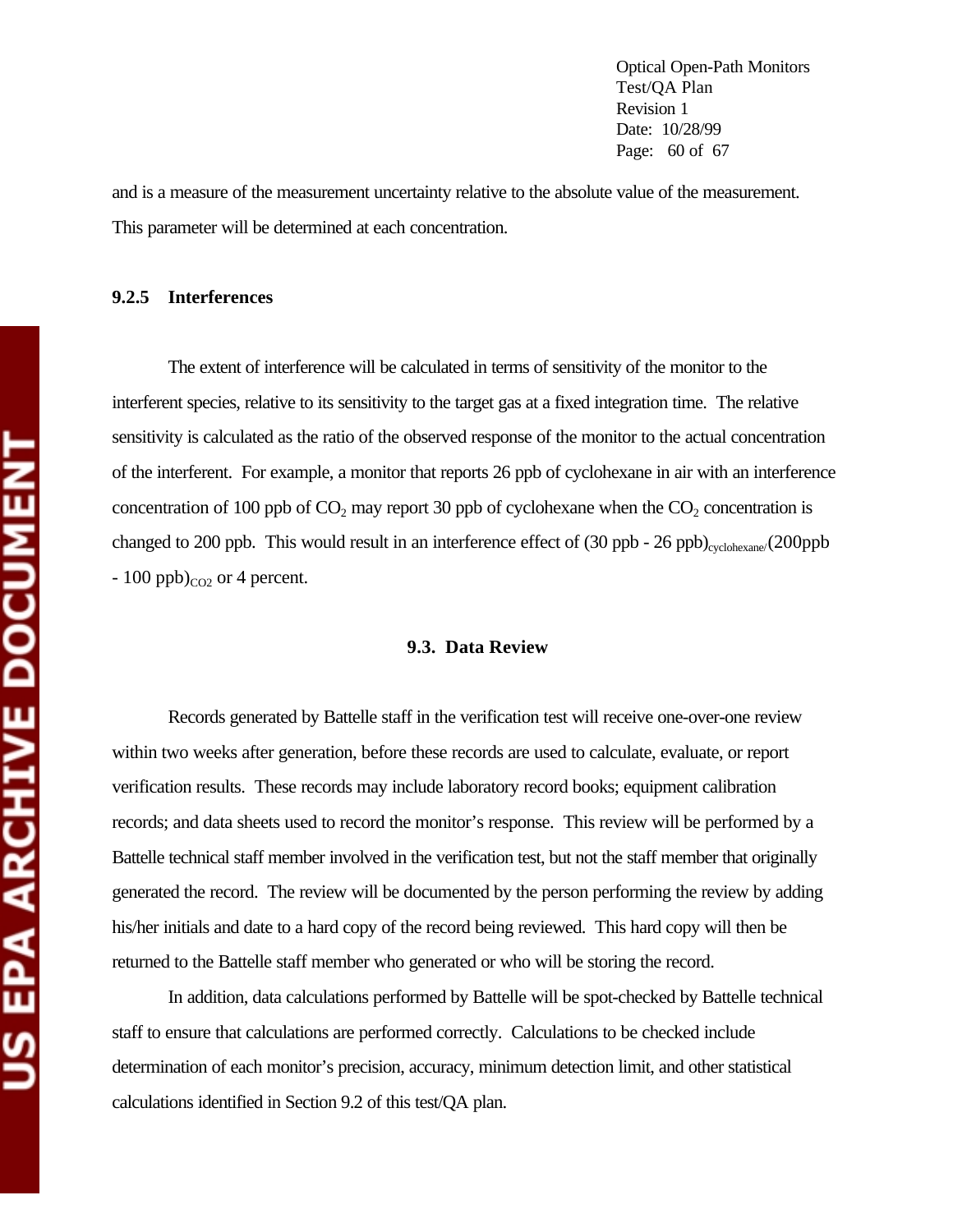Optical Open-Path Monitors Test/QA Plan Revision 1 Date: 10/28/99 Page: 61 of 67

#### **9.4. Reporting**

Statistical data calculations that result from each of the tests described above will be conducted separately for each optical open-path monitor. Separate verification reports will then be prepared, each addressing the monitor provided by one commercial vendor. For each parameter evaluated in this verification test, the verification report will present the measurement data, as well as the results of the statistical evaluation of those data.

The verification report will briefly describe the ETV program and the AMS pilot, and will describe the procedures used in the verification test, but will include specific requirements or departures from procedure necessitated in testing of the individual monitor in question. These sections will be common to each verification report resulting from this verification test. The results of the verification test will then be stated quantitatively, without comparison to any other monitor tested, or any comment on the acceptability of the monitor's performance. The preparation of draft verification reports, the review of reports by vendors and others, the revision of the reports, final approval, and the distribution of the reports, will be conducted as stated in the Generic Verification Protocol for the Advanced Monitoring Systems Pilot.<sup>3</sup> Preparation, approval, and use of verification statements summarizing the results of this test will also be subject to the requirements of that same Protocol.

# **10. HEALTH AND SAFETY**

#### **10.1. General**

The health and safety officer of the test facility, whether Battelle or one of the monitor vendors, will review the necessary health and safety requirements and guidelines for the facility with Battelle and vendor staff before the verification test begins. Battelle staff involved in this verification test will operate under these established requirements and guidelines as well as under appropriate procedures covered in the Battelle Safety Manual. Specifically, the use of personal protective equipment, as defined in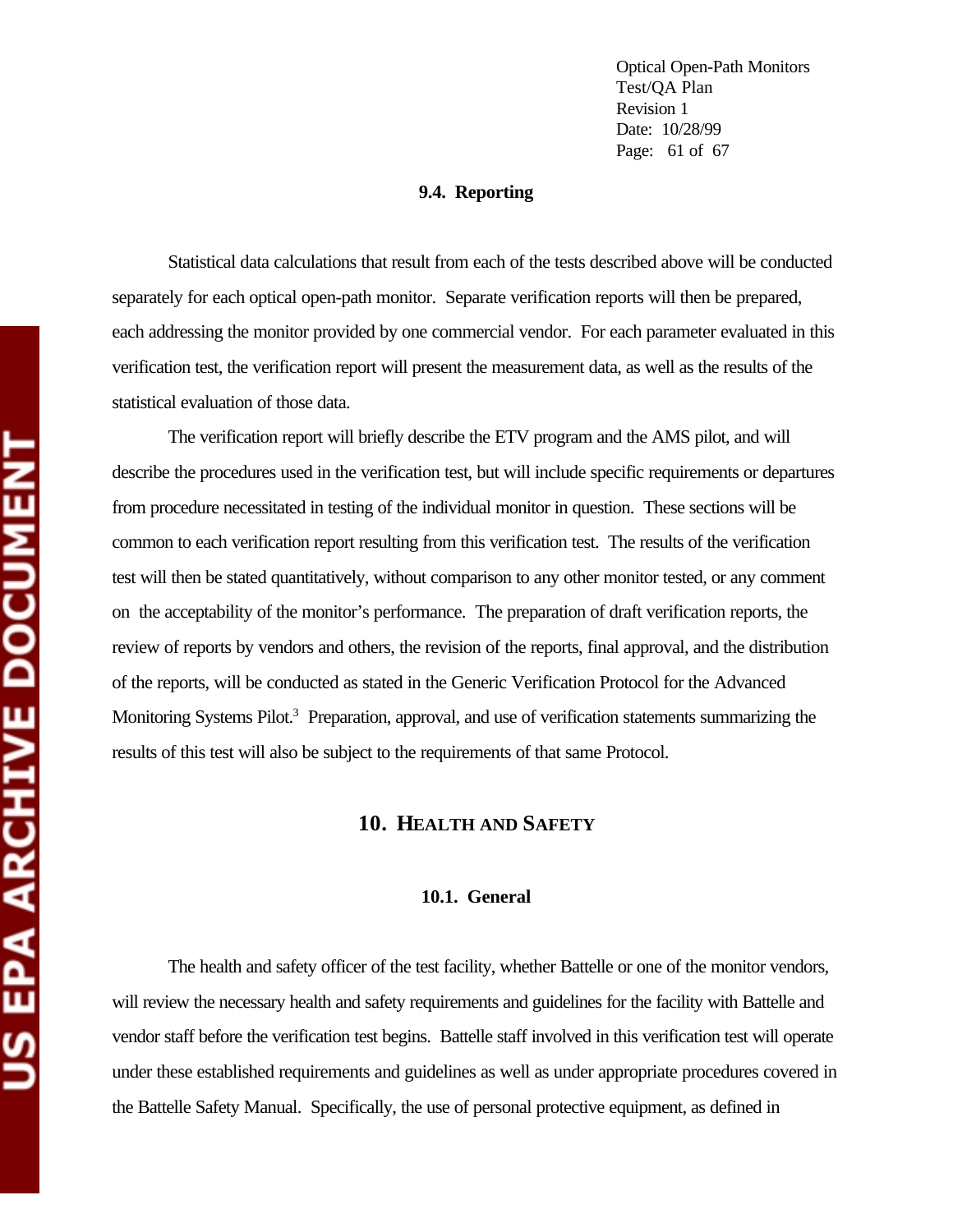Optical Open-Path Monitors Test/QA Plan Revision 1 Date: 10/28/99 Page: 62 of 67

procedure SIH-PP-01, will be used, and the chemical safety

protocols set forth in SIH-PP-05 will be followed. It is expected that while on Battelle's site, all vendor representatives will operate according to the Battelle site requirements.

#### **10.2. Potential Hazards**

Vendor staff will only be operating their open-path monitors during the verification test. They are not responsible for, nor permitted to, generate dilution gases, or perform any other verification activities identified in this test/QA plan. Operation of the open-path monitors does not pose any known chemical, fire, mechanical, electrical, noise, or other potential hazard.

#### **10.3. Training**

All vendor staff will be given a safety briefing prior to their installation and operation of their monitors in Battelle laboratories. This briefing will include a description of emergency operating procedures (i.e., in case of fire, tornado, bomb, laboratory accident) and identification and location and operation of safety equipment (e.g., fire alarms, fire extinguishers, eye washes, exits). Similar instruction will be provided by the vendor to all Battelle staff members traveling to the vendor's site.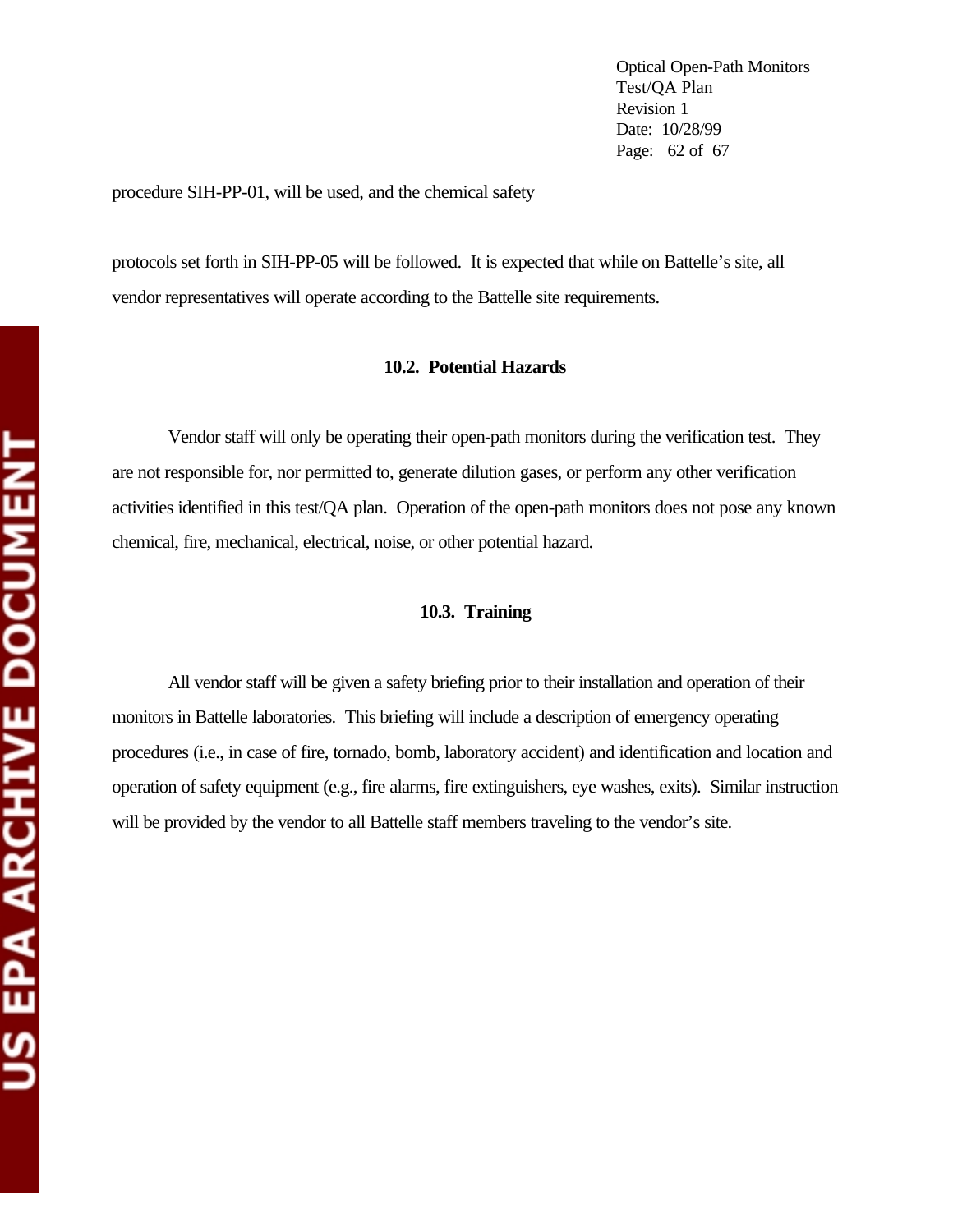Optical Open-Path Monitors Test/QA Plan Revision 1 Date: 10/28/99 Page: 63 of 67

## **11. DEFINITIONS**

**Accuracy** – The degree of agreement between the response of the optical open-path monitor and actual gas concentration.

**Dilution System -** An instrument or apparatus equipped with mass flow controllers, capable of flow control to  $\pm 1$  percent accuracy, and used for dilution of the target gas to concentrations suitable for the testing of the monitors.

**Monitor -** System provided by vendor, consisting of a radiation source and detector, used to measure atmospheric pollutants.

**Minimum Detection Limit** - The concentration at which the response of the optical open-path monitor equals two times the standard deviation of the noise level at the monitor background.

**Linearity** – The linear proportional relationship expected between analyte concentration and monitor response over the full measuring range of the monitor.

**Precision** - The degree of mutual agreement among successive readings of the same sample gas.

**Neutral Density Filter** - An optical filter that attenuates an incident beam of radiation without changing its spectral distribution, that is, it has a constant transmittance over a wide spectral range.

**Interference -** The response of the monitor to a constituent of the sample gas other than the target gas.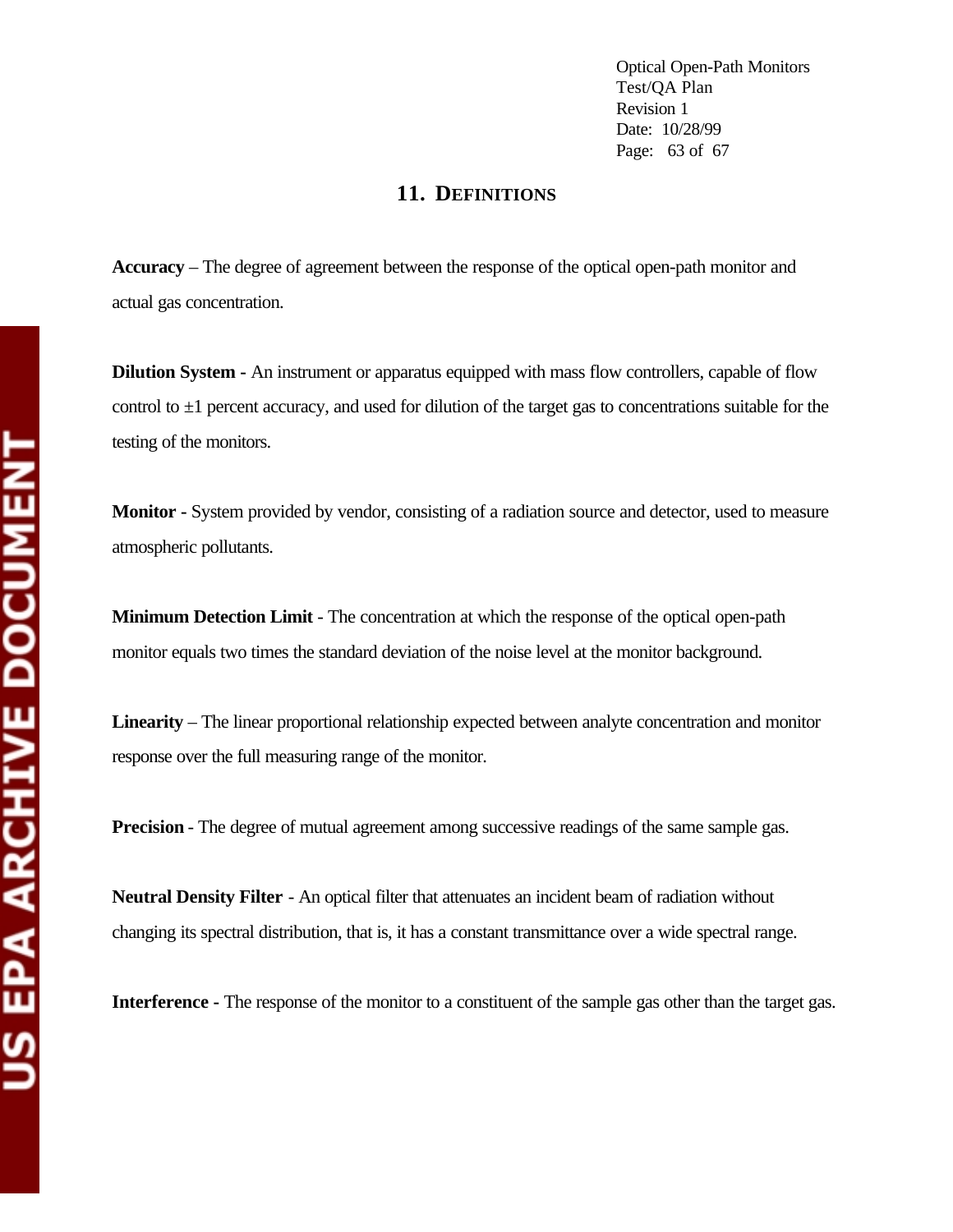Optical Open-Path Monitors Test/QA Plan Revision 1 Date: 10/28/99 Page: 64 of 67

**Pathlength -** The linear distance over which the radiation from the optical open-path monitor travels between the source and detector.

**Target gas -** The gas for which the monitor is making its measurement.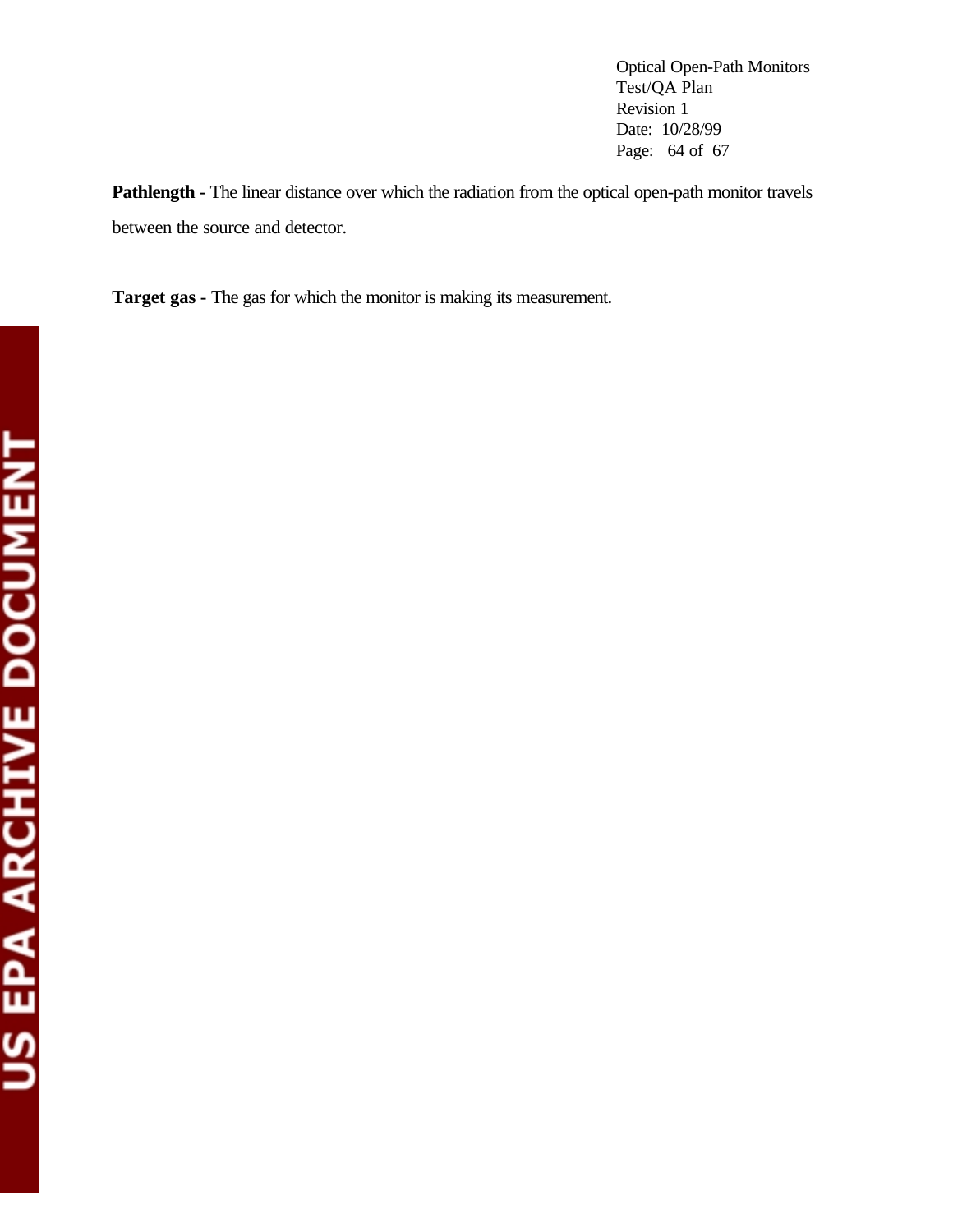Optical Open-Path Monitors Test/QA Plan Revision 1 Date: 10/28/99 Page: 65 of 67

# **12. REFERENCES**

- 1. Quality Management Plan (QMP) for the ETV Advanced Monitoring Systems Pilot, U. S. EPA Environmental Technology Verification Program, prepared by Battelle, Columbus, Ohio, September 1998.
- 2. Compendium Method TO-16 Long-Path Open-Path Fourier Transform Infrared Monitoring of Atmospheric Gases, EPA-625/R-96/010b, U.S. Environmental Protection Agency, Cincinnati, Ohio, January 1997.
- 3. Generic Verification Protocol for the Advanced Monitoring Systems Pilot, U. S. EPA Environmental Technology Verification Program, prepared by Battelle, Columbus, Ohio, October 1998.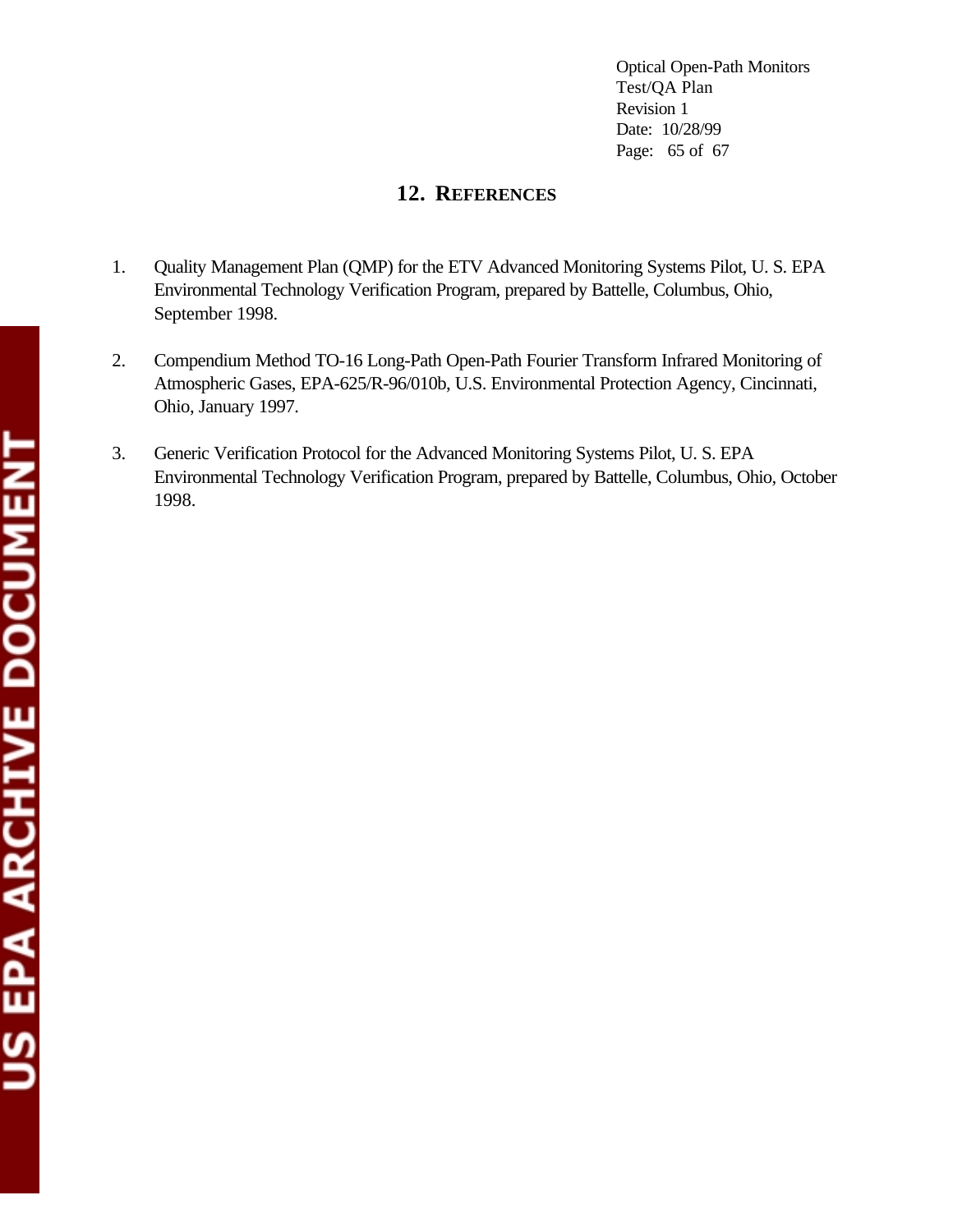Optical Open-Path Monitors Test/QA Plan Revision 1 Date: 10/28/99 Page: 66 of 67

# **APPENDIX A**

# **EXAMPLE DATA SHEET**